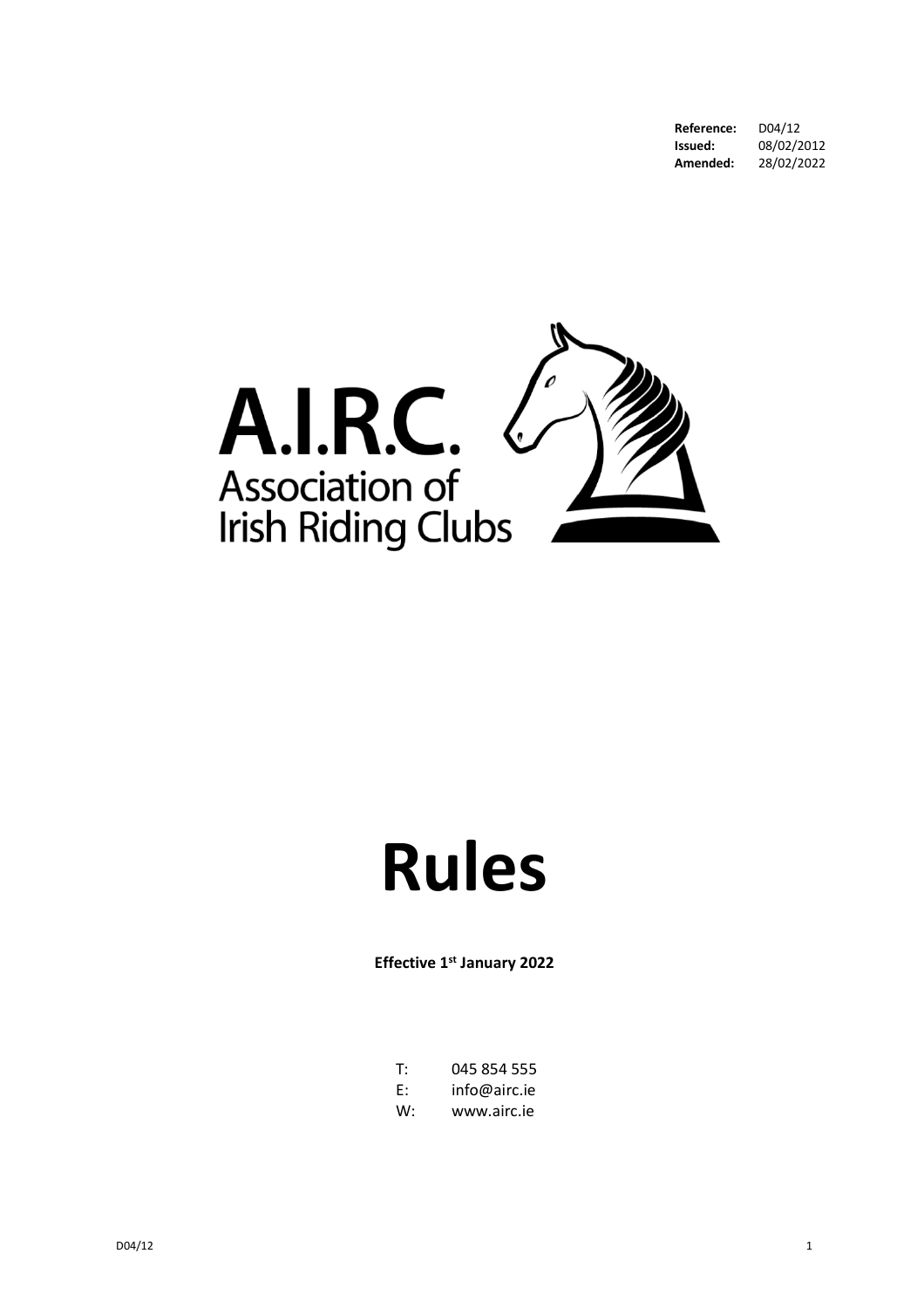

| Section 1 – General Rules                                                                | 6                |
|------------------------------------------------------------------------------------------|------------------|
| 1.<br>Interpretation of the Rules                                                        | 6                |
| 2.<br>Membership                                                                         | 6                |
| 2.1.<br>Individual Membership                                                            | 6                |
| 2.2.<br><b>Membership Categories</b>                                                     | 6                |
| 2.2.3.<br><b>Riding Membership</b>                                                       | $\boldsymbol{6}$ |
| 2.2.4.<br>Non-Riding Membership                                                          | 6                |
| 2.3.<br>Secondary Membership                                                             | 6                |
| 2.4.<br><b>Membership Applications</b>                                                   | $\boldsymbol{7}$ |
| Members & Show Organisers Responsibilities<br>3.                                         | $\overline{z}$   |
| <b>Members Responsibilities</b><br>3.1.                                                  | $\overline{7}$   |
| 3.1.1.<br>Rules                                                                          | $\overline{7}$   |
| Code of Conduct<br>3.1.2.                                                                | $\overline{7}$   |
| 3.1.3.<br>Social Media                                                                   | $\overline{7}$   |
| 3.1.4.<br>Competitions                                                                   | $\overline{7}$   |
| Show Organisers Responsibilities<br>3.2.                                                 | 7                |
| <b>Prohibition of Prizes</b><br>4.                                                       | $\overline{z}$   |
| Ratio of Prizes to Starters<br>4.1.                                                      | 8                |
| Eligibility of Members Riders, Officials, Show Officials, Trainers and Instructors<br>5. | 8                |
| 5.1.<br>Age                                                                              | 8                |
| 5.2.<br>Club Representation                                                              | 8                |
| <b>Membership Cards</b><br>5.3.                                                          | 8                |
| Officials<br>5.4.                                                                        | 8                |
| 5.5.<br>Show Officials                                                                   | 8                |
| 5.5.1.<br>Dressage                                                                       | 8                |
| 5.5.2.<br>Show Jumping                                                                   | 9                |
| 5.5.3.<br>Horse Trials / Hunter Trials / Cross Jump                                      | 9                |
| 5.6.<br><b>Trainers and Instructors</b>                                                  | 9                |
| <b>Grading of Members</b><br>6.                                                          | 9                |
| 6.1.<br>Members Riders are graded so that:                                               | 9                |
| 6.2.<br>The Grades                                                                       | 9                |
| 6.3.<br><b>Eligibility Criteria</b>                                                      | 10               |
| 6.3.1.<br>RC P1 (Preliminary 1) / RC 70 (formerly Primary)                               | 10               |
| 6.3.2.<br>RC P2 (Preliminary 2) / RC 80 (formerly Advanced Primary)                      | 10               |
| RC P3 (Preliminary 3) / RC 90 (formerly Intermediate)<br>6.3.3.                          | 11               |
| 6.3.4.<br>RC N (Novice) / RC 100 (formerly Advanced Intermediate)                        | 12               |
| 6.3.5.<br>RC E (Elementary) / RC 110 (formerly Open)<br>6.3.6.                           | 14               |
| RC M (Medium) / RC 120 (formerly Advanced Open)                                          | 14               |
| 6.4.<br>Grade Span<br>Change of Grade<br>6.5.                                            | 15<br>15         |
| 6.5.1.                                                                                   | 15               |
| <b>Upgrade Applications</b><br>6.5.2.<br><b>Downgrade Applications</b>                   | 15               |
| <b>Grading Appeals</b><br>6.6.                                                           | 16               |
| 6.6.1.<br><b>Regional Grading Committee</b>                                              | 16               |
| 6.6.2.<br>Grading Appeals Committee of the AIRC                                          | 17               |
| Multi-Discipline Competitions<br>6.7.                                                    | 18               |
| Horse - Eligibility for Competition<br>7.                                                | 19               |
| 7.1.<br>Age                                                                              | 19               |
| 7.2.<br>Height                                                                           | 19               |
| 7.3.<br>Use of Horse                                                                     | 19               |
| Points Allowed<br>7.4.                                                                   | 19               |
| 7.5.<br>Young Horse Competitions                                                         | 20               |
| 7.6.<br><b>Stallions</b>                                                                 | 20               |
| Competitions<br>8.                                                                       | 20               |
| 8.1.<br><b>Category of Competitions</b>                                                  | 20               |
|                                                                                          |                  |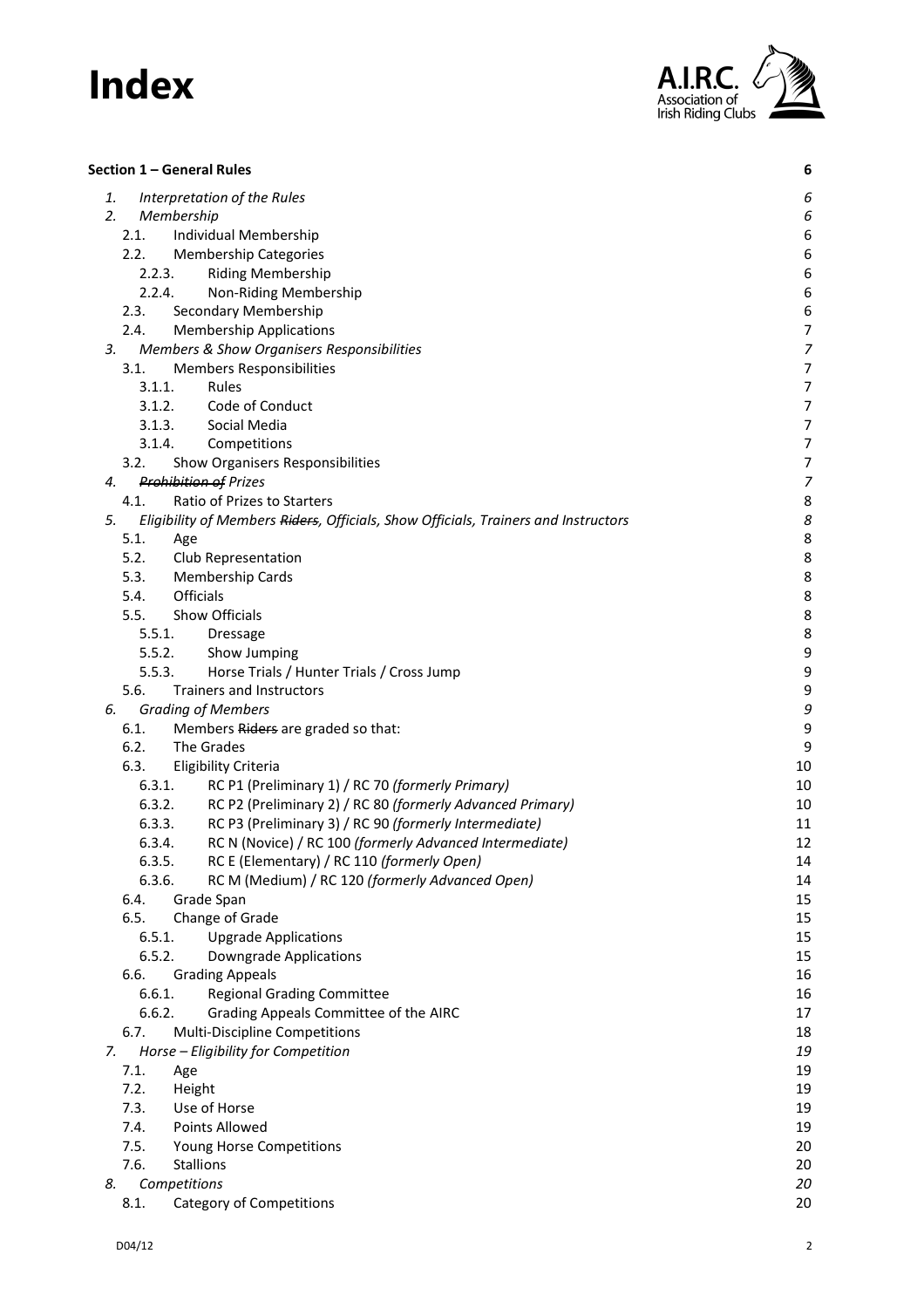

| 8.1.1.           |                      | <b>Standard Competitions (including Championships)</b> | 20       |
|------------------|----------------------|--------------------------------------------------------|----------|
| 8.1.2.           |                      | Open Competitions                                      | 20       |
| 8.2.             | <b>Dressage</b>      |                                                        | 21       |
| 8.3.             |                      | Show Jumping                                           | 21       |
| 8.3.1.           |                      | Fence Dimensions & Fence Types                         | 21       |
| 8.3.2.           |                      | <b>Time Allowed</b>                                    | 21       |
| 8.3.3.           |                      | Optimum Time                                           | 21       |
| 8.3.4.           |                      | Safety Cups                                            | 22       |
| 8.4.<br>8.4.1.   |                      | Horse Trials / Eventing                                | 22       |
|                  |                      | Dressage (Phase 1)                                     | 22       |
| 8.4.2.<br>8.4.3. |                      | Cross Country (Phase 2)<br>Show Jumping (Phase 3)      | 22<br>23 |
| 8.4.4.           |                      | <b>Equality of Marks</b>                               | 23       |
| 8.5.             |                      | <b>Hunter Trials</b>                                   | 24       |
| 8.5.1.           |                      | Competitors                                            | 24       |
| 8.5.2.           |                      | Dress / Equipment                                      | 24       |
| 8.5.3.           |                      | The Course                                             | 24       |
| 8.5.4.           |                      | Penalties                                              | 24       |
| 8.5.5.           |                      | Definition of Faults                                   | 25       |
| 8.5.6.           |                      | <b>Time Allowed</b>                                    | 26       |
| 8.5.7.           |                      | Marking the course                                     | 26       |
| 8.5.8.           |                      | Plan or Map of the Course                              | 26       |
| 8.5.9.           |                      | Modification of the Course                             | 27       |
|                  | 8.5.10.              | Forbidden Assistance                                   | 27       |
|                  | 8.5.11.              | <b>Elimination and Retiring</b>                        | 27       |
|                  | 8.5.12.              | Timekeeping                                            | 27       |
|                  | 8.5.13.              | Disqualification                                       | 27       |
| 8.6.             |                      | <b>Arena Eventing</b>                                  | 28       |
| 8.7.             |                      | Cross Jump                                             | 28       |
| 8.7.1.           |                      | The Course                                             | 28<br>28 |
| 8.7.2.<br>8.7.3. |                      | Timing<br>Speeds                                       | 28       |
| 8.7.4.           |                      | <b>Fence Dimensions</b>                                | 28       |
| 8.7.5.           |                      | Penalties                                              | 28       |
| 8.7.6.           |                      | Dress / Equipment                                      | 29       |
| 9.               |                      | <b>National Championships</b>                          | 29       |
| 10.              |                      | <b>Special Competitions and Conditions</b>             | 29       |
| 11.              |                      | <b>International Participation</b>                     | 29       |
|                  |                      | 12. Event Notification, Results and Show Reports       | 29       |
| 12.1.            |                      | <b>Event Notification</b>                              | 29       |
| 12.2.            |                      | <b>Results and Show Reports</b>                        | 30       |
| 13.              |                      | <b>Prohibition of Competing</b>                        | 30       |
| 14.              | Withdrawing          |                                                        | 30       |
| 15.              |                      | Substitutes / Reserves                                 | 30       |
| 16.              | <b>Prize Giving</b>  |                                                        | 30       |
| 17.              | Safety Officers      |                                                        | 30       |
| 18.              | <b>Medical Cover</b> |                                                        | 30       |
| 19.              | Objections           |                                                        | 31       |
| 20.<br>21.       | Disqualification     | <b>Sanctioned Activities</b>                           | 31<br>31 |
| 22.              | Exercise             |                                                        | 31       |
| 23.              | Insurance            |                                                        | 32       |
| 24.              |                      | Dress / Equipment                                      | 32       |
| 24.1.            |                      | <b>Riding Hats</b>                                     | 32       |
| 24.2.            |                      | <b>Body Protectors</b>                                 | 32       |
| 24.3.            | Spurs                |                                                        | 32       |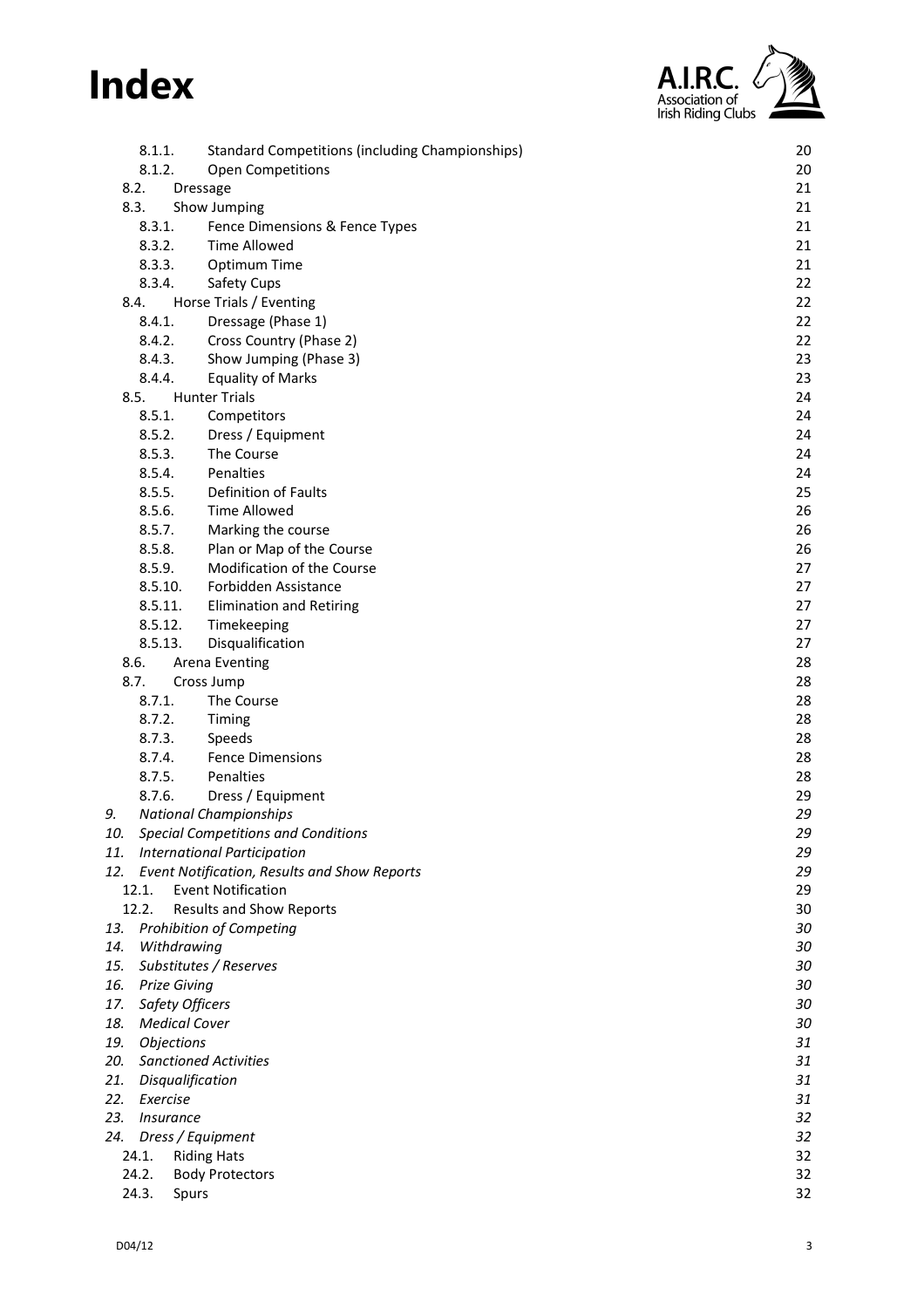

| 24.4.<br>Whips                                                                        | 32 |
|---------------------------------------------------------------------------------------|----|
| 24.5.<br>Clothing                                                                     | 33 |
| 24.6.<br>Half Chaps, Leather Gaiters                                                  | 33 |
| 24.7.<br><b>Medical Armbands</b>                                                      | 33 |
| 24.8.<br>Jewellery                                                                    | 33 |
| 24.9.<br><b>Timing Devices</b>                                                        | 33 |
| 24.10.<br><b>Helmet Cameras</b>                                                       | 33 |
| 24.11.<br><b>Competitor Number</b>                                                    | 33 |
| <b>Hors Concours</b><br>25.                                                           | 33 |
| 26.<br>Tack                                                                           | 33 |
| 27. Horse Welfare                                                                     | 34 |
| 28. Unattended Horses                                                                 | 34 |
| 29. Horse Registrations                                                               | 34 |
| 30. Equine Passports                                                                  | 34 |
| 31. Equine Influenza                                                                  | 35 |
| 32. Falls                                                                             | 35 |
| 33. Photographers & Trade Exhibitors                                                  | 35 |
| 34.<br><b>Sanctions</b>                                                               | 36 |
| 35. Grants / Funding                                                                  | 36 |
|                                                                                       |    |
| Section 2 - Safety Rules                                                              | 37 |
| 1.<br>Club Safety Officer                                                             | 37 |
| 2.<br><b>Activities</b>                                                               | 37 |
| 3.<br>Headgear                                                                        | 37 |
| 4.<br>Footwear                                                                        | 37 |
| 5.<br>Preparations Before a show                                                      | 37 |
| <b>Section 3 Disciplinary Procedures</b>                                              | 39 |
| <b>Disciplinary and Appeals Procedure</b><br>1.                                       | 39 |
| 1.1.<br>Club Discipline                                                               | 39 |
| 1.2.<br>Warnings                                                                      | 39 |
| 1.3.<br><b>Warning Cards</b>                                                          | 39 |
| 1.3.1.<br><b>First Warning</b>                                                        | 39 |
| <b>Second Warning</b><br>1.3.2.                                                       | 39 |
| <b>Third Warning</b><br>1.3.3.                                                        | 40 |
| Blatant Misconduct / Breach of Rules<br>1.3.4.                                        | 40 |
| 1.4.<br>Record of Incident                                                            | 40 |
| 1.5.<br>Hearings and Quorum for the Referrals and Discipline Committee                | 40 |
| 2.<br>Procedure for notification of matters to the Referrals and Discipline Committee | 41 |
| 2.1.<br>Notifying Referrals and Discipline Committee                                  | 41 |
| 2.2.<br>Sanctions                                                                     | 41 |
| 2.3.<br>Decisions of the Committee                                                    | 41 |
| 2.4.<br><b>Appeals Committee</b>                                                      | 42 |
| 2.5.<br>Inter-Club Disputes                                                           | 42 |
| 2.6.<br>Hearings                                                                      | 42 |
| 2.7.<br>Sanctions                                                                     | 42 |
|                                                                                       |    |
| 2.8.<br><b>Committee Recommendations</b><br><b>Overturn Decisions</b>                 | 43 |
| 2.9.                                                                                  | 43 |
| 2.10.<br><b>Committee Decisions</b>                                                   | 43 |
| 2.11.<br><b>Appeals Committee</b>                                                     | 43 |
| 2.12.<br><b>Hearing Attendance</b>                                                    | 43 |
| Conflict of Interest - Committee Members<br>2.13.                                     | 43 |
| Appeals Committee<br>3.                                                               | 44 |
| Meetings and Quorum for the Appeals Committee<br>3.1.                                 | 44 |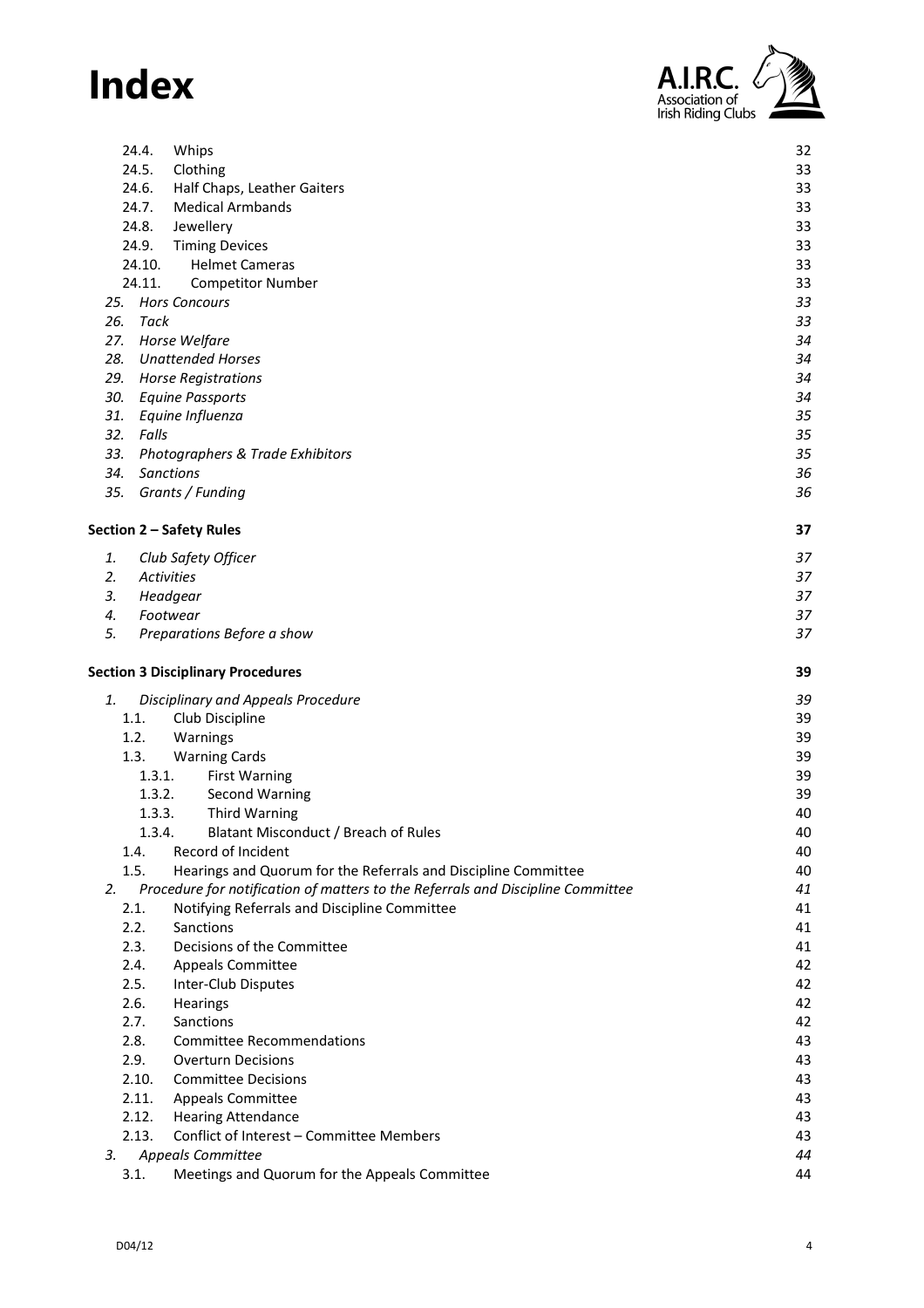

|    |       | <b>Section 4 National Championships</b>                                        | 46 |
|----|-------|--------------------------------------------------------------------------------|----|
| 1. |       | Team Show Jumping Championship                                                 | 46 |
|    | 1.1.  | Qualifiers                                                                     | 46 |
|    | 1.2.  | <b>Eligible Riders</b>                                                         | 46 |
|    | 1.3.  | Number of Teams & Balloting                                                    | 46 |
|    | 1.4.  | Teams                                                                          | 46 |
|    | 1.5.  | Substitutions                                                                  | 46 |
|    | 1.6.  | Horses                                                                         | 47 |
|    | 1.7.  | <b>Competition Format</b>                                                      | 47 |
|    | 1.8.  | Qualification                                                                  | 47 |
|    | 1.9.  | Entries                                                                        | 47 |
|    | 1.10. | Officials                                                                      | 48 |
|    | 1.11. | <b>Organisers Guidelines</b>                                                   | 48 |
| 2. |       | Dressage Championships                                                         | 49 |
|    | 2.1.  | Qualifiers                                                                     | 49 |
|    | 2.2.  | <b>Eligible Riders</b>                                                         | 49 |
|    | 2.3.  | Number of Teams & Balloting                                                    | 49 |
|    | 2.4.  | Teams                                                                          | 49 |
|    | 2.5.  | <b>Team Substitutions</b>                                                      | 49 |
|    | 2.6.  | Horses                                                                         | 50 |
|    | 2.7.  | Qualification                                                                  | 50 |
|    | 2.8.  | Format                                                                         | 50 |
|    | 2.9.  | Entries                                                                        | 50 |
|    | 2.10. | Officials                                                                      | 50 |
|    | 2.11. | <b>Organisers Guidelines</b>                                                   | 50 |
|    | 2.12. | <b>Commanding of Tests</b>                                                     | 50 |
| 3. |       | Show Jumping Championships                                                     | 51 |
| 4. |       | <b>Eventing Championships</b>                                                  | 51 |
|    |       | <b>Section 5 Show Officials</b>                                                | 52 |
| 1. |       | <b>AIRC Officials</b>                                                          | 52 |
| 2. |       | <b>Dressage</b>                                                                | 52 |
| 3. |       | Horse Trials / Eventing                                                        | 52 |
| 4. |       | Show Jumping                                                                   | 52 |
|    |       | <b>Section 6 Rider Equipment Guides</b>                                        | 53 |
|    |       | Appendix 1 - Code of Ethics and Good Practice for Youths and Vulnerable Adults | 58 |
|    |       | Appendix 2 - Prohibited Substances / Anti-Doping                               | 58 |
| 1. |       | Prohibited Substances - Competitors                                            | 58 |
| 2. |       | <b>Prohibited Substances - Horses</b>                                          | 58 |
|    |       | Appendix 3 - Eligibility for Competitions                                      | 59 |
|    |       | Appendix 4 - Conversion Table of Yards and Feet to Metres                      | 61 |
|    |       | <b>Appendix 4 - Calculation of Time Allowed</b>                                | 62 |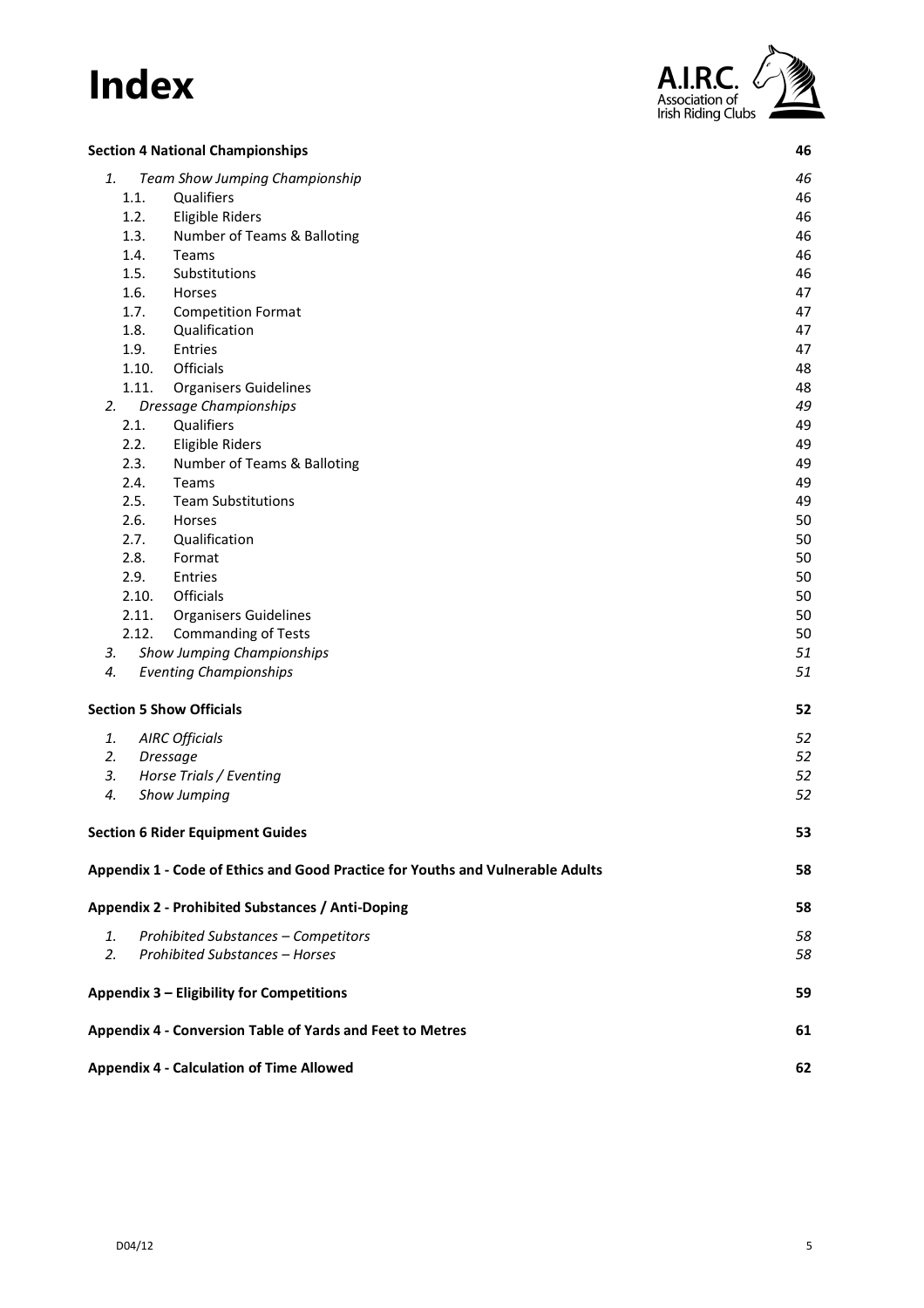**Section 2**



### <span id="page-5-0"></span>**Section 1 – General Rules**

### <span id="page-5-1"></span>**1. Interpretation of the Rules**

The Board of Directors of the Association of Irish Riding Clubs CLG shall be the sole interpreter of the rules.

### <span id="page-5-3"></span><span id="page-5-2"></span>**2. Membership**

### *2.1. Individual Membership*

In order to become a member of an AIRC Affiliated Club or for a member to successfully renew their membership to such a club he/she must be 17 years or age or older. over seventeen years of age. He/she must pay the annual subscription due in full and have submitted their details on the official membership application form to the relevant AIRC Affiliated Club Secretary who will process them and forward same to National Office.

Membership will not be acquired/renewed by the individual in question until such a time as National Office is in receipt of the proposed members forwarded details and annual payment due and they have date stamped and processed same. Upon completion of this membership application/renewal process, the member will be issued an annual membership card from National Office.

The annual subscription will be determined from time to time by the Board of Directors.

The annual subscription fee shall be payable on or before January 1st of each year. Any member whose subscription is in arrears will be deemed to have resigned from the AIRC affiliated club, (and the AIRC), and may have his or her name removed from the membership list after written notice to the effect that their name may be removed from the membership list should they not pay the subscription due within a time limit specified in the notice has been sent to him or her.

*(Members of affiliated clubs are referred to as Associate members in the AIRC Articles of Association but all AIRC members as defined by said Articles of Association will simply be referred to as members throughout this text as all members are bound equally by the rules herein.)*

### <span id="page-5-5"></span><span id="page-5-4"></span>*2.2. Membership Categories*

There shall be two broad categories of membership of an AIRC Affiliated Riding Club:

### 2.2.3.Riding Membership

Riding members may enter and take part in all mounted and unmounted activities of the club and those of other affiliated clubs, if invited to do so, and any such events that fall under the auspices of the AIRC including national AIRC events and AIRC championship events.

### 2.2.4.Non-Riding Membership

<span id="page-5-6"></span>Non-Riding members are restricted to part taking in unmounted events and roles of the AIRC Affiliated Club, Affiliated Inter Club events, and all events under the auspices of the AIRC including national AIRC events and AIRC Championship events only.

### <span id="page-5-7"></span>*2.3. Secondary Membership*

Riding members may only join another club as a Secondary Member. Before they can be registered as a Secondary Member of another club, they must be a registered member of an affiliated member club of the Association.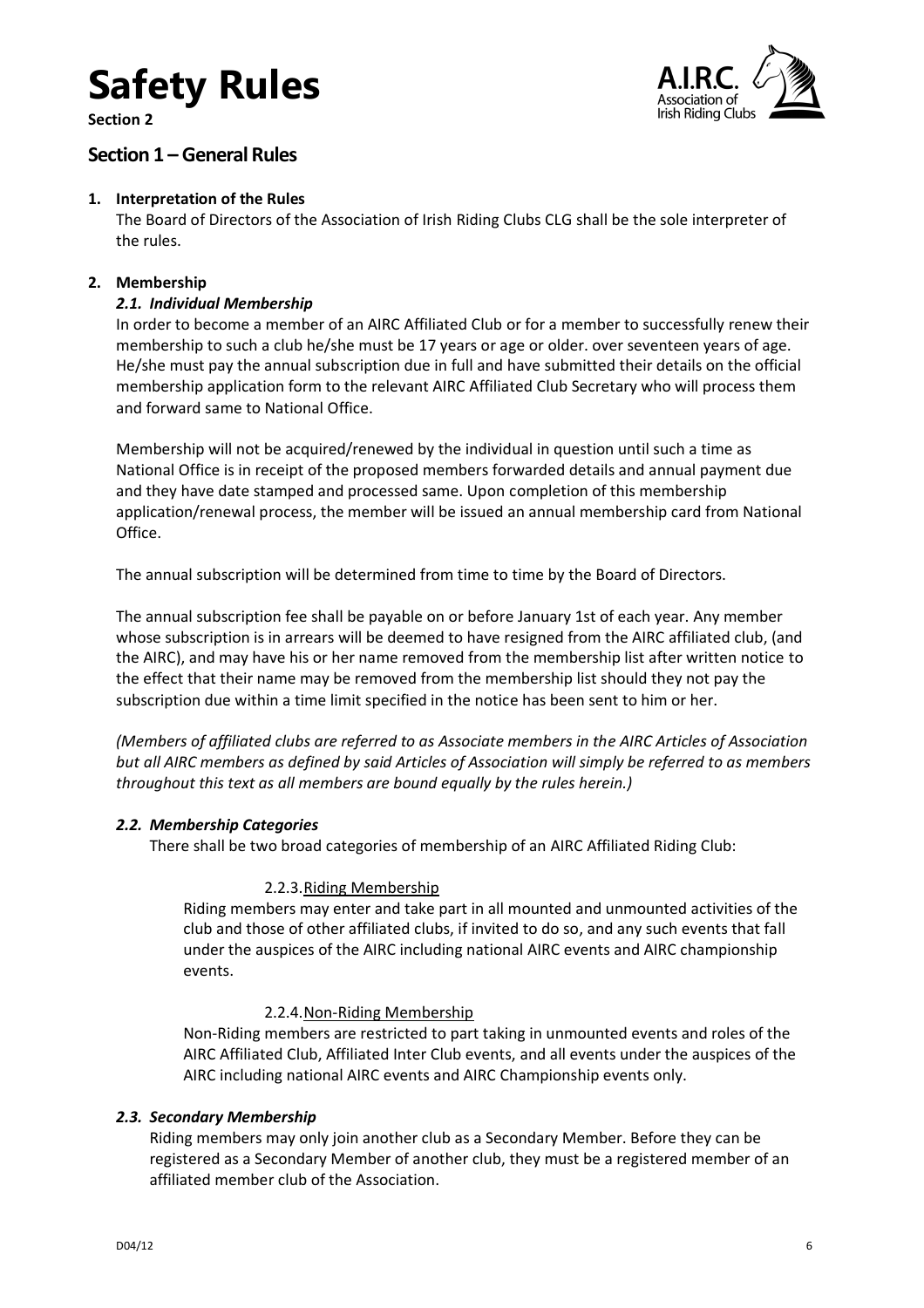



Secondary members are only permitted to enter and take part in all mounted and unmounted training and social activities of the club. They are not permitted to take part in competitions at club, regional or national events or championships.

### <span id="page-6-0"></span>*2.4. Membership Applications*

Applications for membership are non-refundable and non-transferable once submitted to National Office.

### <span id="page-6-1"></span>**3. Members & Show Organisers Responsibilities**

Members of affiliated clubs, by acceptance of their membership, agree to the following:

### <span id="page-6-3"></span><span id="page-6-2"></span>*3.1. Members Responsibilities*

### 3.1.1.Rules

To be fully conversant and bound by the rules and regulations of the Association.

<span id="page-6-4"></span>3.1.2.Code of Conduct

No member shall:

- Conduct themselves at any event in a manner which is offensive to the public.
- At any event, argue, behave with incivility or contempt, or use abusive or threatening language, towards a judge, official or other person.
- Conduct themselves in a manner detrimental to the character and/or prejudicial to the interests of the Association.
- Make, either orally or in writing, to an officer of the Association or Club, or a third party, a statement on a matter covered by the rules which they know to be untrue.
- <span id="page-6-5"></span>3.1.3.Social Media

Whilst AIRC acknowledge that social media can be an ideal way to communicate with both members and the wider equestrian community, any defamatory comments relating to members, officials, volunteers and staff or AIRC will not be tolerated. An online post is libellous if it is damaging to a person's reputation. Reposting or retweeting can be seen as an endorsement of the original comment. AIRC members and clubs may be subject to disciplinary action if found in breach of this rule.

### <span id="page-6-6"></span>3.1.4.Competitions

Members are responsible to ensure that they only enter competitions for which they are eligible for as stated on their membership card. The competitors club may also be held accountable to ensure that its members only enter competitions for which they are eligible for as stated on their membership card. Failure to comply with this can result in disciplinary action and/or a maximum fine of up to €1,000.

### <span id="page-6-7"></span>*3.2. Show Organisers Responsibilities*

Clubs/Regions hosting activities must ensure that competitors are members of the Association and are entered into competitions for which they are eligible for, as stated on their membership card. Organisers must also ensure that any AIRC activity is run in accordance with AIRC rules. Failure to comply with this can result in disciplinary action and/or a maximum fine of up to €1,000.

### <span id="page-6-8"></span>**4. Prohibition of Prizes**

Prizes in kind to a maximum of €100 per class are permitted in any club, inter-club competitions or championship qualifiers. Cash or money prizes are not permitted.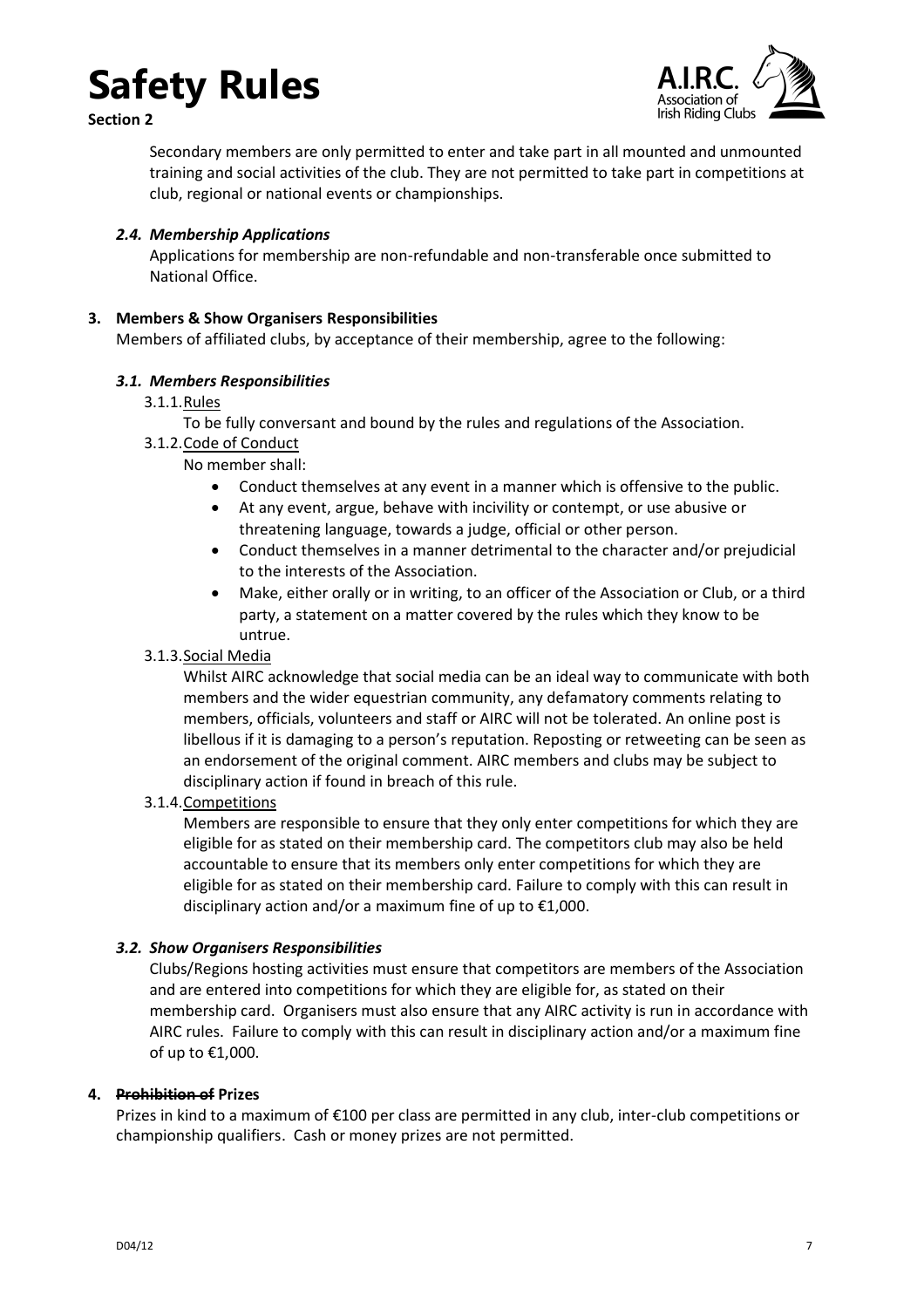**Section 2**



In regional leagues, organisers may award rosettes only at each leg of the league with overall prizes awarded for the league at the final. Regions cannot exclude members from another region from the league prizes.

### <span id="page-7-0"></span>*4.1. Ratio of Prizes to Starters*

Prizes and rosettes should be awarded as follows in all classes where prizes and rosettes are awarded as minimum:

| <b>Starters</b> | <b>Placings</b> | <b>Prizes</b>                           | <b>Rosettes</b>                    |
|-----------------|-----------------|-----------------------------------------|------------------------------------|
| $1$ to $3$      | $1st$ only      | $\overline{\phantom{0}}$                | 1 <sup>st</sup> only               |
| 4 to 5          | $1st$ to $3rd$  | $1st$ only                              | $1st$ to $3rd$                     |
| <b>6 to 10</b>  | $1st$ to $6th$  | 1 <sup>st</sup> to 2 <sup>nd</sup> only | $1^{\text{st}}$ to $6^{\text{th}}$ |
| 11 or more      | $1st$ to $6th$  | $1st$ to $3rd$                          | $1st$ to $6th$                     |

### <span id="page-7-1"></span>**5. Eligibility of Members Riders, Officials, Show Officials, Trainers and Instructors**

### <span id="page-7-2"></span>*5.1. Age*

All members must be 17 years of age or older on the date of registering their membership with AIRC.

### <span id="page-7-3"></span>*5.2. Club Representation*

A member may only represent one club in inter-club competitions, qualifiers and championship competitions in any Association subscription year, which runs from 1st January to 31st December, and this is the club stated on the members card and recorded on the national database.

### <span id="page-7-4"></span>*5.3. Membership Cards*

No member may enter or take part in any club or inter-club activity until such time as they are in possession of their official AIRC membership card, whether via the official AIRC app on a smart device or a traditional plastic membership card. These cards are strictly non-transferable and remain property of the Association. Any misuse of a current AIRC membership card or any breach of AIRC rules will incur automatic suspension, and a maximum fine of up to €1,000.

When attending inter-club activities competitions, it is the responsibility of each member to produce their membership card for inspection. If they are unable to produce their card for whatever reason, they will be unable to take part.

### <span id="page-7-5"></span>*5.4. Officials*

Regional officers or committee members at any level must be paid up members of the AIRC no later than the 31<sup>st</sup> March. All club officials of a registered riding club must be paid up members of AIRC on the date of registering the club and must possess a current AIRC membership card.

### <span id="page-7-6"></span>*5.5. Show Officials*

The following officials are required at shows and for organisers using officials who are not already listed on a Dressage Ireland / Eventing Ireland or Show Jumping Ireland list, they must register them with National Office to be included on the National Database:

### <span id="page-7-7"></span>5.5.1.Dressage

**Club Shows** | Dressage Ireland judge or judge approved by club committee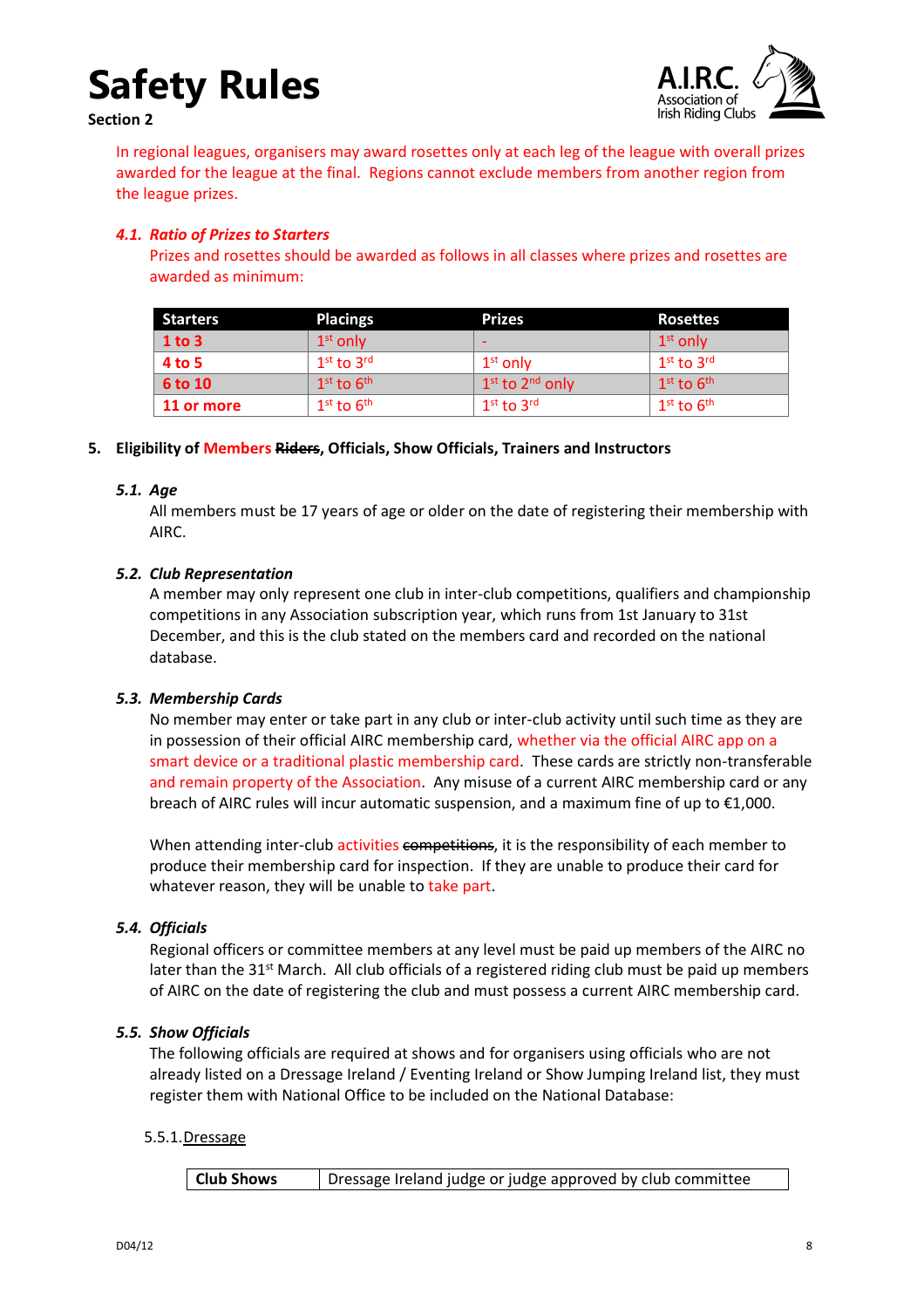

**Section 2**

| <b>Inter-Club</b>     | Dressage Ireland judge or judge approved by regional committee |  |
|-----------------------|----------------------------------------------------------------|--|
| <b>Shows</b>          |                                                                |  |
| <b>National &amp;</b> | Dressage Ireland judge or AIRC approved judge                  |  |
| <b>Championships</b>  |                                                                |  |
| <b>Qualifiers:</b>    | As for National and Championships                              |  |

### <span id="page-8-0"></span>5.5.2.Show Jumping

| <b>Club Shows</b>     | Judge: SJI deputy judge or judge approved by club committee    |  |  |  |
|-----------------------|----------------------------------------------------------------|--|--|--|
|                       | Course Designer: SJI course designer or course designer        |  |  |  |
|                       | approved by club committee                                     |  |  |  |
| <b>Inter-Club</b>     | Judge: SJI judge or judge approved by regional committee       |  |  |  |
| <b>Shows</b>          | Course Designer: SJI regional or above course designer or      |  |  |  |
|                       | course approved by regional committee                          |  |  |  |
| <b>National &amp;</b> | Judge: SJI judge or AIRC approved judge                        |  |  |  |
| Championships         | Course Designer: SJI national or above course designer or AIRC |  |  |  |
|                       | approved course designer                                       |  |  |  |
| <b>Qualifiers:</b>    | Judge: As for National and Championships                       |  |  |  |
|                       | <b>Course Designer:</b> As for National and Championships      |  |  |  |

### <span id="page-8-1"></span>5.5.3.Horse Trials / Hunter Trials / Cross Jump

The above apply in each phase. In addition, a suitable Technical Delegate (Chief Steward) agreed by AIRC must be appointed by the organising committee for horse trials and hunter trials.

### <span id="page-8-2"></span>*5.6. Trainers and Instructors*

Any instructor or trainer engaged in training riding club members at a riding club activity must hold a recognised qualification or have suitable experience in accordance with the criteria published in document D70/12.

### <span id="page-8-4"></span><span id="page-8-3"></span>**6. Grading of Members**

### *6.1. Members Riders are graded so that:*

- They are not asked in competition to do anything which is above or below their level of expertise and which would impose unnecessary hardship on the horse.
- To standardise, throughout the country, competition standards with the object of placing as many riders as possible on as equal a footing as possible.
- The grading of individual members is the responsibility of the club committee, with the advice where appropriate of a recognised instructor. The onus is on the club committee to grade their riders fairly and in a sporting manner.

### <span id="page-8-5"></span>*6.2. The Grades*

The grades for dressage, show jumping, and cross-country are as follows:

| <b>Dressage</b>          | <b>Show Jumping</b> | <b>Cross-Country</b> | <b>Previous Name</b>    |
|--------------------------|---------------------|----------------------|-------------------------|
| RC 1 (Prelim 1)          | <b>RC 70</b>        |                      | Primary                 |
| RC 2 (Prelim 2)          | <b>RC 80</b>        | <b>RC 80</b>         | <b>Advanced Primary</b> |
| RC P3 (Prelim 3)         | <b>RC 90</b>        | <b>RC 90</b>         | Intermediate            |
| <b>RC N (Novice)</b>     | <b>RC 100</b>       | <b>RC 100</b>        | Adv. Intermediate       |
| <b>RC E (Elementary)</b> | <b>RC 110</b>       | <b>RC 110</b>        | Open                    |
| <b>RC M (Medium)</b>     | <b>RC 120</b>       | <b>RC 120</b>        | <b>Advanced Open</b>    |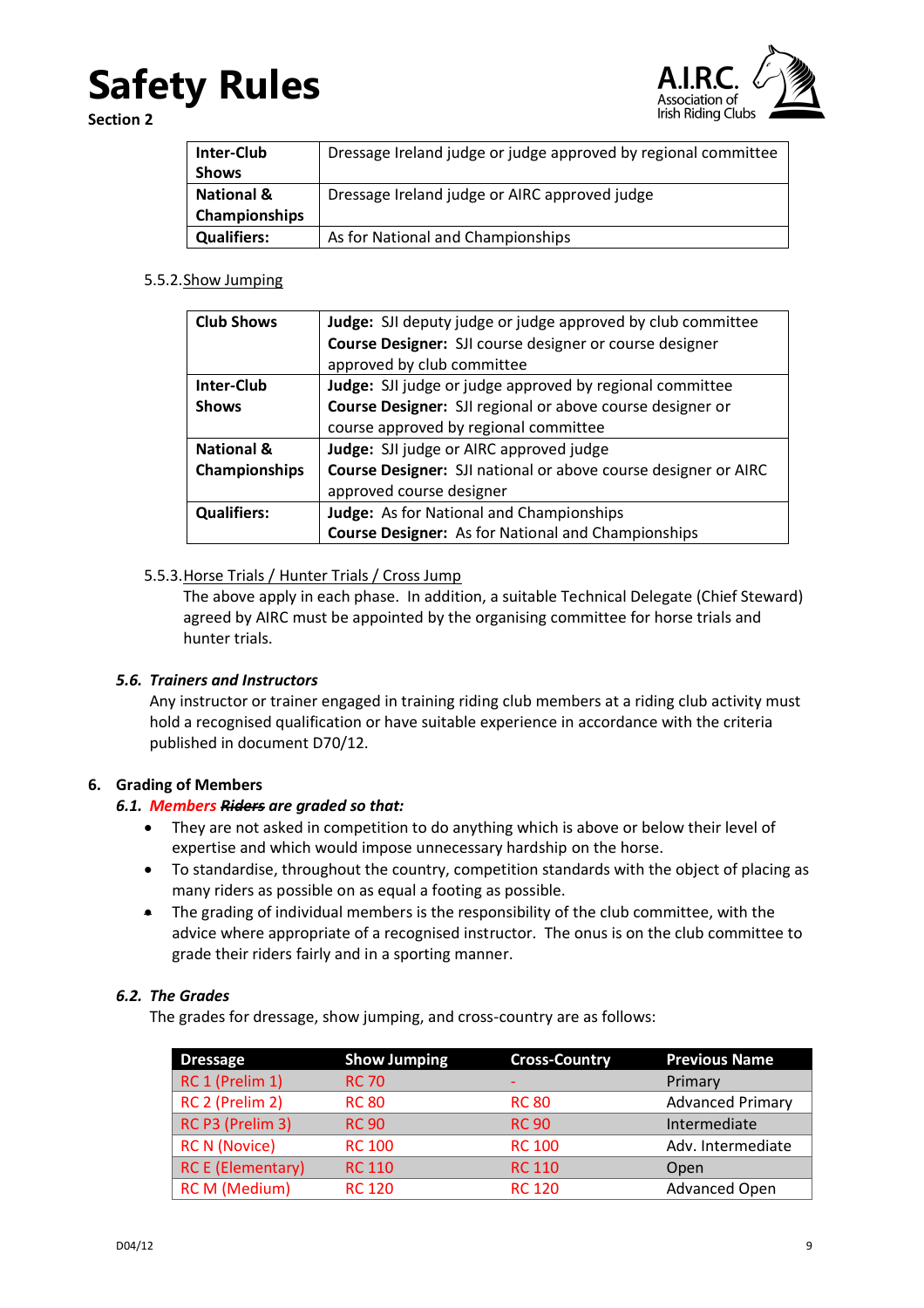

**Section 2**



### <span id="page-9-1"></span><span id="page-9-0"></span>*6.3. Eligibility Criteria*

### 6.3.1.RC P1 (Preliminary 1) / RC 70 *(formerly Primary)*

This grade is to cater for the beginner or very novice rider who is able to walk and trot and is beginning to canter.

Members at this level may not hold have attained any equestrian riding qualification from the British Horse Society or any other similar qualification. They may, however, hold an Irish Pony Club efficiency test in E, D or D+.

In order to be eligible for this grade, the individual may not exceed the thresholds outlined below in competitions, unaffiliated or otherwise:

| Dressage Ireland or other unaffiliated competitions                            |
|--------------------------------------------------------------------------------|
| They may not compete in Dressage Ireland competitions.                         |
| Show Jumping Ireland or other unaffiliated                                     |
| They may not compete in Show Jumping Ireland competitions.                     |
| <b>Eventing Ireland or other unaffiliated competitions</b>                     |
| They may not compete in Eventing Ireland competitions.                         |
| <b>Hunter Trials or other unaffiliated competitions</b>                        |
| They may not compete in Hunter Trials competitions.                            |
| <b>AIRC</b> affiliated competitions                                            |
| They may compete in RC P2 (dressage) and/or RC 80 show jumping competitions,   |
| however they must upgrade to the next level should they be placed on 5 or more |
| occasions in the previous 12-month period.                                     |
|                                                                                |

They may not compete in RC 80 cross-country competitions.

Members at this level are not graded for cross-country and therefore may only train over cross-country fences, under supervision, not exceeding the permitted heights for their show jumping competitions.

They may not wear spurs. Riders at this level are not graded for cross-country. Riders at this level may upgrade in dressage without changing their show jumping grade, however they will not be graded in cross-country.

### <span id="page-9-2"></span>6.3.2.RC P2 (Preliminary 2) / RC 80 *(formerly Advanced Primary)*

Is to cater for the more experienced rider, who is in search of the principles of riding and training.

Members at this level may not hold have attained in the past three years any equestrian riding qualification above the following standards – British Horse Society Riding 1, Irish Pony Club C or any other similar qualification.

In order to be eligible for this grade, the individual may not exceed the thresholds below in competitions, unaffiliated or otherwise:

#### *Dressage Ireland or other unaffiliated competitions*

They may compete in DI competitions or other unaffiliated competitions, up to and including Preliminary standard.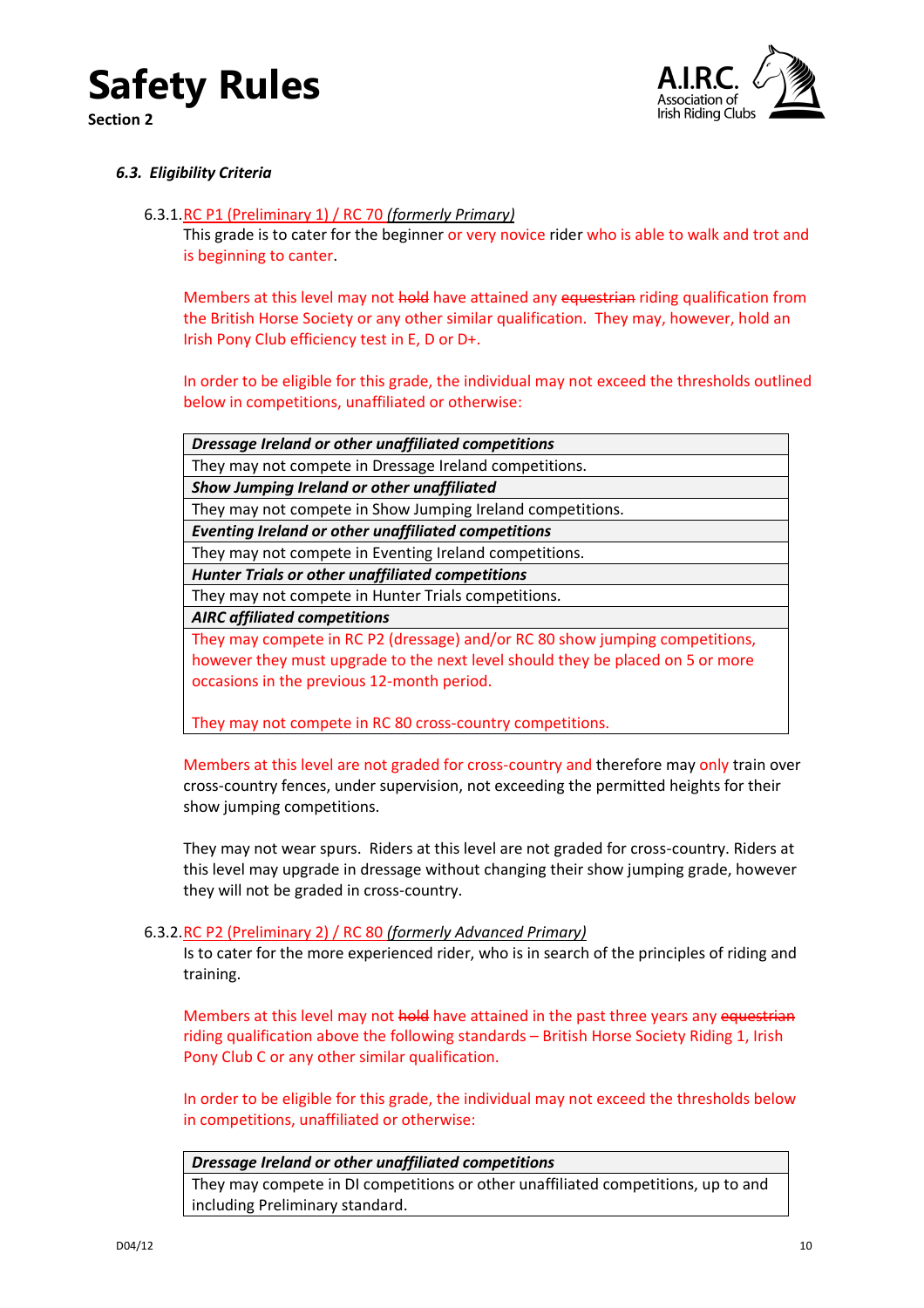

| Members who compete in Preliminary DI or unaffiliated competitions must upgrade<br>to the next level if they compete and are placed on five or more occasions within<br>the previous 12-month period. |
|-------------------------------------------------------------------------------------------------------------------------------------------------------------------------------------------------------|
| Members who compete in Novice DI or unaffiliated competitions, can be                                                                                                                                 |
| compulsory upgraded to the next level with immediate effect.                                                                                                                                          |
| Show Jumping Ireland or other unaffiliated                                                                                                                                                            |
| They may compete in classes not exceeding 80cms.                                                                                                                                                      |
| Members who compete in 90cms SJI or unaffiliated competitions must upgrade to<br>the next level if they compete on five or more occasions within the previous 12-<br>month period.                    |
| Members who compete in 100cms (or higher) SJI or unaffiliated competitions, can                                                                                                                       |
| be compulsory upgraded to the next level with immediate effect.                                                                                                                                       |
| <b>Eventing Ireland or other unaffiliated competitions</b>                                                                                                                                            |
| They may compete in classes not exceeding 80cms.                                                                                                                                                      |
|                                                                                                                                                                                                       |
| Members who compete in 90cms EI or unaffiliated competitions must upgrade to                                                                                                                          |
| the next level if they compete 5 or more times within the previous 12-month period.                                                                                                                   |
|                                                                                                                                                                                                       |
| Members who compete in 100cms (or higher) unaffiliated competitions, can be                                                                                                                           |
| compulsory upgraded to the next level with immediate effect.                                                                                                                                          |
| <b>Hunter Trials or other unaffiliated competitions</b>                                                                                                                                               |
| They may compete in classes not exceeding 80cms.                                                                                                                                                      |
|                                                                                                                                                                                                       |
| Members who compete in 90cms competitions must upgrade to the next level if                                                                                                                           |
| they compete 5 or more times within the previous 12-month period.                                                                                                                                     |
|                                                                                                                                                                                                       |
| Members who compete in 100cms (or higher) unaffiliated competitions, can be                                                                                                                           |
| compulsory upgraded to the next level with immediate effect.                                                                                                                                          |
| <b>AIRC</b> affiliated competitions                                                                                                                                                                   |
| They may compete in RC P3 / RC 90 competitions, however they must upgrade to                                                                                                                          |
| the next level should they be placed on 5 or more occasions in the previous 12-                                                                                                                       |
| month period.                                                                                                                                                                                         |
|                                                                                                                                                                                                       |

Members at this level may also compete in Cross Jump competitions up to but not exceeding 80cms.

Members at this level may not wear spurs in show jumping or cross-country but may for pure dressage competitions only.

### <span id="page-10-0"></span>6.3.3.RC P3 (Preliminary 3) / RC 90 *(formerly Intermediate)*

Is to cater for the more competent rider in search of developing the principles of riding and training.

Members at this level may not hold have attained in the past three years any equestrian riding qualification above the following standards – British Horse Society Riding 2, Irish Pony Club C+ or any other similar qualification.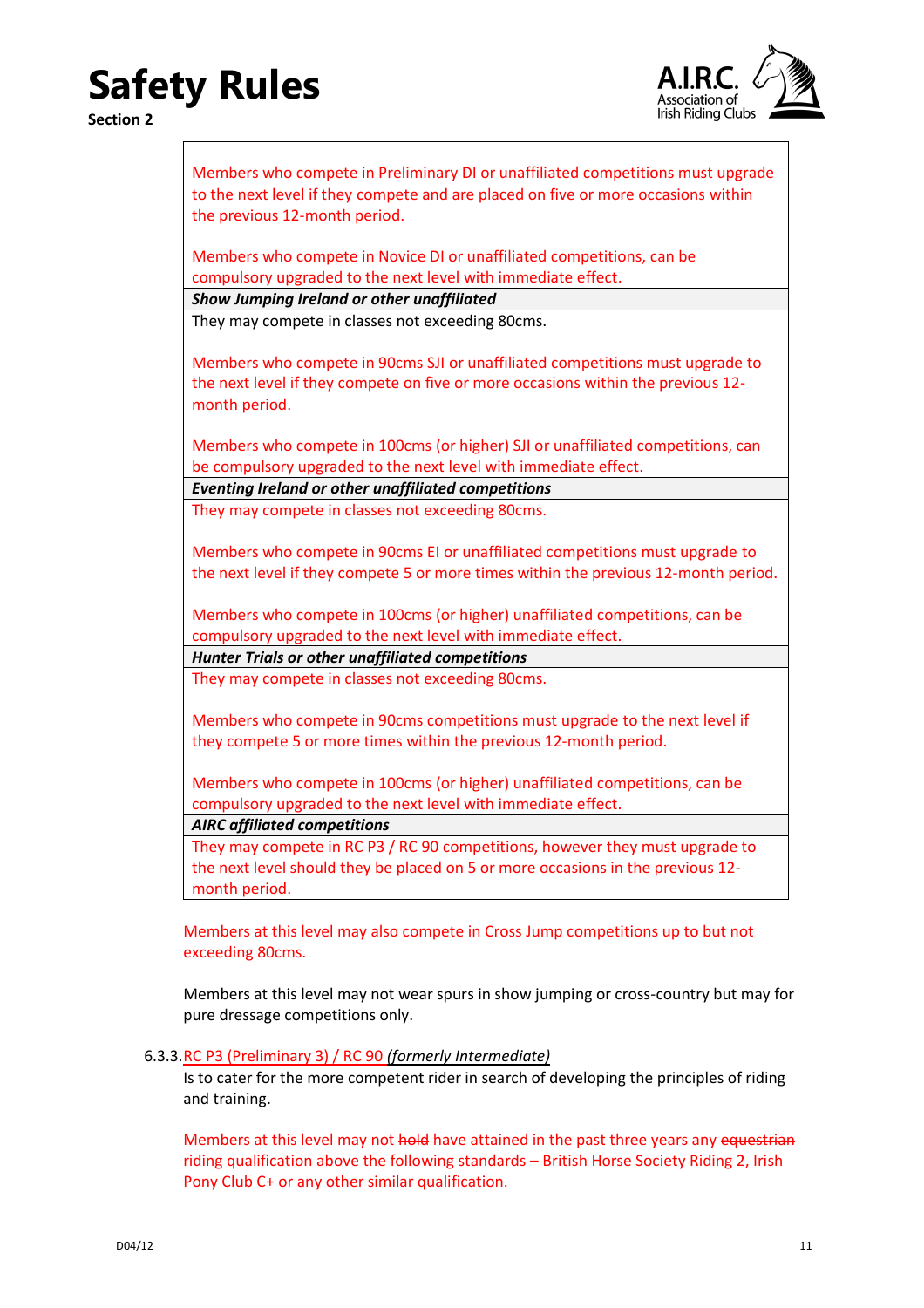**Section 2**



In order to be eligible for this grade, the individual may not exceed the thresholds below in competitions, unaffiliated or otherwise:

| Dressage Ireland or other unaffiliated competitions                                 |  |
|-------------------------------------------------------------------------------------|--|
| They may compete in DI competitions or other unaffiliated competitions, up to and   |  |
| including Preliminary standard.                                                     |  |
| Members who compete in Novice DI or unaffiliated competitions must upgrade to       |  |
| the next level if they compete on five or more occasions within the previous 12-    |  |
| month period.                                                                       |  |
|                                                                                     |  |
| Members who compete in Elementary DI or unaffiliated competitions, can be           |  |
| compulsory upgraded to the next level with immediate effect.                        |  |
| Show Jumping Ireland or other unaffiliated                                          |  |
| They may compete in classes not exceeding 90cms.                                    |  |
|                                                                                     |  |
| Members who compete in 100cms SJI or unaffiliated competitions must upgrade to      |  |
| the next level if they compete on five or more occasions within the previous 12-    |  |
| month period.                                                                       |  |
| Members who compete in 110cms (or higher) SJI or unaffiliated competitions, can     |  |
| be compulsory upgraded to the next level with immediate effect.                     |  |
| <b>Eventing Ireland or other unaffiliated competitions</b>                          |  |
| They may compete in classes not exceeding 90cms.                                    |  |
|                                                                                     |  |
| Members who compete in 100cms EI or unaffiliated competitions must upgrade to       |  |
| the next level if they compete 5 or more times within the previous 12-month period. |  |
|                                                                                     |  |
| Members who compete in 110cms (or higher) unaffiliated competitions, can be         |  |
| compulsory upgraded to the next level with immediate effect.                        |  |
| <b>Hunter Trials or other unaffiliated competitions</b>                             |  |
| They may compete in classes not exceeding 90cms.                                    |  |
| Members who compete in 100cms competitions must upgrade to the next level if        |  |
| they compete 5 or more times within the previous 12-month period.                   |  |
|                                                                                     |  |
| Members who compete in 110cms (or higher) unaffiliated competitions, can be         |  |
| compulsory upgraded to the next level with immediate effect.                        |  |
| <b>AIRC</b> affiliated competitions                                                 |  |
| They may compete in RC N / RC 100 competitions, however they must upgrade to        |  |
| the next level should they be placed on 5 or more occasions in the previous 12-     |  |
| month period.                                                                       |  |

exceeding 90cms.

<span id="page-11-0"></span>6.3.4.RC N (Novice) / RC 100 *(formerly Advanced Intermediate)*

Is to cater for the more active rider who is beginning to understand the principles of riding and training.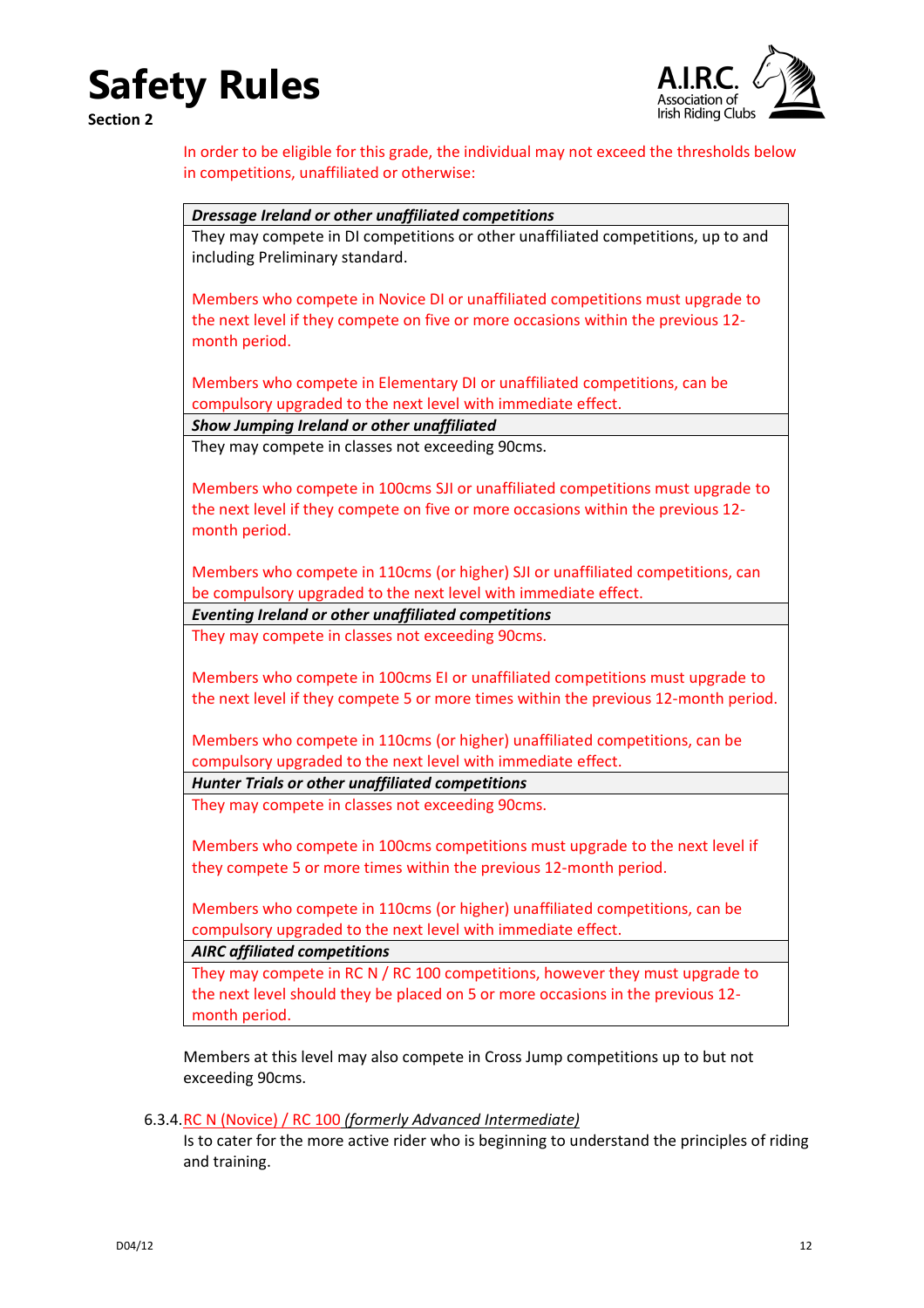

 $\overline{\phantom{a}}$ 

**Section 2**

Members at this level may not hold have attained in the past three years any equestrian riding qualification above the following standards – British Horse Society Riding 3, Irish Pony Club B or any other similar qualification.

In order to be eligible for this grade, the individual may not exceed the thresholds below in competitions, unaffiliated or otherwise:

| Dressage Ireland or other unaffiliated competitions                                 |
|-------------------------------------------------------------------------------------|
| They may compete in DI competitions or other unaffiliated competitions, up to and   |
| including Novice standard.                                                          |
|                                                                                     |
| Members who compete in Elementary DI or unaffiliated competitions must upgrade      |
|                                                                                     |
| to the next level if they compete on five or more occasions within the previous 12- |
| month period.                                                                       |
|                                                                                     |
| Members who compete in Medium DI or unaffiliated competitions, can be               |
| compulsory upgraded to the next level with immediate effect.                        |
| Show Jumping Ireland or other unaffiliated                                          |
| They may compete in classes not exceeding 100cms.                                   |
|                                                                                     |
| Members who compete in excess of 100cms SJI or unaffiliated competitions must       |
|                                                                                     |
| upgrade to the next level if they compete on five or more occasions within the      |
| previous 12-month period. (This includes Amateur A competitions)                    |
|                                                                                     |
| Members who compete in 120cms (or higher) SJI or unaffiliated competitions, can     |
| be compulsory upgraded to the next level with immediate effect.                     |
|                                                                                     |
| <b>Eventing Ireland or other unaffiliated competitions</b>                          |
| They may compete in classes not exceeding 100cms.                                   |
|                                                                                     |
| Members who compete in 110cms EI or unaffiliated competitions must upgrade to       |
| the next level if they compete 5 or more times within the previous 12- month        |
|                                                                                     |
| period.                                                                             |
|                                                                                     |
| Members who compete in 120cms (or higher) unaffiliated competitions, can be         |
| compulsory upgraded to the next level with immediate effect.                        |
| <b>Hunter Trials or other unaffiliated competitions</b>                             |
| They may compete in classes not exceeding 100cms.                                   |
|                                                                                     |
| Members who compete in 110cms competitions must upgrade to the next level if        |
| they compete 5 or more times within the previous 12-month period.                   |
|                                                                                     |
| Members who compete in 120cms (or higher) unaffiliated competitions, can be         |
| compulsory upgraded to the next level with immediate effect.                        |
| <b>AIRC affiliated competitions</b>                                                 |
|                                                                                     |
| They may compete in RC E / RC 110 competitions, however they must upgrade to        |
| the next level should they be placed on 5 or more occasions in the previous 12-     |
|                                                                                     |
| month period.                                                                       |

Members at this level may also compete in Cross Jump competitions up to but not exceeding 100cms.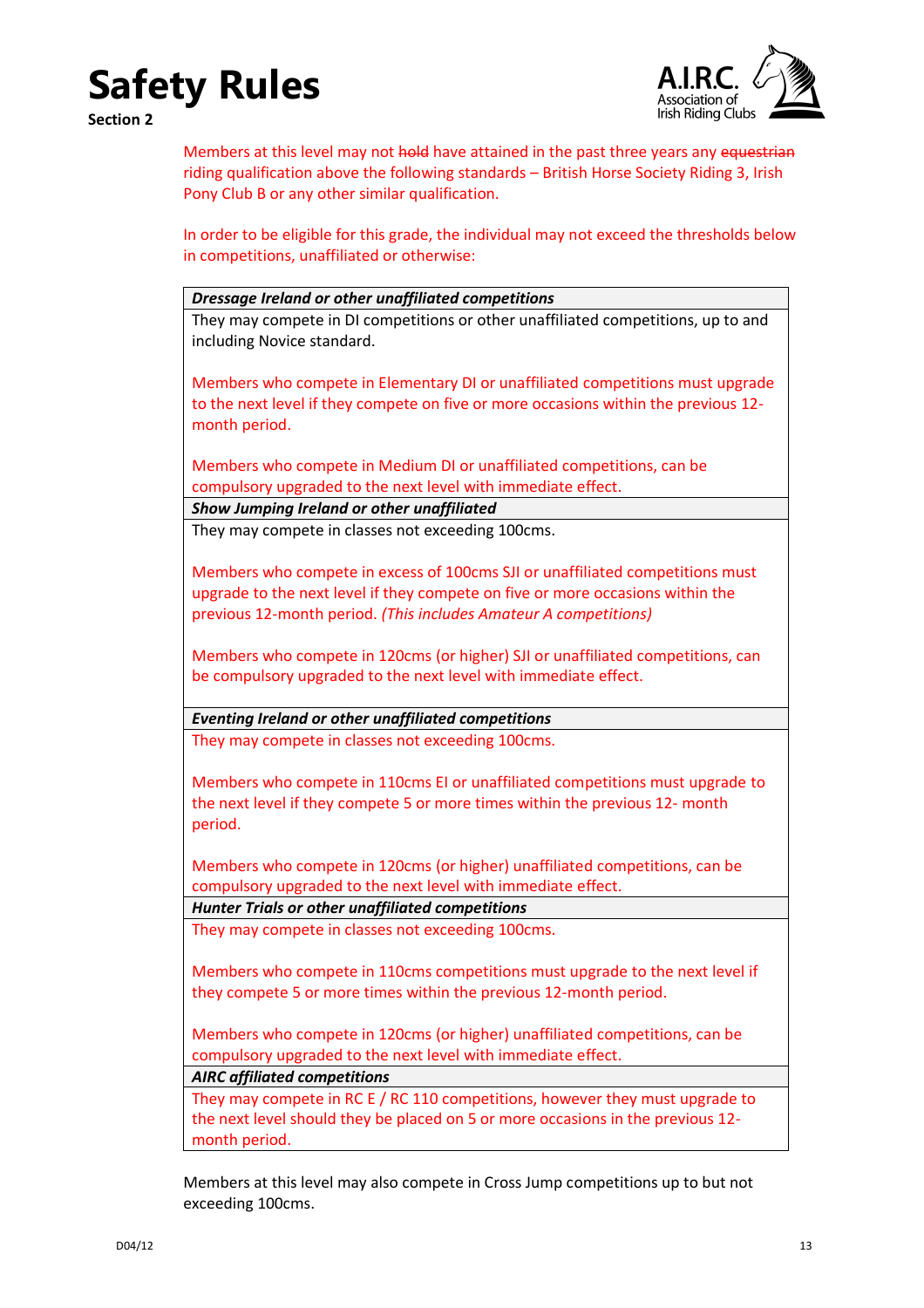

<span id="page-13-0"></span>**Section 2**



### 6.3.5.RC E (Elementary) / RC 110 *(formerly Open)*

Is to cater for the more experienced and active rider.

Members at this level may not hold have attained in the past three years any equestrian riding qualification above the following standards – British Horse Society Riding 3, Irish Pony Club B or any other similar qualification.

In order to be eligible for this grade, the individual may not exceed the thresholds below in competitions, unaffiliated or otherwise:

| Dressage Ireland or other unaffiliated competitions                                |
|------------------------------------------------------------------------------------|
| They may compete in DI competitions or other unaffiliated competitions, up to and  |
| including Elementary standard.                                                     |
|                                                                                    |
| Members who compete in Medium DI or unaffiliated competitions must upgrade to      |
| the next level if they compete on five or more occasions within the previous 12-   |
| month period.                                                                      |
|                                                                                    |
| Members who compete in Advanced Medium DI or unaffiliated competitions, can        |
| be compulsory upgraded to the next level with immediate effect.                    |
| Show Jumping Ireland or other unaffiliated                                         |
| They may compete in classes not exceeding 110cms.                                  |
|                                                                                    |
| Members who compete in excess of 110cms SJI or unaffiliated competitions must      |
| upgrade to the next level if they compete on five or more occasions within the     |
| previous 12-month period. (This includes Amateur AA competitions)                  |
| Members who compete in 130cms (or higher) SJI or unaffiliated competitions, can    |
| be compulsory upgraded to the next level with immediate effect.                    |
| <b>Eventing Ireland or other unaffiliated competitions</b>                         |
| They may compete in classes not exceeding 110cms.                                  |
|                                                                                    |
| Members who compete in 120cms EI or unaffiliated competitions must upgrade to      |
| the next level if they compete 5 or more times within the previous 12- month       |
| period.                                                                            |
|                                                                                    |
| Members who compete in 130cms (or higher) unaffiliated competitions, can be        |
| compulsory upgraded to the next level with immediate effect.                       |
| <b>Hunter Trials or other unaffiliated competitions</b>                            |
| They may compete in classes not exceeding 110cms. Members who compete in           |
| competitions in excess of this must upgrade if they compete 5 or more times within |
| the previous 12-month period.                                                      |
| <b>AIRC</b> affiliated competitions                                                |
| They may compete in RC M / RC 120 competitions, however they must upgrade to       |
| the next level should they be placed on 5 or more occasions in the previous 12-    |
| month period.                                                                      |

<span id="page-13-1"></span>6.3.6.RC M (Medium) / RC 120 *(formerly Advanced Open)*

Members at this level may compete at any level in Dressage Ireland, Eventing Ireland, Show Jumping Ireland or in other unaffiliated competitions.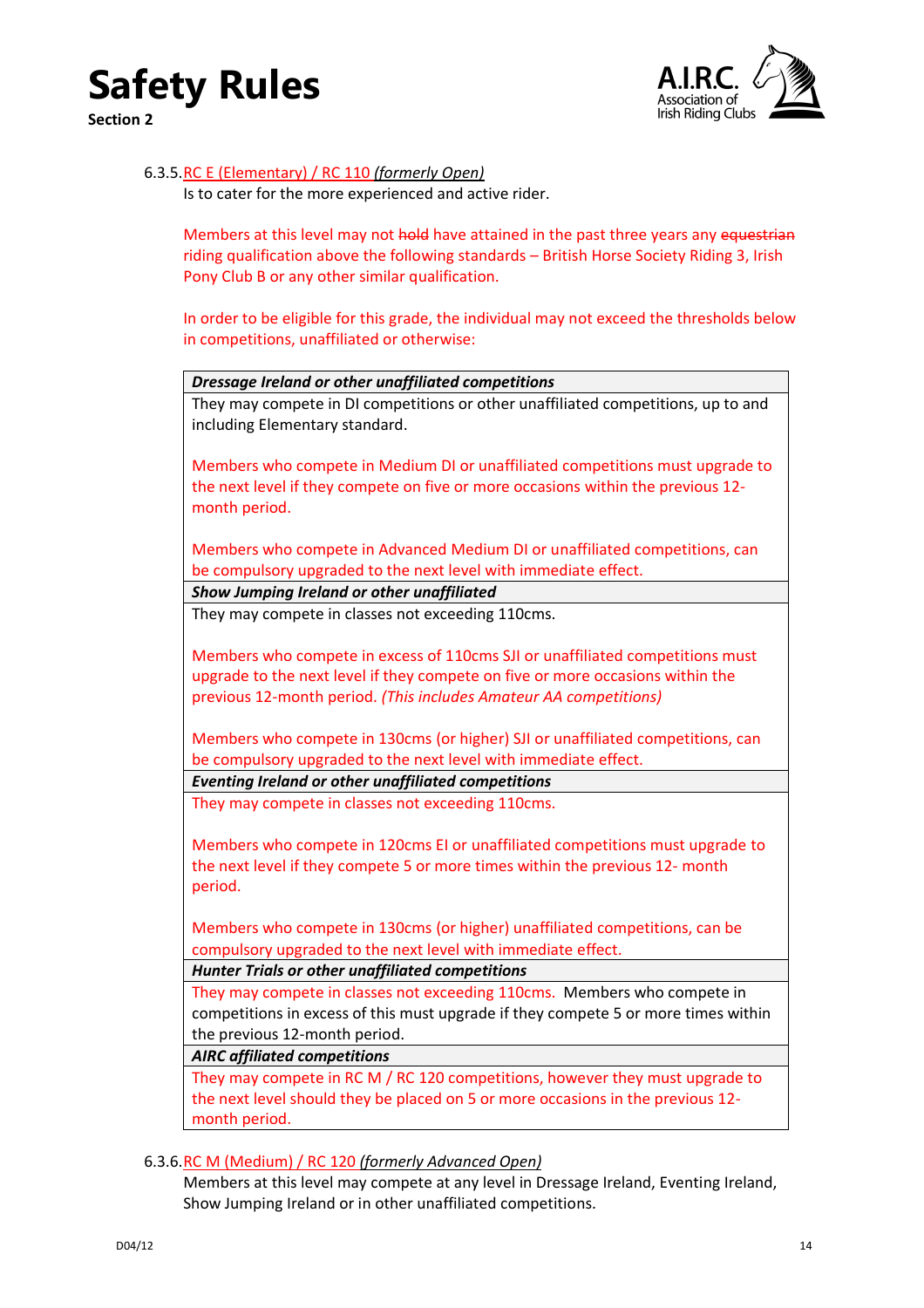**Section 2**



### <span id="page-14-0"></span>*6.4. Grade Span*

The riders will be graded for the disciplines of dressage, show jumping and horse trials. A rider may not have a span of more than one different grade i.e. if they are graded RC P2 / RC 80 in any discipline then they may be no higher than RC P3 / RC 80 in any other discipline, or if they are RC E / RC 110 in any discipline then they may be no lower than RC N / RC 100 in any other discipline. The cross-country grade must not be higher than the show jumping grade at any level.

In circumstances where the show jumping and cross-country grades are permitted to be two grades lower than the dressage grade, the two jumping grades must be the same.

RC P1 riders may upgrade in dressage without changing their show jumping grade, however they will not be graded in cross-country.

### <span id="page-14-2"></span><span id="page-14-1"></span>*6.5. Change of Grade*

### 6.5.1.Upgrade Applications

Club Committees may authorise an upgrade for a member of their own club, only. They cannot, however, upgrade a member on the day of a show. To upgrade a member, the club must submit the official form and payment to National Office. The member is only eligible to compete at the new grades once the changes have been recorded on the Membership Online Database and the members card has been amended.

AIRC reserves the right to deny an application for upgrading should it see fit to do so.

### <span id="page-14-3"></span>6.5.2.Downgrade Applications

Clubs may apply to their regional grading advisory committee (RGAC) for a downgrade on behalf of one of their members on the official form. Before submitting the requiste form, the club must ensure that their member has attained the performance metrics as outlined below:

- 1. The member must compete in an 'open' class at an Inter-Club Show at the level they wish to downgrade too on two separate occasions within the three-month period before the application is submitted. Their results and information must be documented on the official form. In dressage, the official must be DI listed judge.
- 2. A review must be undertaken of the members performance results in AIRC competitions and unaffiliated competitions within the previous two-year period.

Applications for downgrade will only be considered where evidence of the above is provided. The RGAC may take whatever steps they deem necessary in arriving at a decision regarding the application.

Where a downgrade is approved by the RGAC, it may be for a specified period of time after which it can be reviewed.

The RGAC may consider an application for downgrading, without any AIRC open class (as defined in rule [8.1.2\)](#page-19-5) performance results if it sees fit, only in exceptional circumstances whereby an individual's membership has lapsed for 2 or more years. Where the RGAC considers an application for downgrading in exceptional circumstances, they may only downgrade a members dressage grade by one level only.

AIRC reserves the right to deny an application for downgrading should it see fit to do so.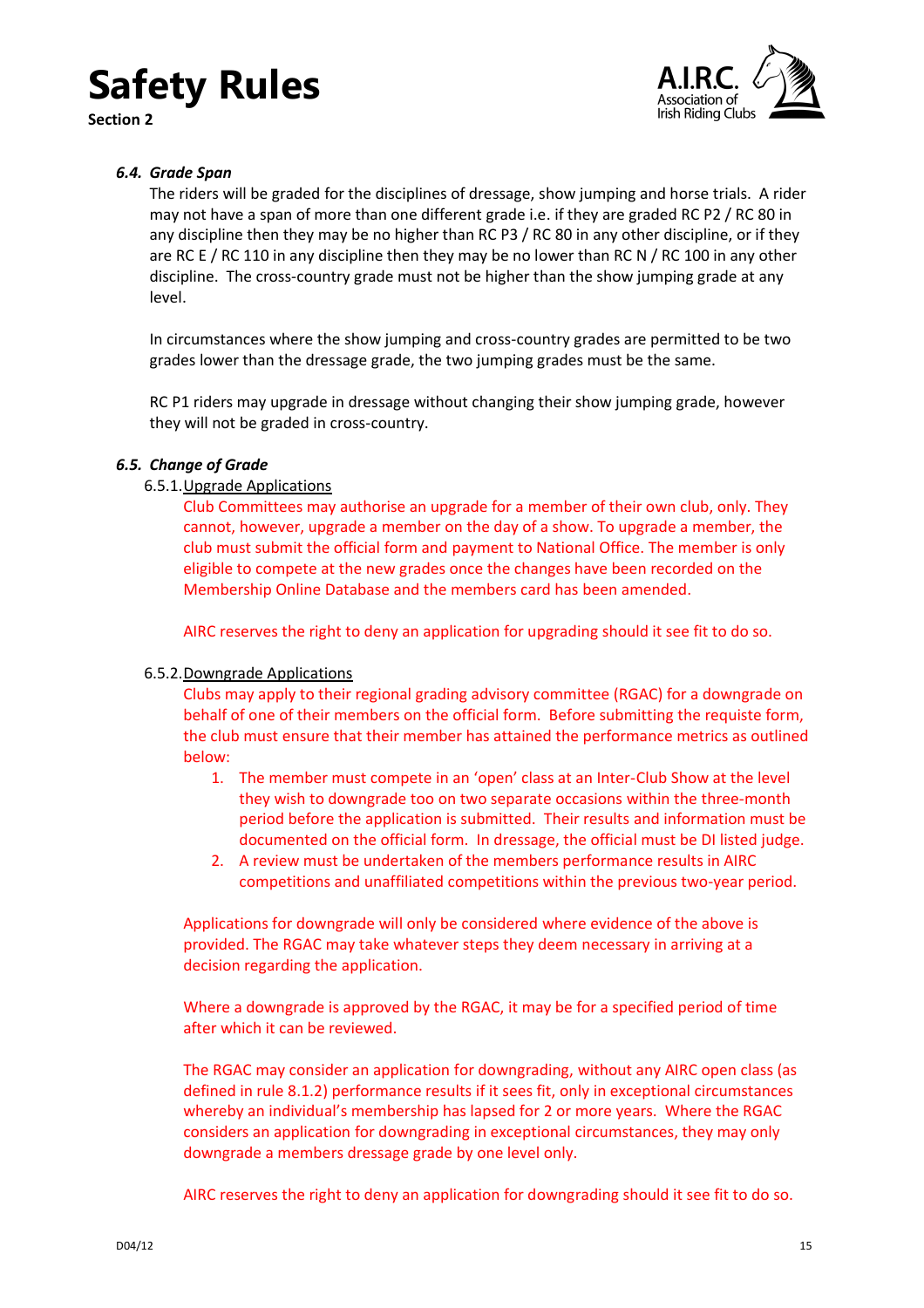**Section 2**



### <span id="page-15-0"></span>*6.6. Grading Appeals*

The grading appeals process is outlined below:

### <span id="page-15-1"></span>6.6.1.Regional Grading Committee

- 6.6.1.1. There shall be a regional grading committee comprised of the grading officers of each club for that region and the regional grading officer of the region. The regional grading officer will assume the position of chairperson for the committee.
- 6.6.1.2. The committee may meet annually within one month of the AIRC Annual General Meeting and thereafter when necessary.
- <span id="page-15-2"></span>6.6.1.3. (a) Where an AIRC Affiliated Club disputes the grade of a member of another AIRC Affiliated Club where both clubs are in the same region, the complainant club shall refer the matter in writing using the prescribed form as provided to all club and regional secretaries to the National Office who will refer the matter on to the Regional Grading Committee. (A fee of €200 must accompany this referral. This may be refunded should the complaint be upheld). The club of the member's grade who is being questioned will be informed as soon as possible of the query being raised.

(b) The Regional Grading Committee may investigate the matter as they see fit and may seek to look at databases such as those belonging to Eventing Ireland, Show Jumping Ireland and Dressage Ireland and may meet to discuss their conclusions. The quorum for such a meeting shall be 3 members. If they are satisfied after their investigation that the member in question is at the correct grade they shall take no further action but will inform both clubs of their decision within seven days of making same. If they are not satisfied after this process the member in question will be invited to a regional assessment day at a time and venue nominated by the regional grading committee.

The assessment day will be presided over by 3 members of the committee to include where possible the chairperson. The member in question will be notified of the date, time and place of the assessment day no later than 14 days beforehand by the committee.

- 6.6.1.4. The committee may hold at least one grading assessment day annually.
- 6.6.1.5. Where it is not possible to have cross country grading at a regional assessment day due to ground conditions, if the committee fears a member is graded at too high or low a level in that grade, he/she may be suspended from this level/compete at a lower level (or the same level where the committee fears the member is competing at too low a level) in this discipline at the grading officer's discretion until such a time as that member can be assessed in this discipline.
- <span id="page-15-3"></span>6.6.1.6. At the grading day, the member will be assessed in all disciplines over which the member's grade is queried by the regional grading committee. The regional grading committee may be assisted by a dressage Ireland judge/experienced senior competitor, Eventing Ireland Official/experienced senior rider or a show jumping Ireland Judge/experienced senior rider. After this process, the committee may decide to:
	- $\rightarrow$  Upgrade the member;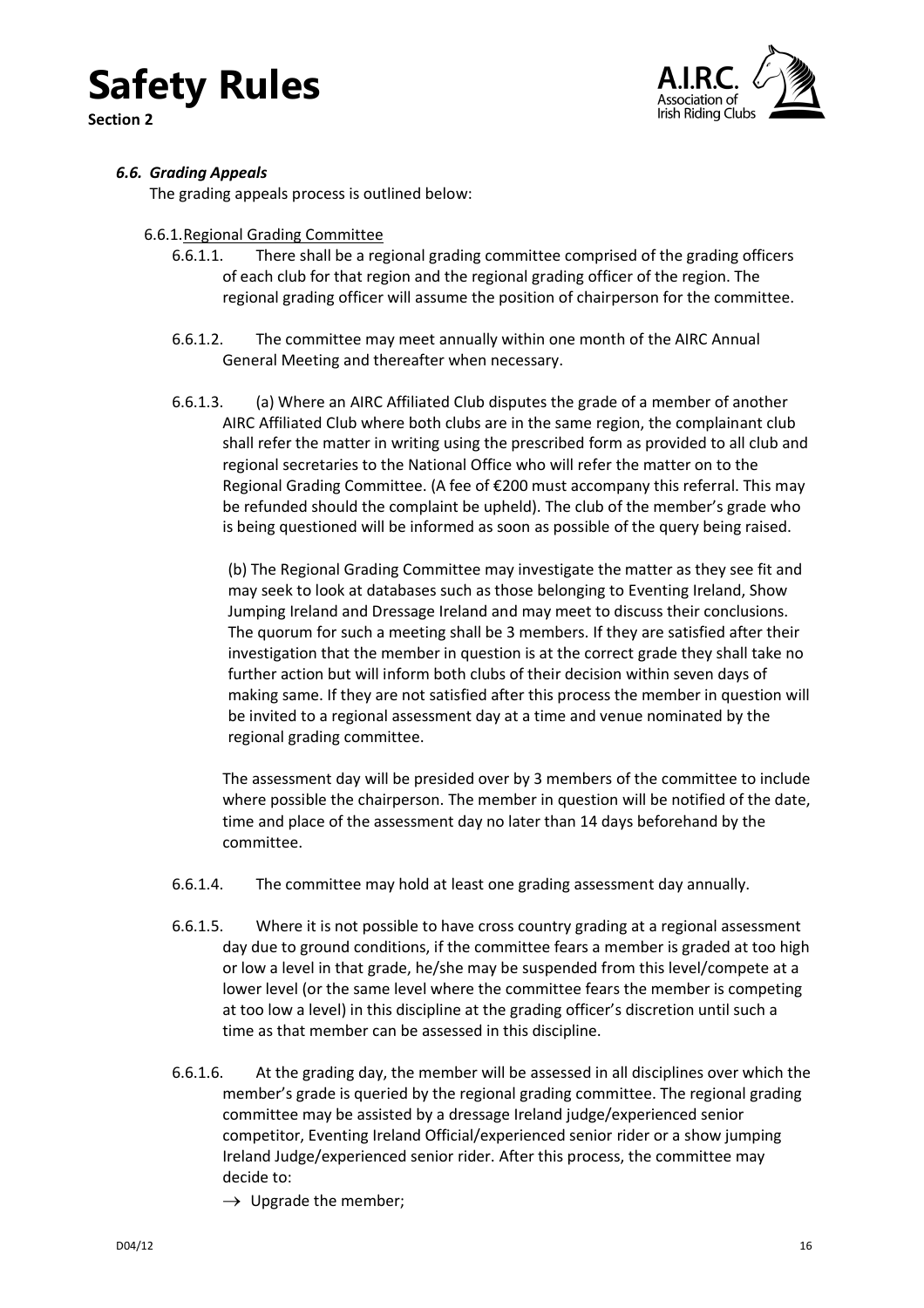





- $\rightarrow$  Downgrade the member;
- $\rightarrow$  Leave the member's grade unchanged.
- <span id="page-16-1"></span>6.6.1.7. Where a member is dissatisfied with the new grade that is awarded to him or where the complainant is unhappy with the decision of the regional grading committee he/she shall have the right to appeal the matter to the Grading Appeals Committee of the AIRC no later than fourteen days of the receipt of the committee's decision by the member's club secretary.

The Committee shall write to the member through their Club secretary as soon as may be after making their decision and shall at the same time notify the complainant club of their decision (where necessary). The appeal shall be made in writing setting out briefly the grounds for appeal and shall include a fee of €200 which may be refunded should the appellant be successful.

6.6.1.8. Where an AIRC Affiliated Club disputes the grade of a member of another AIRC Affiliated Club but both clubs are not in the same region, the matter will be referred to the national committee in writing using the prescribed form as provided to all club and regional secretaries (together with a fee of  $E$ 200) who will in turn nominate an independent regional grading committee to assess the member and thereafter the process in rules [\(6.6.1.3](#page-15-2) to [6.6.1.6\)](#page-15-3) above applies.

Any member dissatisfied with the new grade awarded to them or any complainant club unhappy with the decision of the committee shall have the right to appeal the matter to the Grading Appeals Committee of the AIRC as per [\(6.6.1.7\)](#page-16-1) above.

- 6.6.1.9. Where an AIRC affiliated Riding Club Grading Officer is not happy to make a decision on the grade of any particular member at a club assessment day, (as per the individual club grading guidelines), whether that member elected to be assessed for the purposes of changing grades or the grading officer queried that persons grade in the first instance, the grading officer shall have jurisdiction to refer, using the prescribed form supplied to all grading officers, that member's assessment to the regional grading committee as a matter of first instance. The Committee shall follow the process in rules [\(6.6.1.3](#page-15-2) to [6.6.1.6\)](#page-15-3) and the member shall have the right to appeal the grade awarded to him/her by the committee to the Grading Appeals Committee of the AIRC as per [\(6.6.1.7\)](#page-16-1) above.
- 6.6.1.10. Where the member of an AIRC Affiliated Club who was assessed by their own club's grading officer at an assessment day or otherwise, either at their own election for the purposes of changing their grade or at the bidding of the club's grading officer, is unsatisfied with his/her grade, that member will have the right of a final appeal of the matter to the regional grading committee in writing using the form supplied to their club secretary and together with a fee of €200 which may be refunded should the appellant be successful. Thereafter the process in [\(6.6.1.3](#page-15-2) to [6.6.1.6\)](#page-15-3) shall be followed. As this is a final right of appeal the appellant member will not have the right to appeal the decision of the Regional Grading Committee to the Grading Appeals Committee of the AIRC

### <span id="page-16-0"></span>6.6.2.Grading Appeals Committee of the AIRC

6.6.2.1. There shall be Grading Appeals Committee of the AIRC. It shall consist of an 8 person panel who shall be appointed by the National Committee at one of their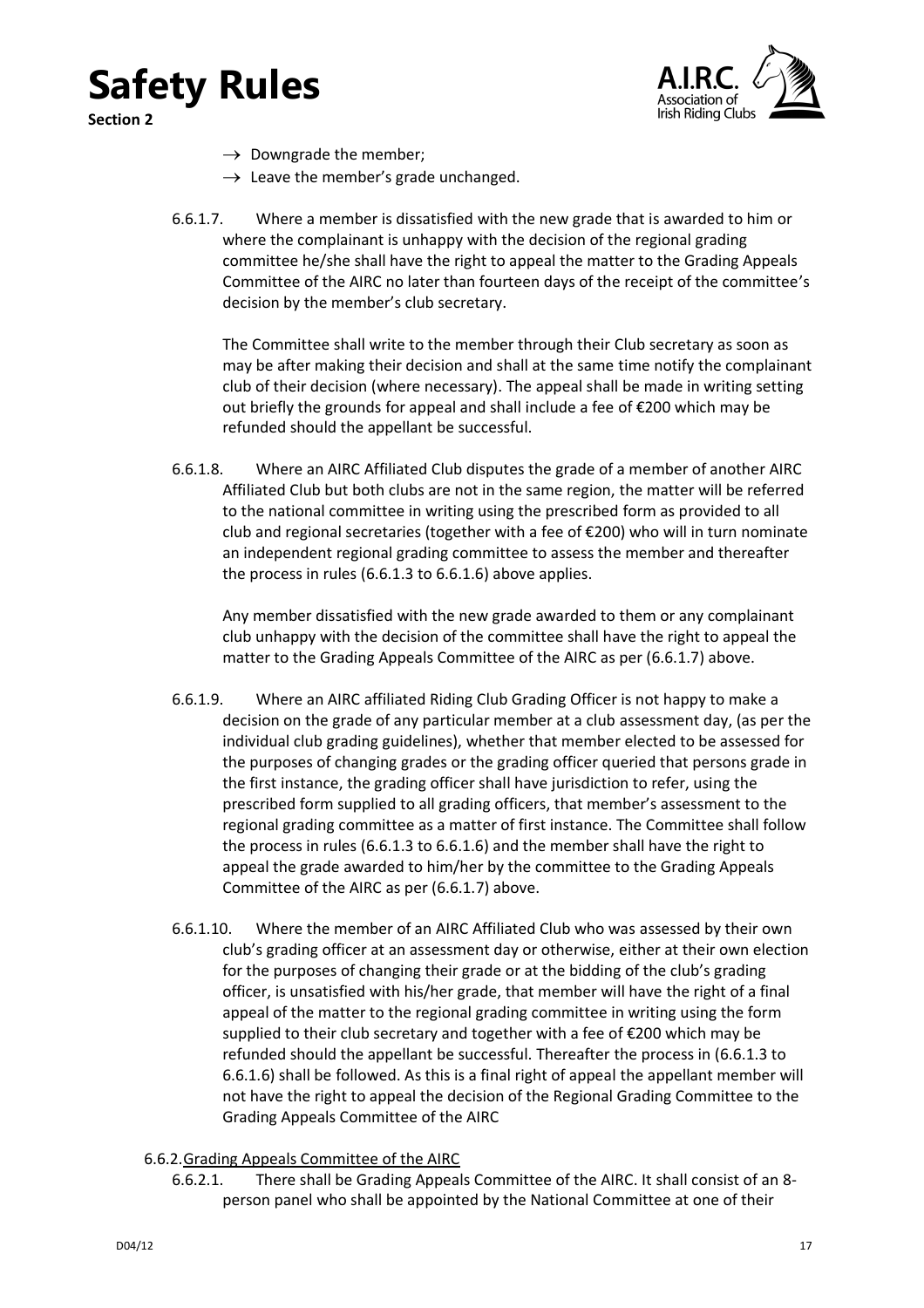**Section 2**



meetings and upon obtaining the permission from such persons. The persons appointed may be members of the AIRC or an AIRC affiliated riding club and will be either:

- $\rightarrow$  A Show Jumping Ireland Judge:
- $\rightarrow$  A Dressage Ireland Judge;
- $\rightarrow$  A Senior Eventing Ireland Society Steward;
- $\rightarrow$  A professional Show Jumper or coach;
- $\rightarrow$  A professional/semi-professional dressage rider or coach;
- $\rightarrow$  A professional eventer or coach.
- 6.6.2.2. The Board of Directors shall appoint a three-member committee, one of which will be appointed chairperson, to hear any appeals referred to the panel.
- 6.6.2.3. If a member of the Grading Appeals Committee retires, the National Committee will appoint a replacement.
- 6.6.2.4. Appeals can be heard by this committee from the categories of person set out in Rule 6 above.
- 6.6.2.5. Where a member is dissatisfied with the new grade that is awarded to him/her by the regional grading committee, (where this was a decision at first instance and not an appeal from a grading officer's decision), or where a complainant is unhappy with the decision of the regional grading committee he/she shall have the right to appeal the matter to the Grading Appeals Committee of the AIRC no later than 14 days of the receipt of the committee's decision by the member's club secretary. The appeal shall be made in writing setting out briefly the grounds for appeal and shall include a fee of €200 which may be refunded should the appellant be successful. National Office will notify the member and/or complainant of the time and date of the hearing. All parties will be given an opportunity to put forward their arguments.
- 6.6.2.6. Where the grading appeals committee feels it is appropriate, they may elect to re- assess the member in question's riding skills at a time, place and date to which all parties will be notified by National Office.
- 6.6.2.7. The grading appeals committee may:
	- $\rightarrow$  Upgrade the member;
	- $\rightarrow$  Downgrade the member;
	- $\rightarrow$  Leave the member's grade unchanged.
- 6.6.2.8. The grading appeals committee will notify National Office of their decision as soon as is practically possible and National Office will in turn notify the member and/or complainant in question of the decision from the grading appeals committee.

### <span id="page-17-0"></span>*6.7. Multi-Discipline Competitions*

In multi-disciplined competitions where the rider has split gradings, then their grade for that competition will be as follows:

| Combined Training: | Competitors will compete at their show jumping grade.  |
|--------------------|--------------------------------------------------------|
| Horse Trials:      | Competitors will compete at their cross-country grade. |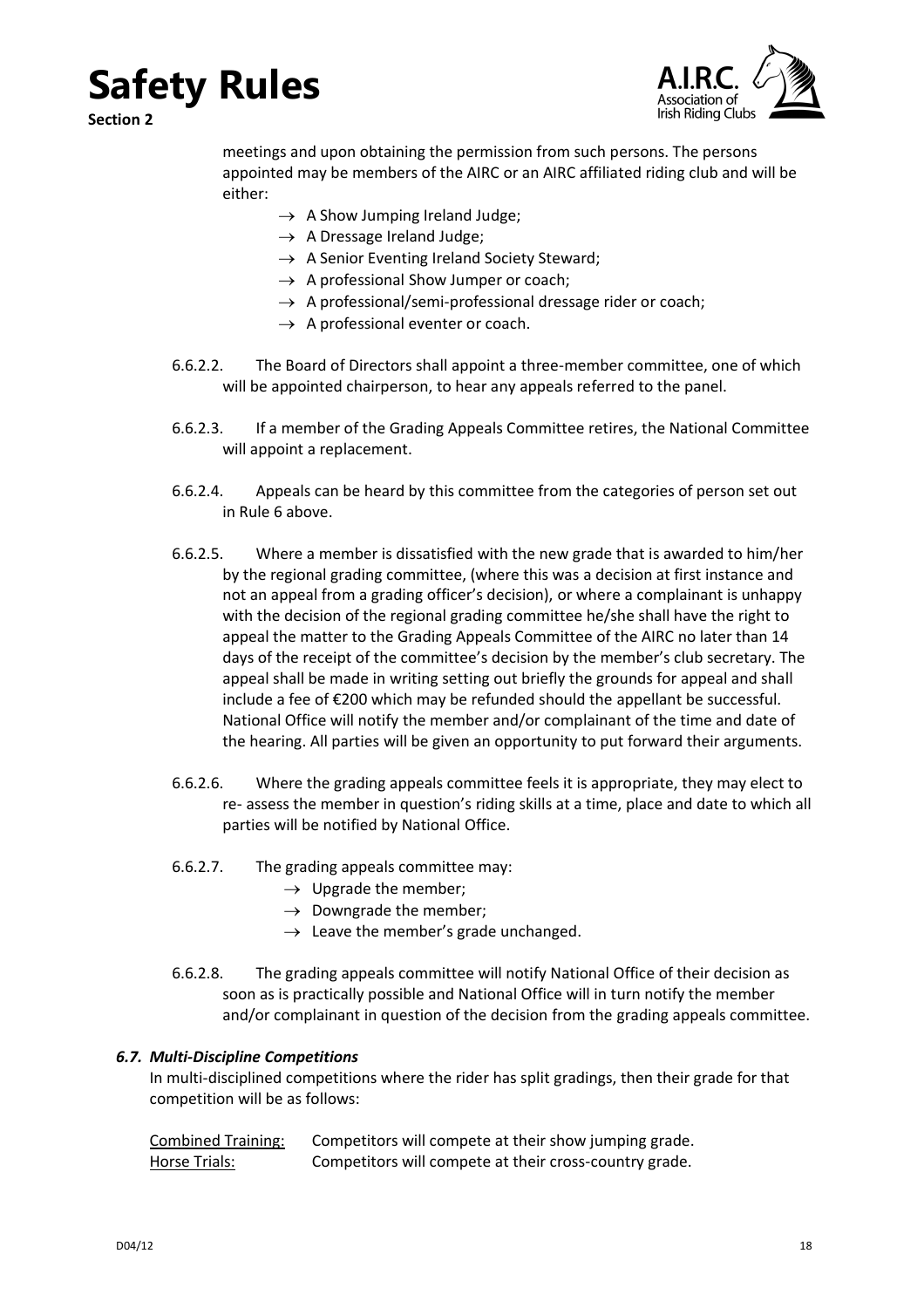**Section 2**



Cross Jump: Competitors will compete at their cross-country grade. Although RC P1 / RC 70 riders are not issued with a cross-country grade, it is understood that they may still compete at RC 70 over a specifically designed course.

Irish Riding Clubs

### <span id="page-18-1"></span><span id="page-18-0"></span>**7. Horse – Eligibility for Competition**

### *7.1. Age*

No horse under four years of age is eligible to compete in riding club competitions. In crosscountry type competitions, no horse may be under five years of age with the exception of young horse competitions.

### <span id="page-18-2"></span>*7.2. Height*

Both horses and ponies 143cms & over are eligible to compete in riding club competitions, except in cross-country competitions, where they must be 148cms or over. Horse or ponies of any height may be ridden in training and social activities.

### <span id="page-18-3"></span>*7.3. Use of Horse*

| Show Jumping:         | Where a horse is being used excessively on any one day the host<br>club or safety officer has the right to refuse to allow a horse to<br>compete to prevent over-use.<br>In team competitions, horses may only start twice, once on each<br>team representing one club. However, they may only jump-off<br>against the clock once in the competition for one team. |
|-----------------------|--------------------------------------------------------------------------------------------------------------------------------------------------------------------------------------------------------------------------------------------------------------------------------------------------------------------------------------------------------------------|
| Horse Trials:         | A horse may only compete once in a day.                                                                                                                                                                                                                                                                                                                            |
| <b>Hunter Trials:</b> | A horse may only start twice in a day.                                                                                                                                                                                                                                                                                                                             |
| Cross Jump:           | A horse may only start twice in a day.                                                                                                                                                                                                                                                                                                                             |

### <span id="page-18-4"></span>*7.4. Points Allowed*

| Dressage:     | No horse competing in AIRC dressage competitions may have won more<br>than 449 Dressage Ireland points, or if exceeding these points may not<br>have competed under Dressage Ireland rules within the previous<br>calendar year. |
|---------------|----------------------------------------------------------------------------------------------------------------------------------------------------------------------------------------------------------------------------------|
|               | RC M graded riders may compete on any horse, unrestricted, in<br>individual graded competitions only.                                                                                                                            |
| Show          | No horse competing in AIRC show jumping competitions may have                                                                                                                                                                    |
| Jumping:      | competed at 1.30m or higher under SJI rules within the previous                                                                                                                                                                  |
|               | calendar year. No pony competing in AIRC show jumping competitions<br>may have competed at 1.20m or higher under SJI rules within the<br>previous calendar year.                                                                 |
|               | RC 120 riders may compete on any horse, unrestricted, in individual<br>graded competitions only.                                                                                                                                 |
| Horse Trials: | No horse competing in AIRC horse trials may have competed at FEI 3*<br>level or higher within the previous calendar year.                                                                                                        |
|               | RC 120 riders may compete on any horse, unrestricted, in individual<br>graded competitions only.                                                                                                                                 |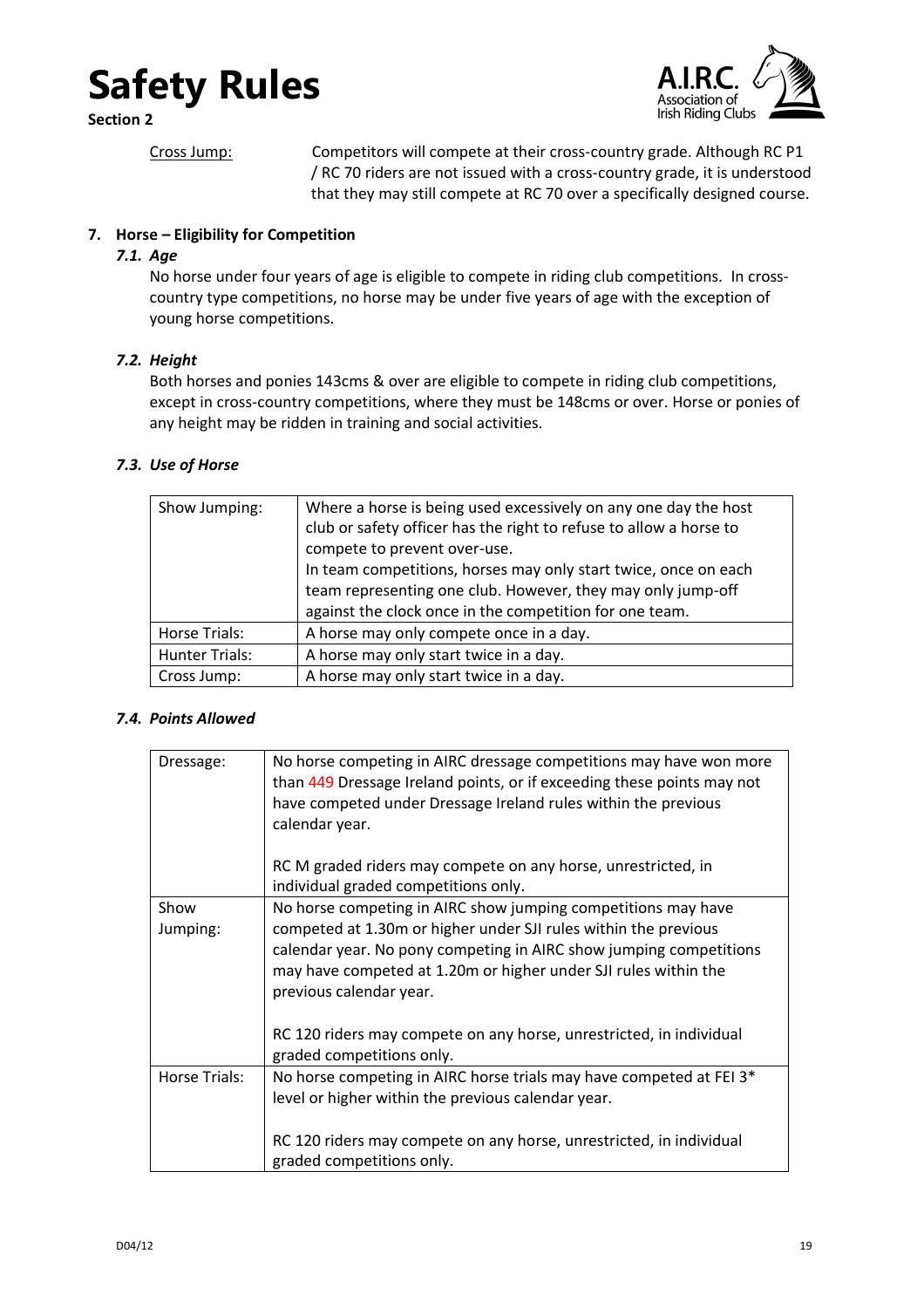

<span id="page-19-0"></span>**Section 2**



### *7.5. Young Horse Competitions*

Young Horse competitions are open to horses aged 4 & 5 years as stated on the animals passport. The date of birth only applies to their year and not the day or month. Riders competing in this class must be graded RC P3 / RC 90 or higher.

### <span id="page-19-1"></span>*7.6. Stallions*

Competitors must inform the organiser of any AIRC event, in advance, if they intend on riding a stallion at their show. They must also wear a red sash.

### <span id="page-19-3"></span><span id="page-19-2"></span>**8. Competitions**

### *8.1. Category of Competitions*

There are two categories of competitions, and they are as follows:

### <span id="page-19-4"></span>8.1.1.Standard Competitions (including Championships)

These are the standard set of competitions which are included at shows and championships.

| <b>Dressage</b>  | <b>Show Jumping</b> | <b>Cross-Country</b> | <b>Previous Grade</b>   |
|------------------|---------------------|----------------------|-------------------------|
| RC <sub>P1</sub> | <b>RC 70</b>        |                      | Primary                 |
| RC <sub>P2</sub> | <b>RC 80</b>        | <b>RC 80</b>         | <b>Advanced Primary</b> |
| RC <sub>P3</sub> | <b>RC 90</b>        | <b>RC 90</b>         | Intermediate            |
| <b>RCN</b>       | <b>RC 100</b>       | <b>RC 100</b>        | Adv. Intermediate       |
| <b>RCE</b>       | <b>RC 110</b>       | <b>RC 110</b>        | Open                    |
| <b>RCM</b>       | <b>RC 120</b>       | <b>RC 120</b>        | <b>Advanced Open</b>    |

Members who are graded at this level are only permitted to compete at their respective competitions at the grade registered on their membership card at the time of the competition.

Members, however, may also compete at the next highest level only in standard competitions. They may not, however, compete at the next highest level in an 'open' competition as defined in 8.1.2.

Members are not permitted to compete up a level at National Championships or qualifiers for National Championships.

### <span id="page-19-5"></span>8.1.2.Open Competitions

These are additional competitions that show organisers may run at shows to permit those of a higher level to compete at a lower level and are as follows:

| <b>Dressage</b>   | <b>Cross-Country</b><br><b>Show Jumping</b> |             | <b>Previous Grade</b>   |
|-------------------|---------------------------------------------|-------------|-------------------------|
| RC P1 Open        | RC 70 Open                                  |             | Primary                 |
| <b>RC P2 Open</b> | RC 80 Open                                  | RC 80 Open  | <b>Advanced Primary</b> |
| <b>RC P3 Open</b> | RC 90 Open                                  | RC 90 Open  | Intermediate            |
| <b>RC N Open</b>  | RC 100 Open                                 | RC 100 Open | Adv. Intermediate       |
| <b>RC E Open</b>  | RC 110 Open                                 | RC 110 Open | Open                    |
| <b>RCM Open</b>   | RC 120 Open                                 | RC 120 Open | <b>Advanced Open</b>    |

Members who compete in open classes may only compete at two consecutive levels, on any day, at any show, on the same horse. For example, a RC 100 rider may decide to ride in an RC 80 open class at a show and they may also only compete in the RC 90 open class as well. They may not go on and also compete in the RC 100 open class.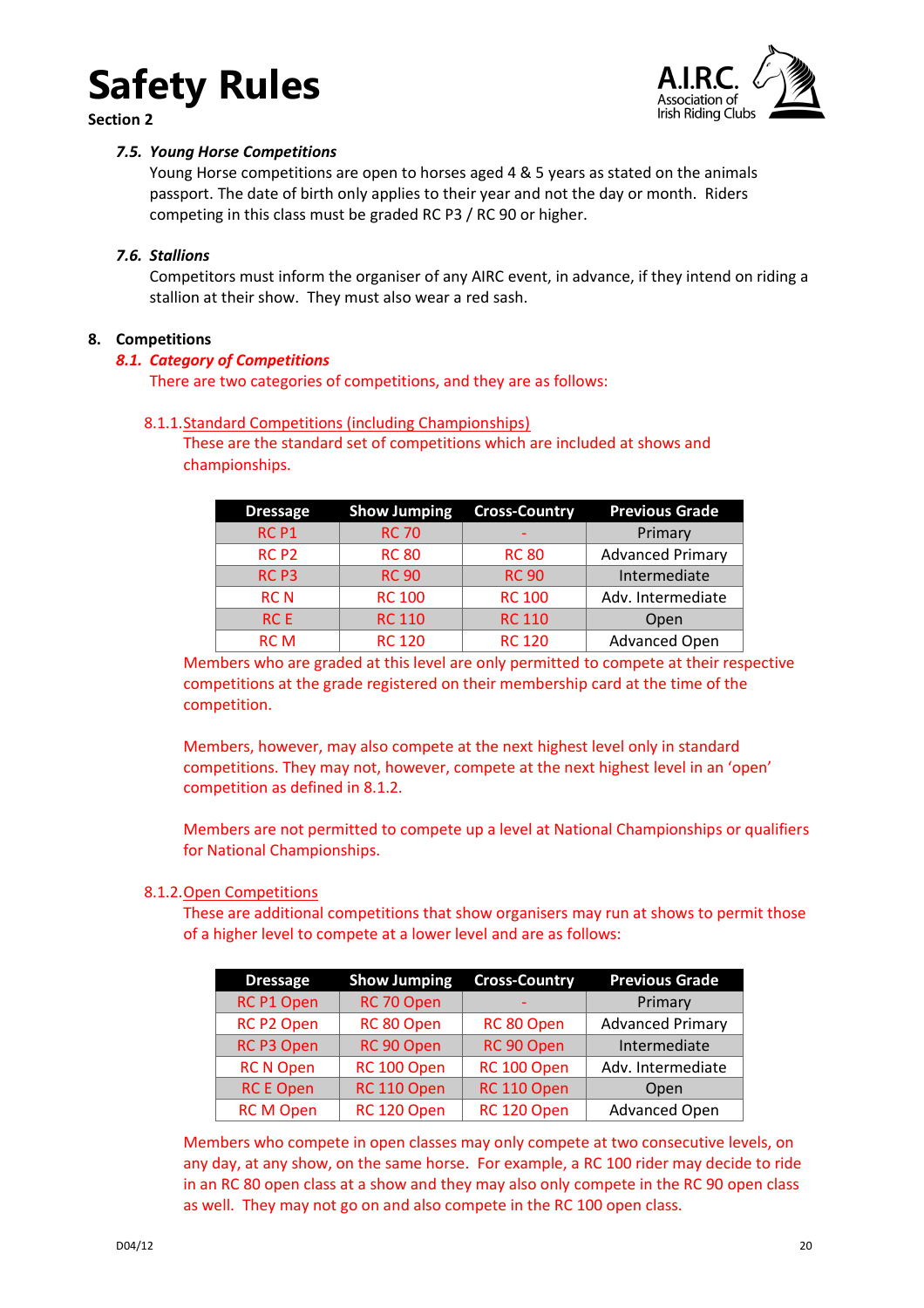

**Section 2**



Only members who are graded equal to the open class or of a higher grade may compete in an open class. For example, an RC 80 open show jumping class would be open to anyone graded RC 80 or higher.

The format of an open competition will follow that of the standard competition. For example, in show jumping an RC 80 open competition will run under optimum time while an RC 90 open class will run against the clock.

### <span id="page-20-0"></span>*8.2. Dressage*

If a member wins a pure dressage competition, twice in a two-year period at the same grade, at the Riding Clubs Festival or Dressage Championships, they must upgrade to the next level in their dressage. This only applies to individual graded pure dressage competitions and excludes team, dressage to music, pairs dressage and other novelty dressage competitions.

### <span id="page-20-1"></span>*8.3. Show Jumping*

Competitions are run under current Show Jumping Ireland rules.

#### <span id="page-20-2"></span>8.3.1.Fence Dimensions & Fence Types

The following are the maximum permitted dimensions for each grade:

| Grade                             | <b>RC 70</b> | <b>RC 80</b>                | <b>RC 90</b>      | <b>RC 100</b>     | RC 110 | RC 120            |
|-----------------------------------|--------------|-----------------------------|-------------------|-------------------|--------|-------------------|
| Max. Height                       |              | $\vert$ 0.70m $\vert$ 0.80m | 0.90m             | 1.00 <sub>m</sub> | 1.10m  | 1.20 <sub>m</sub> |
| Max. Spread $\vert$ 0.60m $\vert$ |              | 0.80m                       | 0.90 <sub>m</sub> | 1.00m             | 1.10m  | 1.20 <sub>m</sub> |

*<sup>(</sup>m = metres)*

For the RC 70 and RC 80 classes the recommended height is 0.65m for RC 70 and 0.75m for RC 80 in their first round of competition.

Treble combinations may not be included in courses for grades below RC 90.

The heights laid down apply to all jumping courses in all competitions unless special competition rules apply (see special competitions.)

All fences must be knockable in derby competitions with the exception of natural type obstacles deemed appropriate by the course designer.

### <span id="page-20-3"></span>8.3.2.Time Allowed

The course must be measured by wheel by the course builder. The following times should be applied:

| Grade          | <b>RC 70</b> | <b>RC 80</b> | <b>RC 90</b> | <b>RC 100</b> | <b>RC 110</b> | <b>RC 120</b> | Derby |
|----------------|--------------|--------------|--------------|---------------|---------------|---------------|-------|
| <b>Indoor</b>  | 300          | 325          | 325          | 325           | 325           | 325           | 350   |
|                | mpm          | mpm          | mpm          | mpm           | mpm           | mpm           | mpm   |
|                | 325          | 350          | 350          | 350           | 350           | 350           | 375   |
| <b>Outdoor</b> | mpm          | mpm          | mpm          | mpm           | mpm           | mpm           | mpm   |

(mpm = metres per minute)

#### <span id="page-20-4"></span>8.3.3.Optimum Time

8.3.3.1. RC 70 Competitions (formerly Primary)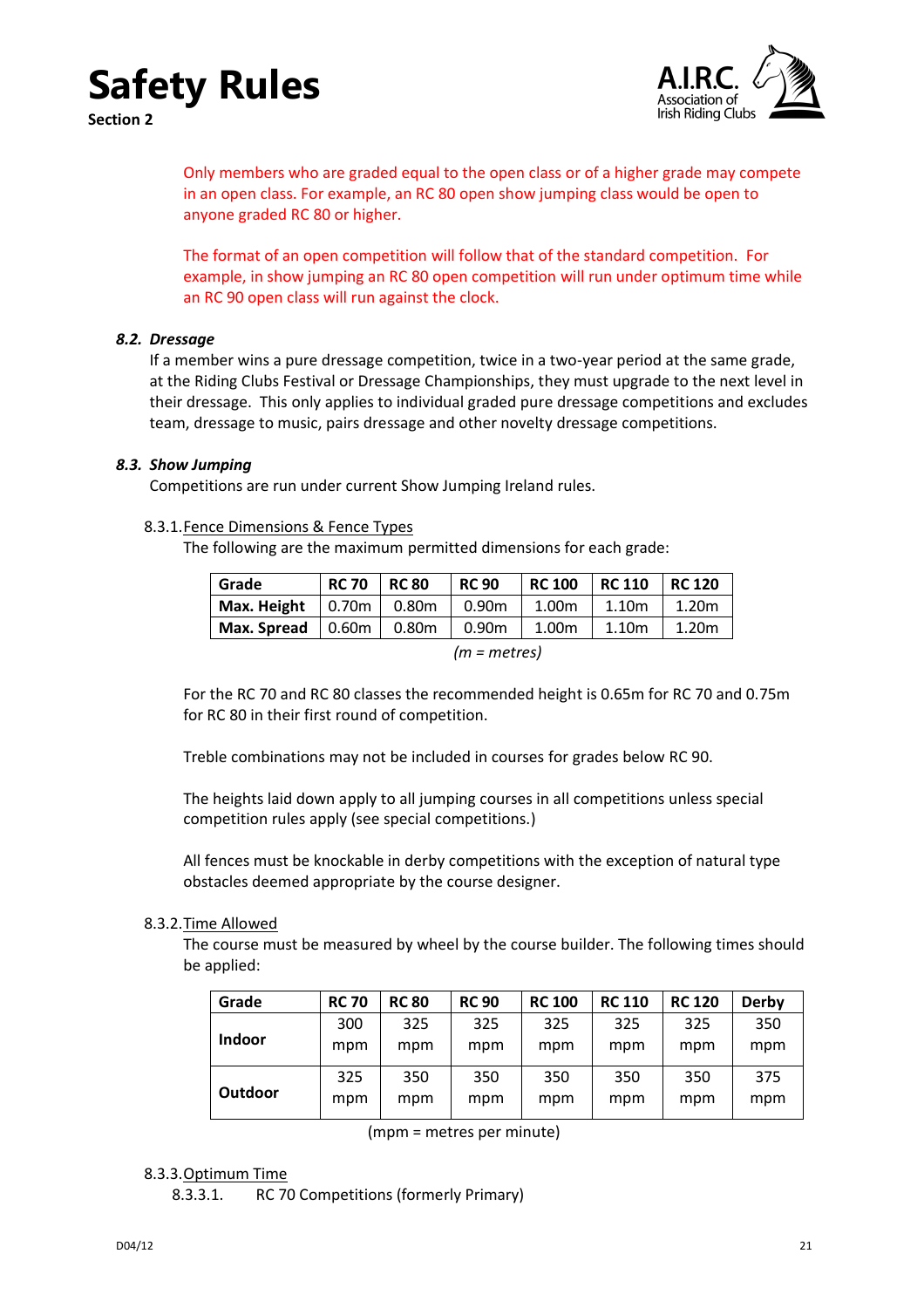### **Safety Rules Section 2**



When using optimum time for RC 70 competitions, the winner is the rider nearest to the time with the lowest penalties, whether under or over the time. In RC 70 competitions, the optimum time will be calculated by subtracting 3 seconds from the time allowed.

In the event of more than one rider having the same time difference, the person under the time is placed higher than the person on the same time difference, over the optimum time. The next nearest, under or over is placed next.

The optimum time for a RC 70 competition should be announced at the beginning of a class. It should not be shown whilst a rider is jumping but displayed at the completion of each round.

### 8.3.3.2. RC 80 Competitions (formerly Advanced Primary)

In RC 80 competitions, the first round will be a time allowed round and time penalties will apply to those who exceed the time allowed In the second round, the optimum time will be calculated by subtracting three seconds from the time allowed thus creating a three second window for those exceeding the optimum time to bring it in line with the time allowed where riders exceeding the time allowed will incur time penalties. The winner is the rider nearest to the time with the lowest penalties.

The time allowed (i.e. optimum time) for an RC 80 competition should be announced at the beginning of the class. It may be displayed whilst a rider is jumping.

### <span id="page-21-0"></span>8.3.4. Safety Cups

Safety cups must be used as support for back poles of a spread obstacle and in the case of a triple- bar, to support the centre and back poles of the obstacle. Safety cups must also be used in the exercise arena. Where no safety cups are available, the course cannot include spreads.

### <span id="page-21-1"></span>*8.4. Horse Trials / Eventing*

Competitions are run under current Eventing Ireland rules.

### <span id="page-21-2"></span>8.4.1.Dressage (Phase 1)

It is recommended that horse trials dressage tests be used in this phase. The test will be ridden from memory. The test may not be commanded. Tests will be announced annually and will be ridden under the current rules for dressage. The Dressage Ireland rules apply except for AIRC rule [24.4.](#page-31-5)

A coefficient score will be applied to competitors who are registered with a dressage grade higher than their cross‐country grade in graded classes only. The coefficient will be applied to the riders score after dressage. A coefficient will apply as follows:

| Grade            | <b>RC 80</b> | <b>RC 90</b> | <b>RC 100</b> | <b>RC 110</b> | <b>RC 120</b> |
|------------------|--------------|--------------|---------------|---------------|---------------|
| RC <sub>P2</sub> | 1.0          | 1.0          |               |               |               |
| RC <sub>P3</sub> | 1.1          | 1.0          | 1.0           |               |               |
| <b>RCN</b>       | 1.2          | 1.1          | 1.0           | 1.0           |               |
| <b>RCE</b>       | 1.3          | 1.2          | 1.1           | 1.0           | 1.0           |
| <b>RCM</b>       | 1.4          | $1.3\,$      | 1.2           | 1.1           | 1.0           |

### <span id="page-21-3"></span>8.4.2.Cross Country (Phase 2)

<sup>8.4.2.1.</sup> The Course (Length & Speed)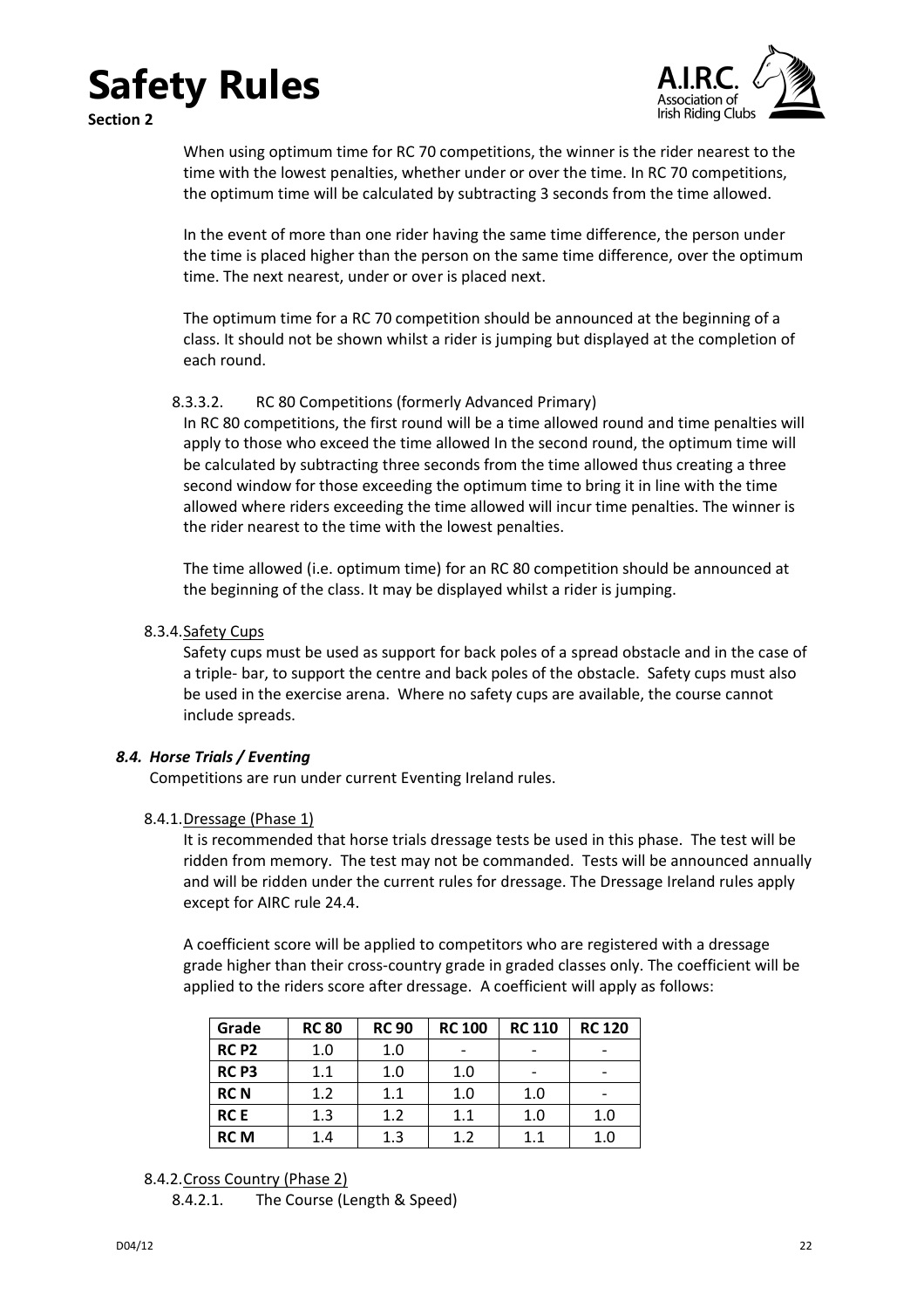

**Section 2**

The length of the course should not be less than approximately 1.5 kilometres. The fences will be fixed, and there must not be less than 14 fences.

| Grade        | <b>RC 80</b> | <b>RC 90</b> | <b>RC 100</b> | <b>RC 110</b>                                                                | <b>RC 120</b> | YΗ  |
|--------------|--------------|--------------|---------------|------------------------------------------------------------------------------|---------------|-----|
| <b>Speed</b> | mpm          | mpm          | mpm           | 275 - 375   350 - 450   350 - 450   400 - 500   400 - 500   300 - 400<br>mpm | mpm           | mpm |

(mpm – metres per minute)

Speed for Roads & Tracks 180-220 mpm; Steeplechase: 400 – 550 mpm for RC 90, RC 100 and RC 110 / RC 120 at the discretion of the Technical Delegate.

### 8.4.2.2. Fence Dimensions & Fence Types

Size of Obstacles: It should be remembered that in the construction and measuring of cross- country obstacles, that heights and widths are taken from where a horse would normally be expected to take off from. Brush fences are allowed up to 10cms in excess of the maximum height in each grade.

|                     | <b>RC 80</b>      | <b>RC 90</b>      | <b>RC 100</b>         | RC 110 / 120          |
|---------------------|-------------------|-------------------|-----------------------|-----------------------|
| Max. Height         | 0.80 <sub>m</sub> | 0.90 <sub>m</sub> | 1.00 <sub>m</sub>     | 1.10m                 |
| Max. Spread         | 0.80 <sub>m</sub> | 1.10 <sub>m</sub> | 1.25m                 | 1.25m                 |
|                     |                   | above ground      | above ground          | above ground          |
| Ground              | 1.20m             | 1.20 <sub>m</sub> | 1.50 <sub>m</sub>     | 1.85m                 |
| measurement of      |                   |                   |                       |                       |
| fence with a ditch  |                   |                   |                       |                       |
| Plains stream,      | 0.90 <sub>m</sub> | 1.30 <sub>m</sub> | 1.70m                 | 2.15m                 |
| ditch, etc.         |                   |                   |                       |                       |
| <b>Drop or Step</b> | 0.80 <sub>m</sub> | 1.00m             | 1.20m                 | 1.40m                 |
|                     |                   | Would normally    | <b>Would normally</b> | <b>Would normally</b> |
|                     |                   | not exceed        | not exceed            | not exceed            |
| <b>Brush fence</b>  | 0.80 <sub>m</sub> | 1.00 <sub>m</sub> | 1.10 <sub>m</sub>     | 1.20m                 |

Where a fixed obstacle exceeds the dimensions as laid down above, an easier alternative must be provided.

### <span id="page-22-0"></span>8.4.3.Show Jumping (Phase 3)

8.4.3.1. Fence Dimensions

Heights as prescribed in 8.3.1. Anyone eliminated in the show jumping phase must seek permission from the Technical Delegate (Chief Steward) to start the cross-country phase.

### 8.4.3.2. Optimum Time

Competitors, of all grades, exceeding the optimum time in show jumping shall incur one penalty for every second, up to the time limit, which is twice the optimum time. Exceeding the time limit incurs elimination.

### <span id="page-22-1"></span>8.4.4.Equality of Marks

In the event of equality between two or more riders, the classification is decided by:

1. The best cross-country score including penalties for faults at obstacles, time penalties and any other penalty that they may have incurred on the cross-country test.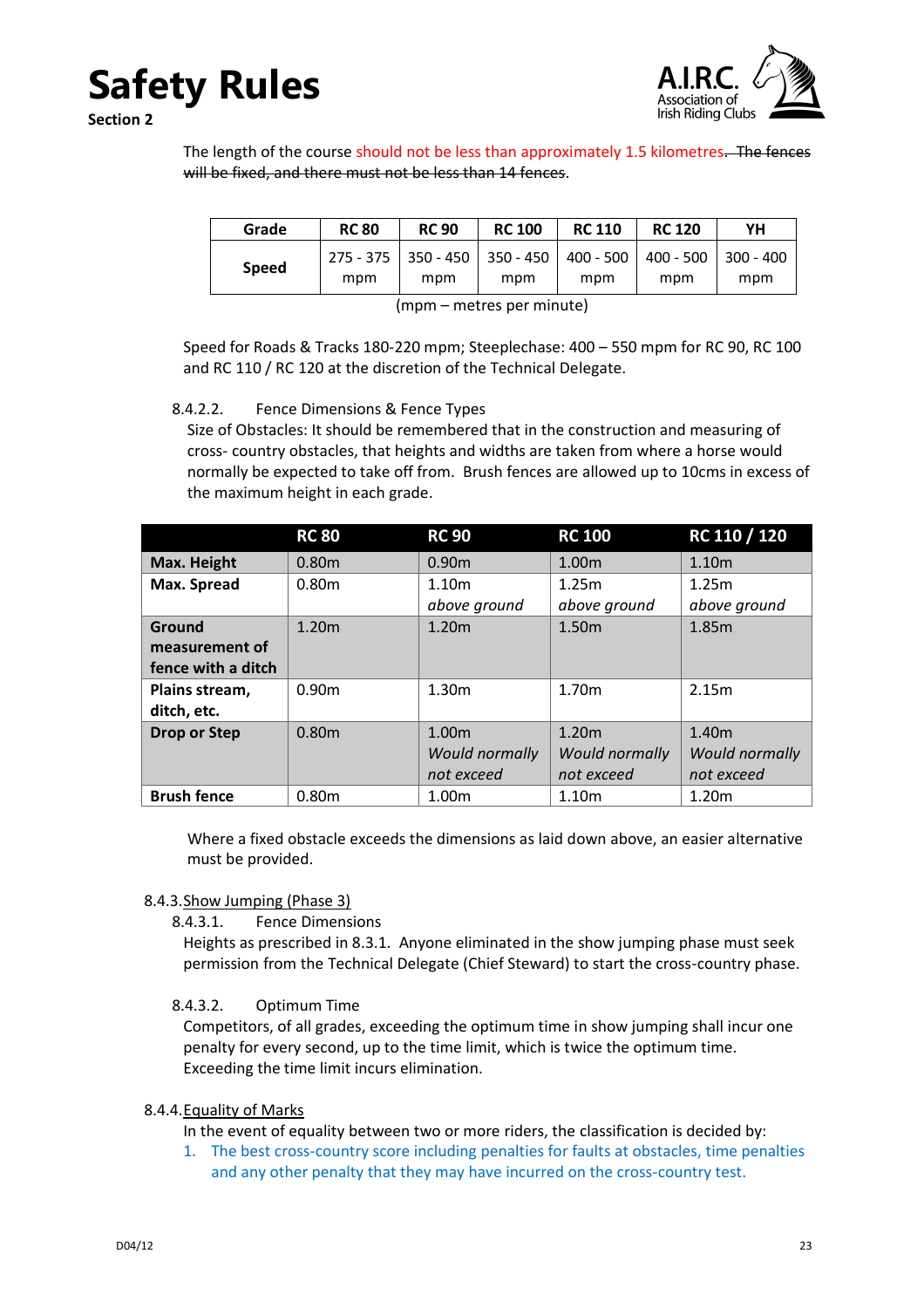**Section 2**



- 2. If there is still equality, the classification is decided in favour of the rider whose crosscountry time was closest to the optimum time.
- 3. If there is still equality, the rider with the best show jumping score including penalties at obstacles and time penalties.
- 4. If there is still equality, the athlete with the fastest time in the jumping test.
- 5. If there is still equality, the classification will be decided in favour of the rider with the best total of collective marks in the dressage test.
- 6. If there is still equality the tie will remain in the final classification.

### <span id="page-23-1"></span><span id="page-23-0"></span>*8.5. Hunter Trials*

### 8.5.1.Competitors

Riders may compete as individuals, pairs or teams. The organisers may run all or some of these classes. In pairs or team competitions if they are of mixed grades they must compete over a course suitable for the lowest grade allowed in that pair / team. In the event of classes being oversubscribed, the organisers have the right to ballot out entries competitors with 2 or more horses entered will be balloted first.

<span id="page-23-2"></span>8.5.2.Dress / Equipment

The rules for dress and equipment are as the rules for the cross-country section of Eventing.

<span id="page-23-3"></span>8.5.3.The Course

The course should be between 2-3 kilometres in length, with a maximum of 24 fences. The start and finish should be adjacent to assist timing and control. Fences should utilise and resemble natural fences and should be strongly built. A reasonable number of fences should be knockable but constructed so that they are not easily dislodged.

The dimensions of fences should be as per eventing rules for each grade. All obstacles must be flagged and numbered.

8.5.3.1. Hazards

Certain natural features, not regarded as obstacles, may be classified as hazards. The only penalty at a hazard shall be elimination if a horse resists the rider for 60 consecutive seconds. Riders may not dismount and lead through a hazard, if they do, they will be eliminated.

8.5.3.2. Faults

There are no penalty zones. Faults will be penalised only if, in the opinion of the fence judge, they are connected with the negotiation, or attempted negotiation, of one of the numbered obstacles.

However, if, after the signal to start, a horse resists its rider anywhere on the course for 60 consecutive seconds, they shall be eliminated.

### <span id="page-23-4"></span>8.5.4.Penalties

| Knocking down an obstacle, classed as knockable:  | 5 penalties  |
|---------------------------------------------------|--------------|
| First refusal, run out or circle at an obstacle:  | 10 penalties |
| Second refusal, run out or circle at an obstacle: | 20 penalties |
| Third refusal, run out or circle at an obstacle:  | Elimination  |
| Fall of rider:                                    | Elimination  |
| Fall of horse:                                    | Elimination  |

A competitor is considered to have fallen when he is separated from his horse in such a way as to necessitate remounting or vaulting into the saddle.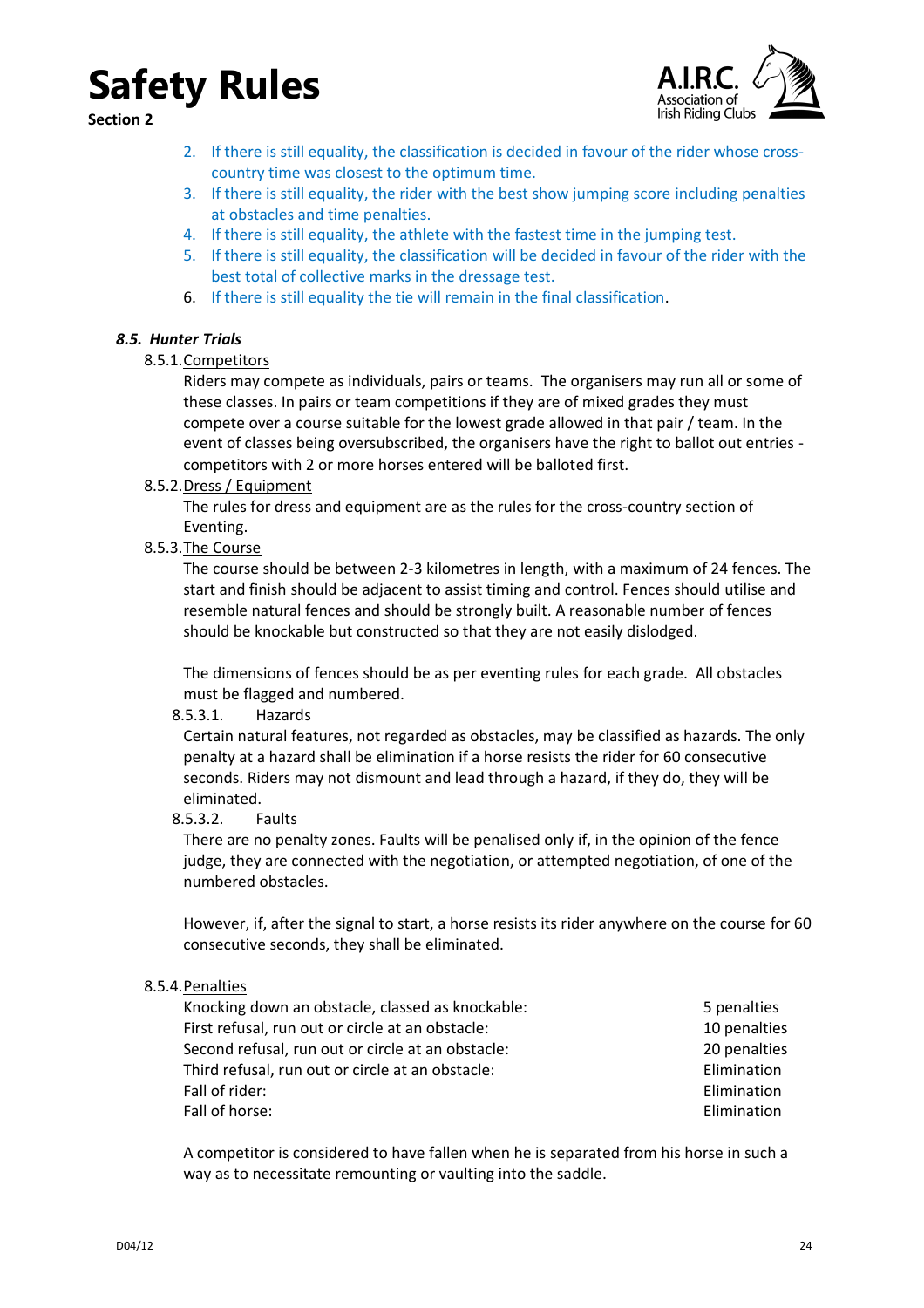



A horse is considered to have fallen when at the same time both its shoulder and quarters have touched either the ground or the obstacle and the ground or when it is trapped in a fence in such a way that it is unable to proceed without assistance or is liable to injure itself. A fall will always be penalised when it occurs between the elements of a multiple obstacle.

The above penalties are cumulative.

Error of course not rectified, omission of obstacle or boundary flag, jumping obstacle in wrong direction, or re-taking an obstacle already jumped: Elimination Continuing the course without crash helmet or with chin strap undone: Elimination Running through fence already down: 5 penalties

If a knockable fence is knocked down by a competitor in refusing, the competitor or team, as the case may be, may jump it in that condition and penalties both for the refusal and knock down are incurred. If, however, the competitor waits for the obstacle to be adjusted, no allowance will be made for the time involved. In this case, the fence judge's instruction must be obeyed.

If one member of a team knocks down an obstacle, the remaining members of the team will jump it in that state and only 5 penalties are incurred.

Refusals at an obstacle are cumulative, irrespective of whether they are incurred by the same competitor or by different members of a team. ie. should each rider in a team of three have one refusal, the team is eliminated.

When a fence is knocked down by the previous team, the fence judge shall, if necessary, hold up the next team while the fence is adjusted. In this case, the time shall be recorded and deducted from the team's overall time.

Stones knocked from a loose wall do not count as a knock down.

### *Double, Treble or Multiple Obstacles:*

If two or more obstacles, although sited together, are designed as separate problems each will be numbered and judged independently. A competitor may circle between them without penalty, providing that this is not a result of attempting to negotiate the obstacle. He must not, under penalty of elimination retake any obstacle, which he has already jumped.

If, however, an obstacle is formed of several elements, such as banks or steps, normal or angled combinations, each part shall be flagged and marked with a different letter (A, B, C, etc) but only the first element shall be numbered and it will be judged as one obstacle. A competitor may refuse only twice in all without incurring elimination and any circle is penalised as for a refusal, but, if a competitor refuses at any part, he is at liberty to retake the complete obstacle.

### <span id="page-24-0"></span>8.5.5.Definition of Faults

A horse is considered to have refused if it stops in front of the obstacle to be jumped. Stopping without stepping back, followed immediately by a standing jump is penalised. If the halt is sustained, or if the horse steps back even a single pace, is then re-presented at the obstacle and halts or steps back a second time, this constitutes a second refusal, and so on.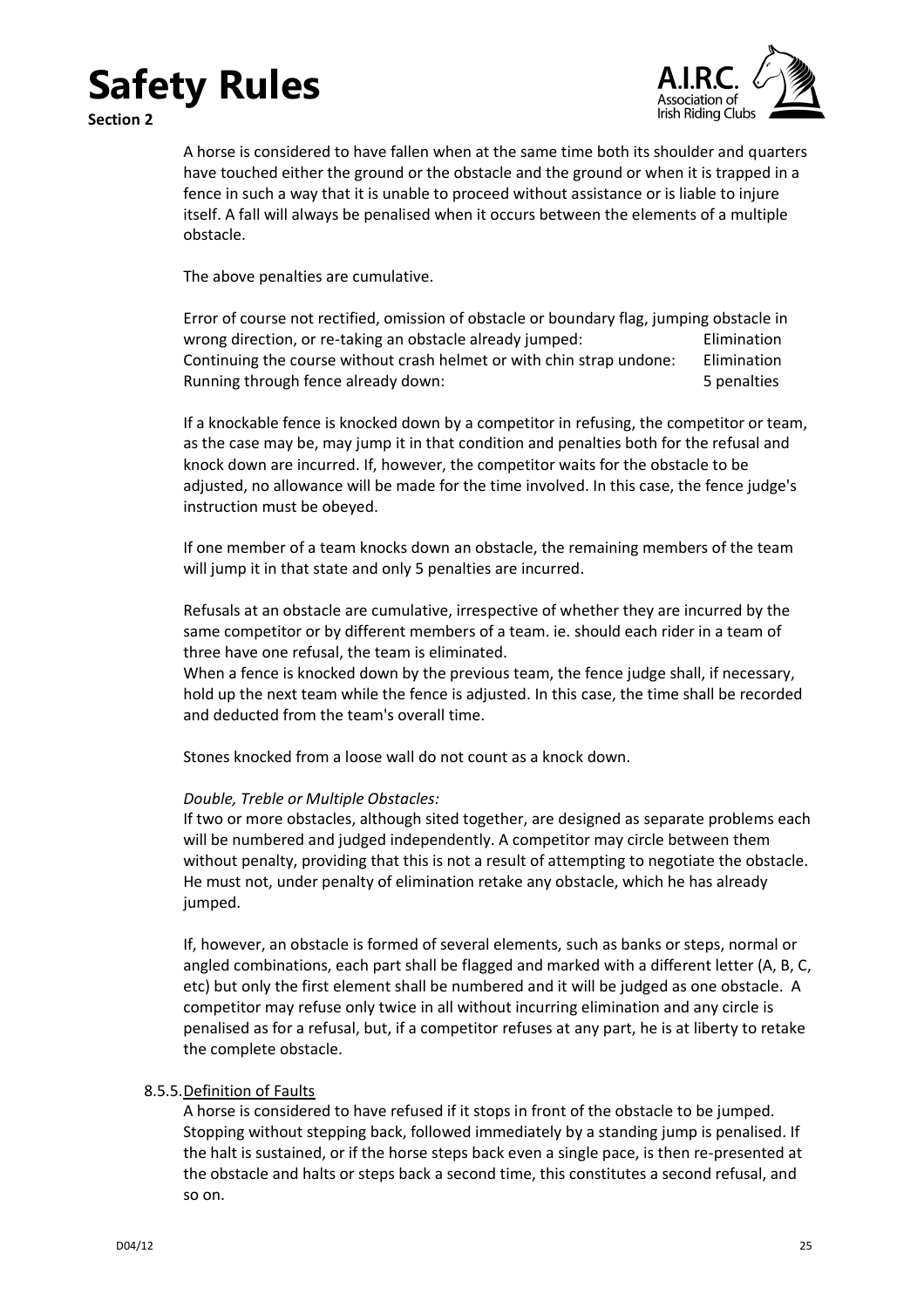**Section 2**



A horse is considered to have run out if he avoids an obstacle to be jumped and runs out to one side or the other. A horse is considered to have circled if it re-crosses its original track, from whichever direction, while negotiating or attempting to negotiate an obstacle. If a horse completes a circle while being re-presented at an obstacle after a refusal or runout, it is only penalised for the refusal or run-out as a result of negotiating the obstacle.

A competitor may circle without penalty between two obstacles even if they are quite close together, provided he/she clearly does not present his/her horse in an attempt to negotiate the second obstacle after jumping the first. However, if two or more elements of the obstacle are lettered A, B, C, ie. are designed as an integral test, then any circling between these elements will be penalised.

A horse is considered to have fallen when the shoulders and quarters of the horse have touched either the ground or the obstacle and the ground as a result of negotiating the fence.

A rider is considered to have fallen if it is necessary to remount his horse. A fall of horse and rider incurs compulsory retirement.

### <span id="page-25-0"></span>8.5.6.Time Allowed

The winner will be the rider or team who completes the course with the least jumping penalties and closest to the optimum time. Time penalties are only considered after jumping penalties have been accounted for. The optimum time will be calculated using cross country speeds for each grade.

A rider who exceeds or is slower than the set optimum time by 10 seconds or more will incur penalty points at the rate of one penalty per second or part thereof. In team or pairs competitions the optimum time must be as for the lowest grade allowed in that class.

### <span id="page-25-1"></span>8.5.7.Marking the course

Red and white boundary flags or indicators are used to mark the start and finish and compulsory changes of direction. They are placed in such a way that a rider must leave all red flags on his right and all white flags on his left. Such red and white flags must be respected under penalty of elimination, wherever they may occur on the course, whether singly or in pairs. Only obstacles which are numbered and marked by two boundary flags are judged as obstacles. All boundary and turning flags must be in position prior to the inspection of the course by competitors.

Yellow and orange directional flags or indicators are placed so as to mark the route and help the rider in keeping to the course. They may be passed on either side and keeping close to them is not necessary. Boundary and Direction flags shall be large and placed in a conspicuous place.

### <span id="page-25-2"></span>8.5.8.Plan or Map of the Course

A plan or map of the course shall be displayed by the time it is open for inspection. Competitor in Difficulty at an Obstacle

A competitor or team in difficulty at an obstacle must give way to the following competitor or team by quickly clearing away from the obstacle.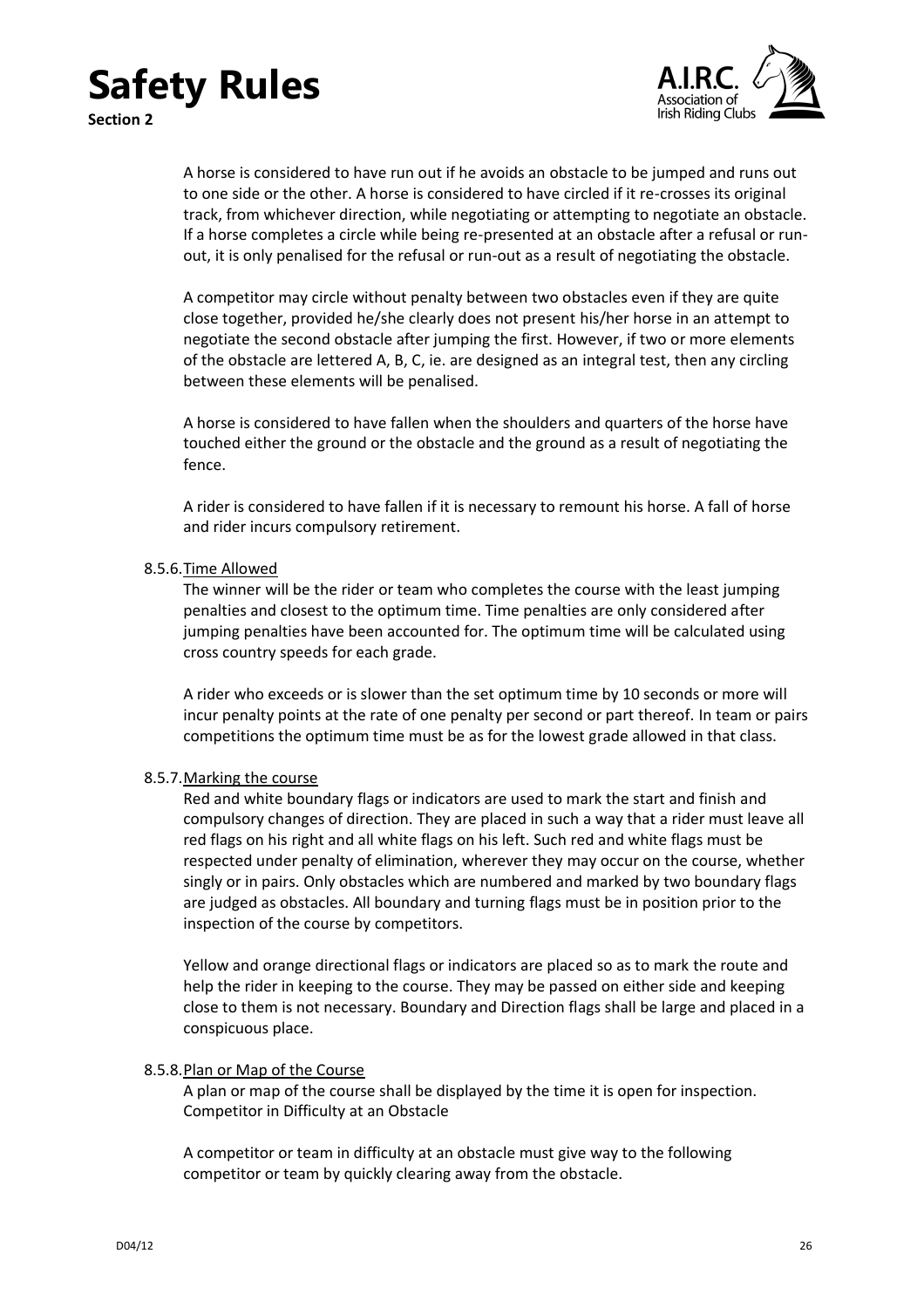

<span id="page-26-0"></span>**Section 2**



### 8.5.9.Modification of the Course

After the course is open for inspection by competitors, no alteration may be made, except that, where exceptional circumstances (such as heavy rain) make one or more obstacles unfair or dangerous, the organiser is authorised, with the sanction of the Chief Steward, to reduce the severity of, or bypass such obstacles. Such alterations to be announced over the PA system and a note to that effect must be prominently displayed on the official plan of the course.

### <span id="page-26-1"></span>8.5.10. Forbidden Assistance

Outside assistance is forbidden and is liable to result in elimination. Any intervention by a third party, whether solicited or not, with the object of facilitating the task of the rider or helping his horse is considered forbidden assistance. Similarly, it is forbidden for one competitor to join or accept a lead from another. It is forbidden for a Fence Judge, Official or any Third Party to call back or assist a competitor by directions to rectify an error of course, except to prevent injury or accident (for example faulty saddlery).

Catching a loose horse after a fall, or providing he dismounts, helping a competitor adjust his saddlery and to remount, is permitted. In such a case, the, the course must be resumed at the exact spot at which it was interrupted. Whether or not a competitor has received forbidden assistance and is to be left to the discretion of the Chief Steward. Fence Judges should report any incidents to the Chief Steward for consideration.

### <span id="page-26-2"></span>8.5.11. Elimination and Retiring

Competitors eliminated as a result of a fall or retiring from any part of the competition for any reason whatsoever shall do so at walk and shall take every precaution to avoid disturbing other competitors. They shall not jump any obstacle after retiring.

### <span id="page-26-3"></span>8.5.12. Timekeeping

Time is counted from the signal to start until the instant when the team's last horse's nose (or an individual horse's nose in an individual event) passes the finishing post. The starter will give reasonable warning before giving the signal to start. Although in principle it should be a standing start this does not mean that the horse must be stationary. He may be moving in any direction other than towards the starting line, but time is invariably counted from the instant the starter gives the signal to start. If the horse fails to cross the starting line within 60 seconds the competitor is eliminated. Assistance at the start is permitted provided it ceases immediately the signal to start is given.

When it is necessary for an official to stop a team/competitor on the course while an obstacle is being repaired or because of an accident the period during which a team/competitor was held up will be deducted from his total time taken as in the above paragraph to give his correct time for completing the course. Time will be taken from when the last member of the team reaches stopping point until the first member restarts. The time taken to replace an obstacle that has been knocked down by refusing will not be deducted unless it is unduly prolonged.

### <span id="page-26-4"></span>8.5.13. Disqualification

The Technical Delegate (Chief Steward) may disqualify a competitor at any stage of the competition and this decision is final:

- 1. For dangerous riding, or
- 2. If, in his opinion, the horse is lame, sick or exhausted, or
- 3. For misuse of whip or spur, or ill-treatment of the horse, or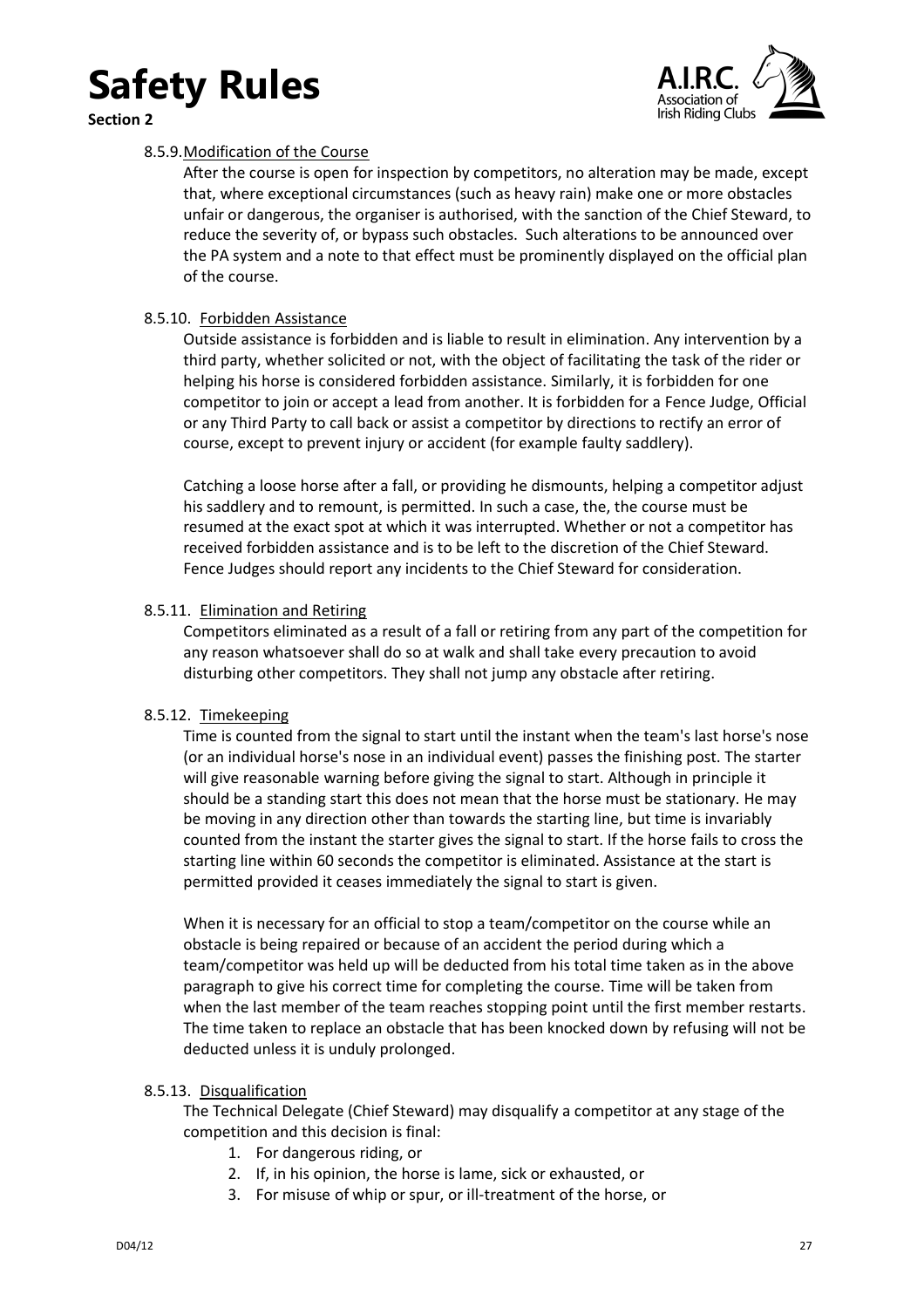**Section 2**



4. For unseemly behaviour, including bad language or for any breach of the rules.

### <span id="page-27-0"></span>*8.6. Arena Eventing*

Rules are under consideration for Arena Eventing and will be available in 2023.

### <span id="page-27-1"></span>*8.7. Cross Jump*

This is a competition over a course comprising of a mixture of show jumps, cross-country jumps and natural type fences over a distance of approximately 1 mile (1.6 kilometres) of open, undulating terrain.

### <span id="page-27-2"></span>8.7.1.The Course

The course is designed with two sections of 5 show jumps and another section of 10 crosscountry / natural type fences. The start and finish line are positioned together for timing. The show jumps should be enclosed with five on each side of the arena. The course is measured from the start to finish line.

### <span id="page-27-3"></span>8.7.2.Timing

The time starts when the competitor has been counted down and is stopped when the competitor crosses the finish line. All classes will be judged on optimum time.

### <span id="page-27-4"></span>8.7.3.Speeds

The following speeds are permitted for Cross Jump competitions:

| Grade | <b>RC 70</b> | <b>RC 80</b> | <b>RC 90</b> | <b>RC 100</b> | RC 110/120 |
|-------|--------------|--------------|--------------|---------------|------------|
| SJ    | 325 mpm      | 350 mpm      | 350 mpm      | 350 mpm       | 350 mpm    |
| xс    | 325 mpm      | 350 mpm      | 400 mpm      | 400 mpm       | 400 mpm    |

### <span id="page-27-5"></span>8.7.4.Fence Dimensions

As those permitted for each grade in show jumping and cross-country. In the RC 70 class, all fences must be within the same area and must not exceed 70cms.

### <span id="page-27-6"></span>8.7.5.Penalties

| Knocking down an obstacle, classed as knockable:  | 5 penalties  |
|---------------------------------------------------|--------------|
| First refusal, run out or circle at an obstacle:  | 10 penalties |
| Second refusal, run out or circle at an obstacle: | 20 penalties |
| Third refusal, run out or circle at an obstacle:  | Elimination  |
| Fall of rider:                                    | Elimination  |
| Fall of horse:                                    | Elimination  |

A competitor is considered to have fallen when he is separated from his horse in such a way as to necessitate remounting or vaulting into the saddle.

A horse is considered to have fallen when at the same time both its shoulder and quarters have touched either the ground or the obstacle and the ground or when it is trapped in a fence in such a way that it is unable to proceed without assistance or is liable to injure itself. A fall will always be penalised when it occurs between the elements of a multiple obstacle.

The above penalties are cumulative.

Error of course not rectified, omission of obstacle or boundary flag, jumping obstacle in wrong direction, or re-taking an obstacle already jumped: Elimination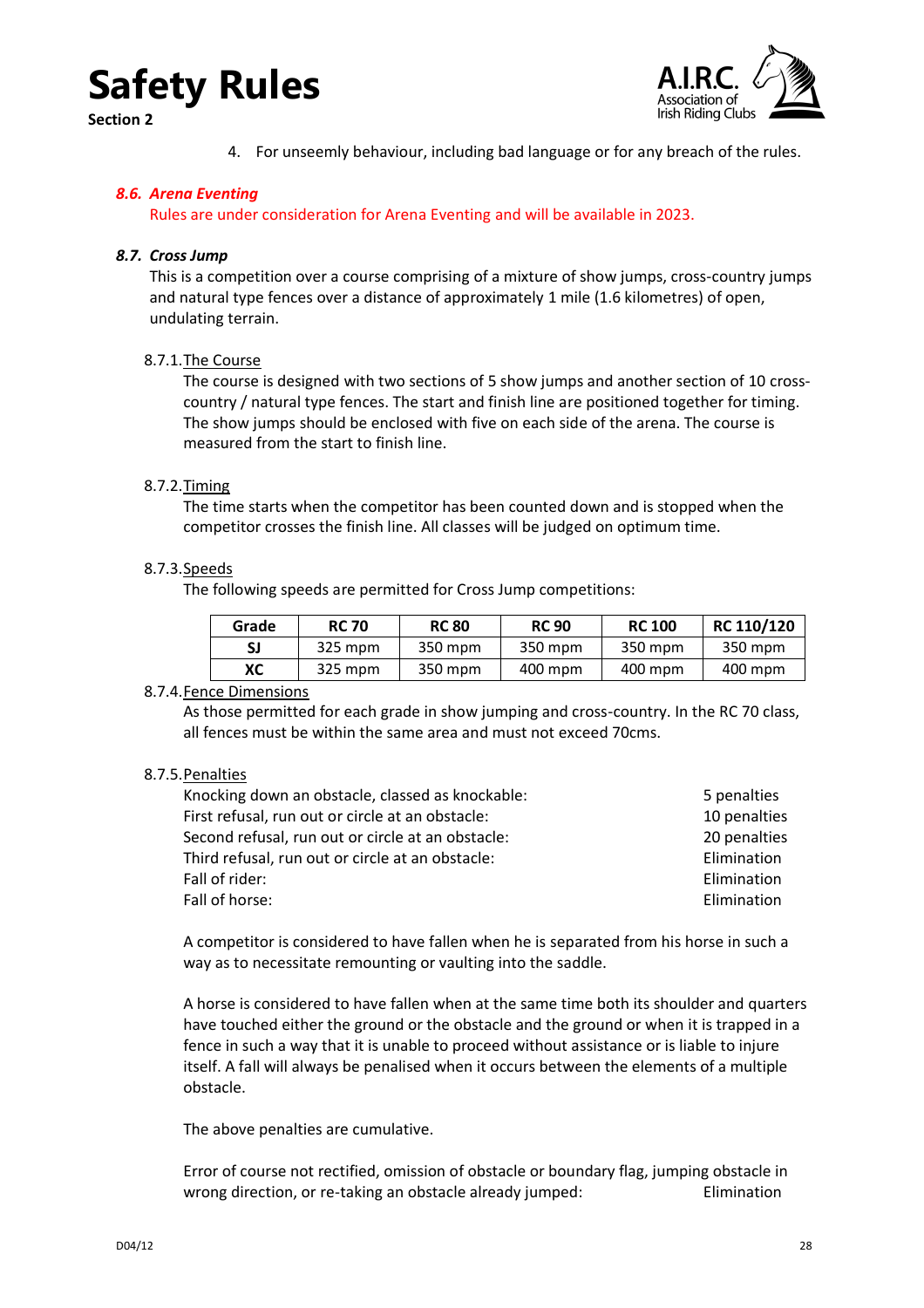**Section 2**



Continuing the course without crash helmet or with chin strap undone: Elimination Running through fence already down: 5 penalties

If a knockable fence is knocked down by a competitor in refusing, the competitor or team, as the case may be, may jump it in that condition and penalties both for the refusal and knock down are incurred. If, however, the competitor waits for the obstacle to be adjusted, no allowance will be made for the time involved. In this case, the fence judge's instruction must be obeyed.

### <span id="page-28-0"></span>8.7.6.Dress / Equipment

The rules for dress and equipment as per the rules for the cross-country section of Horse Trials.

### <span id="page-28-1"></span>**9. National Championships**

Dates for qualifiers for national championships are co-ordinated by National Office each year. Each region must submit at least two alternative dates for each championship by the given deadline each year.

Inter-club events are not permitted to take place on the same dates as National Championships with the exception of the Team Show Jumping Championship where qualification is necessary.

Team entries must be submitted by the Club Secretary for national championships including qualifiers.

#### <span id="page-28-2"></span>**10. Special Competitions and Conditions**

The Board of Directors may from time-to-time sanction special national and international competitions and qualifiers. These will have rules that supersede the various heights and spreads as laid down in rule [8](#page-19-2) and any other special conditions.

#### <span id="page-28-3"></span>**11. International Participation**

The International Affairs Committee (IAC), appointed by the Board of Directors, may be formed for Riding Club members seeking to participate in international competitions on behalf of the Association.

The IAC, in conjunction with the Board of Directors, will determine the qualifying criteria for selection to compete internationally. All riders/clubs wishing to compete at International events must apply in writing to the Board of Directors.

### <span id="page-28-5"></span><span id="page-28-4"></span>**12. Event Notification, Results and Show Reports**

#### *12.1. Event Notification*

For inter-club (regional) activities (i.e., shows, training events, championship qualifiers, regional meetings. etc) the organising club or regional secretary must notify National Office of the activity 28 14 days in advance of the date of it taking place on the official event notification form or via the online form available on www.airc.ie.

For club events, secretaries must record details of any activities in the club committee meeting minutes in advance of them taking place. National Office does not need to be notified of club activities.

Un-notified shows to National Office may jeopardise that club's insurance.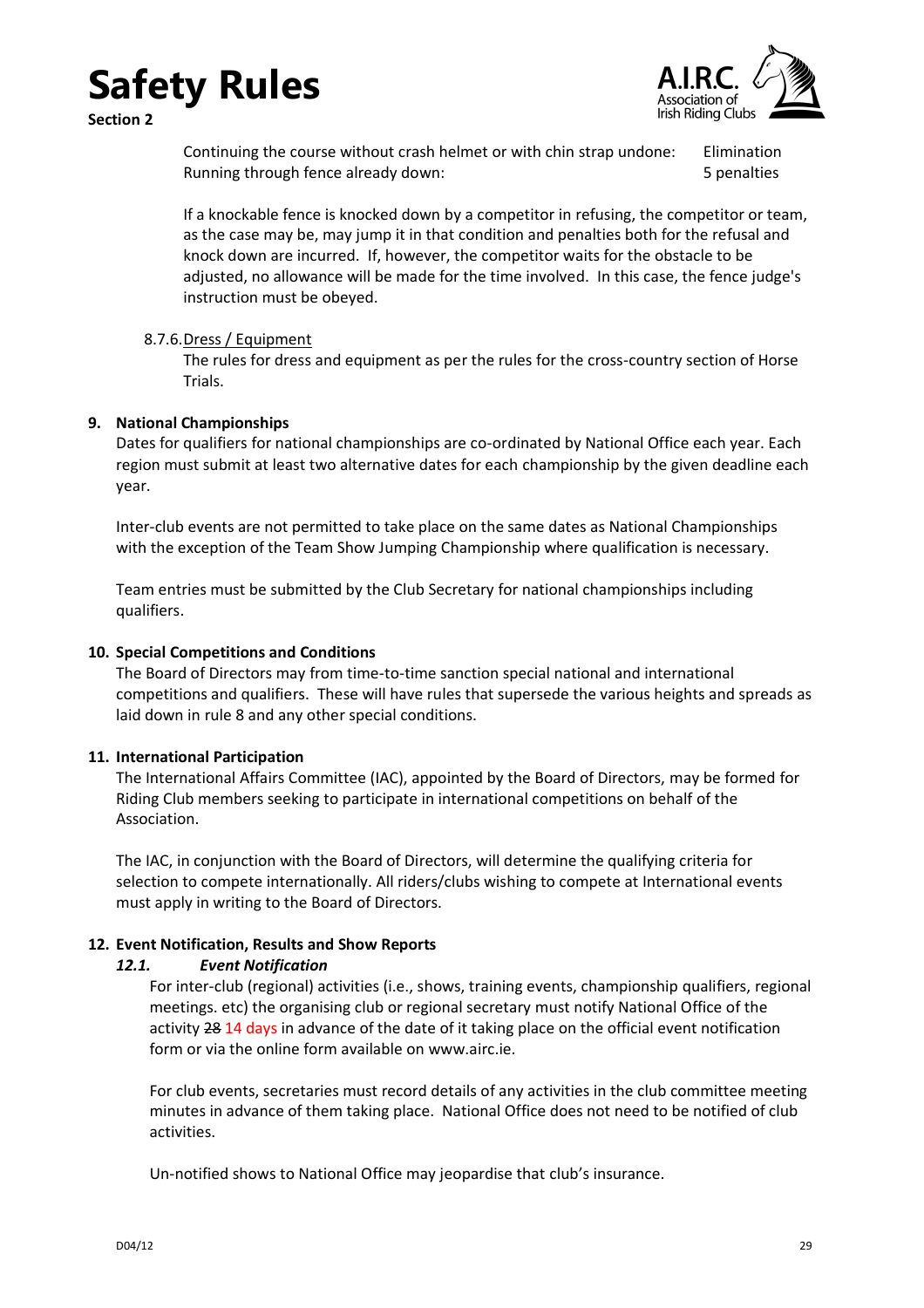<span id="page-29-0"></span>**Section 2**



### *12.2. Results and Show Reports*

Secretaries must return a show summary report submit results of any inter-club (regional) show/event on the official Inter-Club Show Results Form (F10/22) which is available to download on www.airc.ie

This must be submitted to your regional result coordinator no later than 14 days after the show.

Organisers of championship qualifiers must return results to National Office within 3 days of it taking place on the official results form.

An automatic fine of €50 fine of up to €200 may be imposed on clubs failing to comply with this.

### <span id="page-29-1"></span>**13. Prohibition of Competing**

Members of affiliated clubs being members of AIRC are prohibited from taking part in competitions for riding club members unless those competitions conform to the rules of AIRC.

### <span id="page-29-2"></span>**14. Withdrawing**

Any team or individual who does not intend to compete at the championships must inform both the regional secretary and AIRC immediately after the regional competition or as soon as is practicable. In the case of illness or lameness, AIRC can decide whether to accept the next highest placed team or individual or substitutes.

### <span id="page-29-3"></span>**15. Substitutes / Reserves**

Substitutes will be permitted at the regional competition on condition that the organiser is informed at least 30 minutes before the competition is scheduled to start and that the club concerned has given the authorisation for a substitution in writing. Failure to do so will render the competitor liable to disqualification. All substitutes must conform to the following conditions:

- a) Both at regional competitions and at the championships no substitutions are allowed after the competition has started.
- b) No substitutions allowed, other than those declared at any competitions for which qualifiers have been held.

### <span id="page-29-4"></span>**16. Prize Giving**

At all events, all teams and individuals must be present at the prize giving, correctly dressed. Failure to do so may well result in disqualification for the team or individual.

### <span id="page-29-5"></span>**17. Safety Officers**

Safety officers must be appointed for each event, both club and inter-club. Abuse of safety rules will incur disqualification from the competition.

### <span id="page-29-6"></span>**18. Medical Cover**

For cross-country competitions (i.e. hunter trials, horse trials, cross jump), the organising club must ensure that there is an ambulance on course prior to the event. If the ambulance has to leave the field at any time the event must be suspended until it returns. A doctor and vet must be on call. For all other events, it is mandatory to have medical personnel present and a vet on call. It is advisable to have an ambulance on the grounds.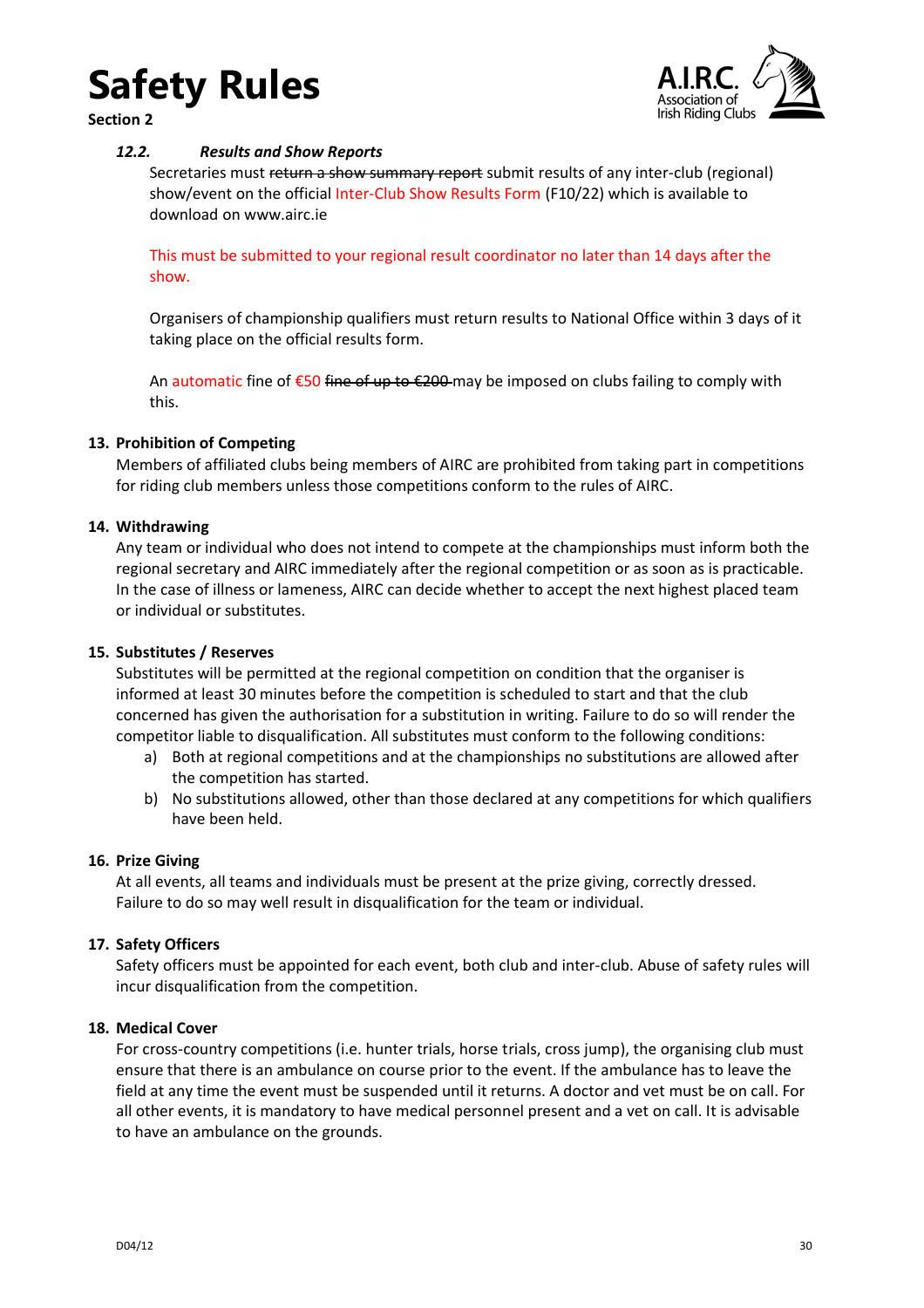

#### **Section 2**

### <span id="page-30-0"></span>**19. Objections**

Objections may be lodged only by the chairperson of the competing riding club (or their representatives appointed in writing). These must be in writing and accompanied by a deposit of €50. They must be addressed to the organiser of the competition and must be lodged with the Show Secretary.

Objections must be made not later than half an hour after the occurrence which gave rise to them, half an hour after the marks have been published, or in the case of protests against qualification of competitors or horses, one hour after the start of the event. The steward will give his decision after investigation, and his decision will be final.

Objections regarding the grading of a rider must be made no later than half an hour after the start of the competition.

The deposit is forfeit unless the objection is upheld, or it is decided that there were good and reasonable grounds for the lodging of an objection. All objections must be made and handled in an orderly and mature manner.

Competitors are not permitted to enter the scoring area at a competition under any circumstances. Any queries or objections must be brought to the attention of the event secretary and dealt with through them.

To avoid any misunderstanding, only official photographs or video recordings can be used as evidence in the event of an objection.

### <span id="page-30-1"></span>**20. Sanctioned Activities**

Any activity organised by a committee of an affiliated club or by a regional committee and open to members of the Association of Irish Riding Clubs only.

### <span id="page-30-2"></span>**21. Disqualification**

The official steward, safety officer, or the chief judge of any competition may disqualify a competitor at any stage of the competition for:

- a) Dangerous riding.
- b) For misuse of whip or spur, or ill treatment of the horse.
- c) If in their opinion the horse is lame, sick or exhausted, unless this is refuted by a veterinary surgeon.
- d) For any breach of the rules.
- e) Abuse of the safety rules or safety officer.
- f) For failing to wear the correct hat or skull cap, with the chin strap correctly fastened, while mounted at a riding club event, and for not wearing a back protector for cross-country.
- g) Failure to produce their grading card at all riding club events.
- h) Excessive or abusive language.
- i) Prohibited substances (See appendix 1).

### <span id="page-30-3"></span>**22. Exercise**

Competitors may only exercise their horses in the area provided. They may not ride on, over or near any part of the cross-country course. They must not enter or practice in the dressage or show jumping arenas. No horse may be schooled except by the competitor competing on that horse on the day.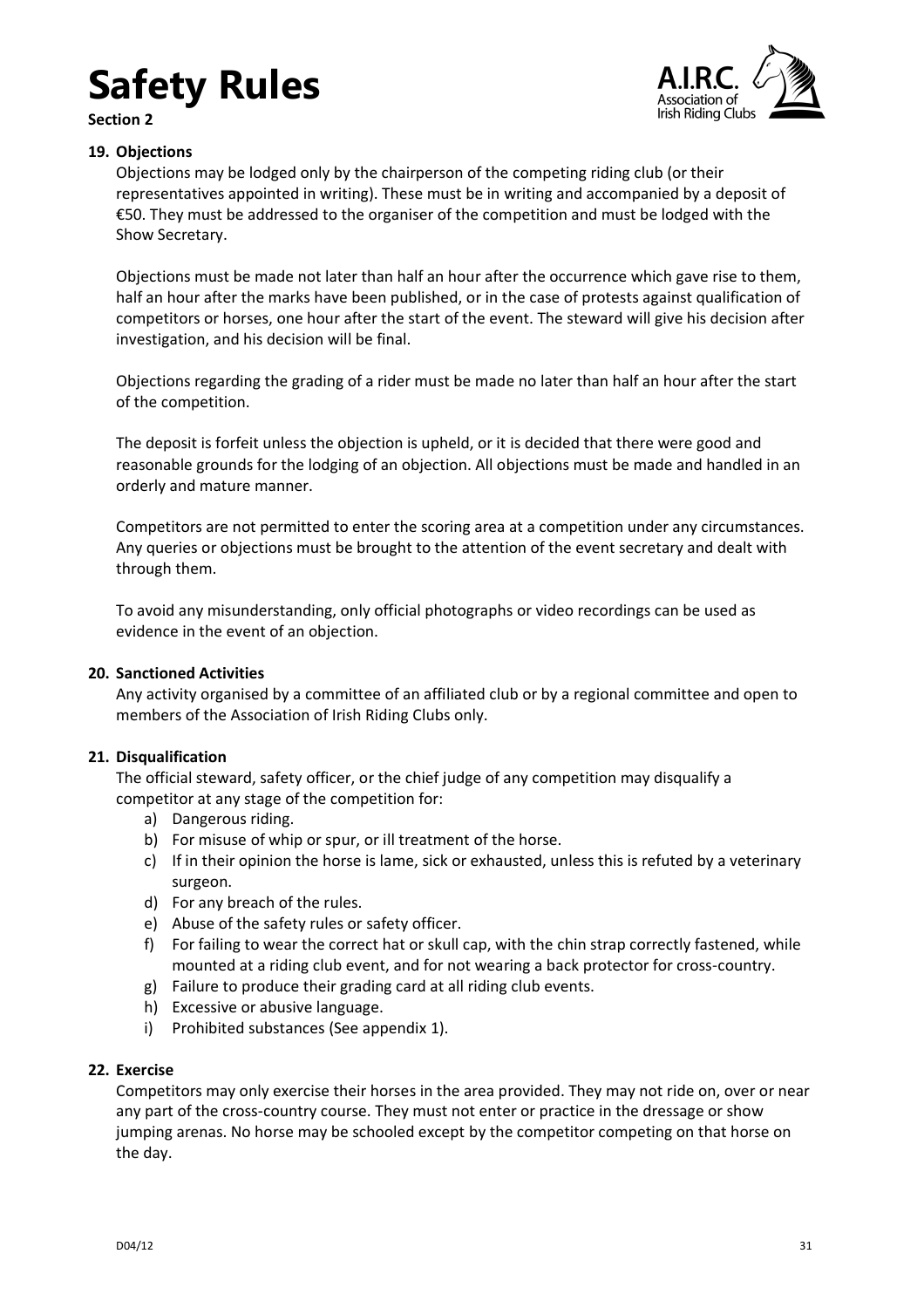**Section 2**



### <span id="page-31-0"></span>**23. Insurance**

Only paid-up bona fide members of clubs of the AIRC in possession of a current membership card qualify for cover under the AIRC Public Liability Policy. Members are strongly advised to obtain their own Personal Accident policy which is adequate for their needs as the Association does not provide any cover.

### <span id="page-31-1"></span>**24. Dress / Equipment**

The correct dress as laid down in Dressage Ireland, SJAI or Eventing Ireland rules must be worn in AIRC competitions except:

### <span id="page-31-2"></span>*24.1. Riding Hats*

It is compulsory that riding hats/skull caps conform to the following standard(s) and must be worn with the harness correctly fastened when mounted at any AIRC activity:

- $\rightarrow$  PAS 015
- $\rightarrow$  ASTM F1163 2004a onwards with SEI mark
- $\rightarrow$  Snell E2001
- $\rightarrow$  AS/NZS 3838: 2003
- $\rightarrow$  VG1 01.040 2014-12 with BSI Kitemark or Inspec IC Mark

Please note that the CE mark on its own is not an acceptable standard.

Skull caps are compulsory for cross-country. RC M riders if wearing a tailcoat in dressage may wear a top hat. In side-saddle classes, riders may use appropriate headwear for the competition.

Competitors must ensure their hat is suitable and safe for use. If a hat has been dropped or the rider has fallen and hit their head, it is recommended that the hat be replaced immediately.

### <span id="page-31-3"></span>*24.2. Body Protectors*

Level three (purple) or higher body protectors are compulsory for cross-country events. It is recommended that body protectors are also used whilst show jumping.

Members are advised, if purchasing a new body protector, to ensure it is Level 3 (purple) from 2009 or Level 3 (blue and black) 2018 or onwards.

### <span id="page-31-4"></span>*24.3. Spurs*

Blunt spurs only of plain metal may be used and the tip must contain metal. Spurs that have a smooth rotating rubber or plastic ball on the shank are also permitted.

Judges or examiners may have riders remove their spurs if they are of the opinion that the rider cannot use them correctly and so cause unnecessary hardship to the horse.

Spurs are not permitted to be worn RC P1 / RC 70 riders during competition, in the practice area or riding on the show grounds. RC P2 / RC 80 riders may wear spurs, maximum of 2 cms, in pure dressage or showing classes only (not including performance hunter, working hunter, dressage at eventing or dressage at combined training).

### <span id="page-31-5"></span>*24.4. Whips*

The rules as laid down by the Dressage Ireland, or SJI apply except at the National Dressage Championships where riders are permitted to carry whips. RC P1 / RC 70 riders are allowed to carry whips at all times in Dressage competitions.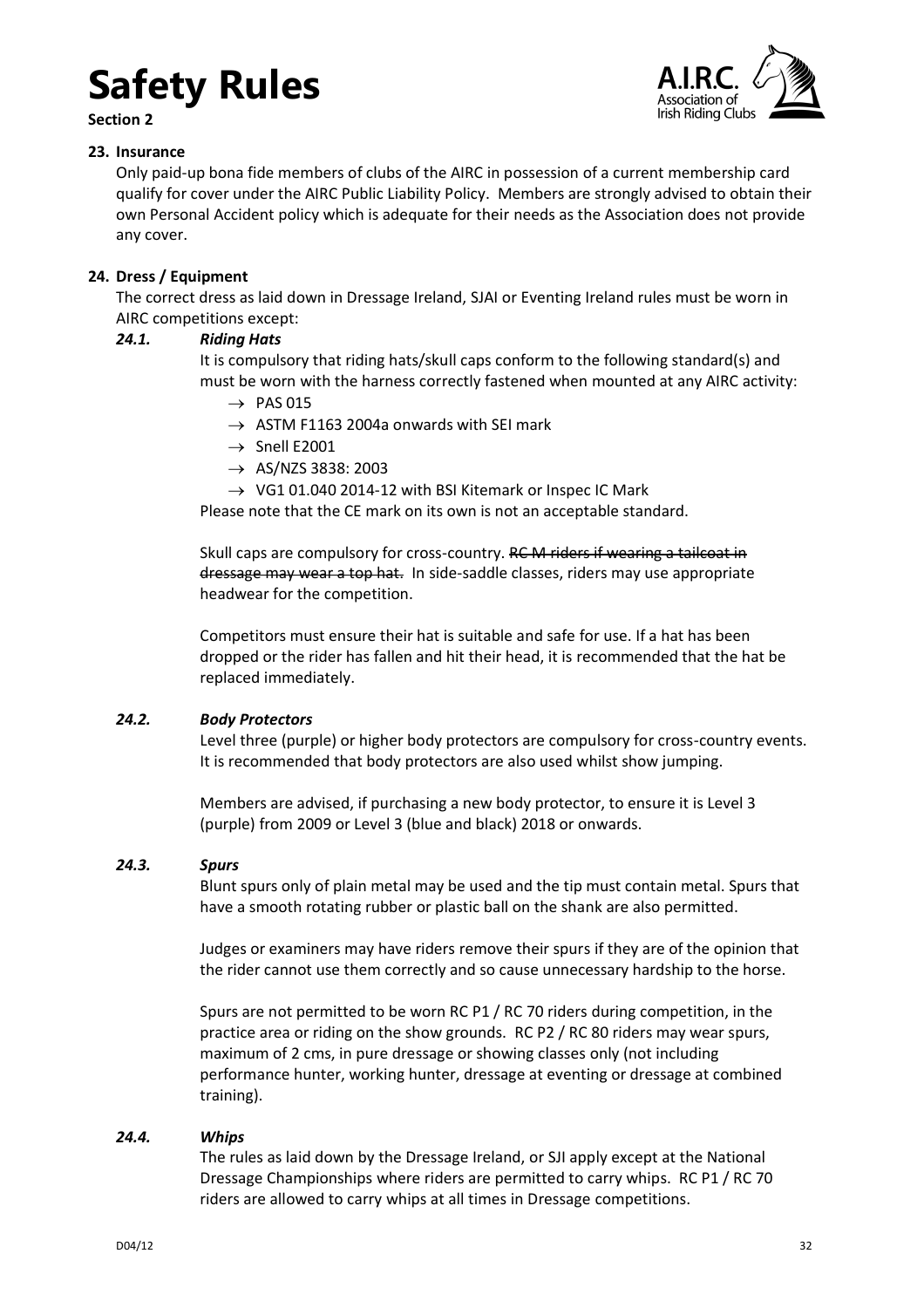**Section 2**



### <span id="page-32-0"></span>*24.5. Clothing*

Upper arms must be covered at all times. A correctly fitted hunting tie or neck support is compulsory for cross-country competitions.

### <span id="page-32-1"></span>*24.6. Half Chaps, Leather Gaiters*

The wearing of half chaps is strongly discouraged, and they are not permitted in certain disciplines (i.e. dressage). Leather gaiters, worn with matching boots are permitted.

### <span id="page-32-2"></span>*24.7. Medical Armbands*

Medical Armbands, complete with photographic I.D., are recommended for all crosscountry competitions.

### <span id="page-32-3"></span>*24.8. Jewellery*

All jewellery is considered to be hazardous and should not be worn. It is the riders' responsibility, if it is worn.

### <span id="page-32-4"></span>*24.9. Timing Devices*

Timing devices including stopwatches are banned from use in RC 80 and RC 90 crosscountry competitions including cross jump with the exception of horse trials. Competitors who are found in possession of a timing device will be eliminated from the competition.

### <span id="page-32-5"></span>*24.10. Helmet Cameras*

A rider wishing to wear a mounted head camera may do so provided that it does not compromise the integrity of the helmet. It must be mounted to the helmet by an easily detachable method such as velcro or elastic straps. Cameras may not be mounted on any other part of the body. If a rider wishes to wear a head cam, they do so entirely at their own risk, as the Association of Irish Riding Clubs Ltd accepts no liability for their use. Members should note that recorded materials are not permissible in the event of a dispute/complaint.

### <span id="page-32-6"></span>*24.11. Competitor Number*

Where a competitor number has been issued for the purpose of identification at a show, riders must ensure their number is visible at all times. In dressage, show jumping and showing competitions the type of number worn is at the discretion of the rider. Number bibs must be worn for cross-country with numbers on the front and back. It is the riders responsibility to own/wear a bib, to ensure that the correct number is worn, and that it is clearly visible at all times. Failure to do so can result in disqualification from the competition.

### <span id="page-32-7"></span>**25. Hors Concours**

This enables both horse and/or rider to compete in a lower grade. This horse and rider combination having competed Hors Concours, must remain so for the rest of the day. Members may not compete Hors Concours at a higher grade.

### <span id="page-32-8"></span>**26. Tack**

The national rules of Dressage Ireland, Show Jumping Ireland and Eventing Ireland apply except:

- a) No horse may be ridden in running or side reins.
- b) Bearing or balancing reins are prohibited.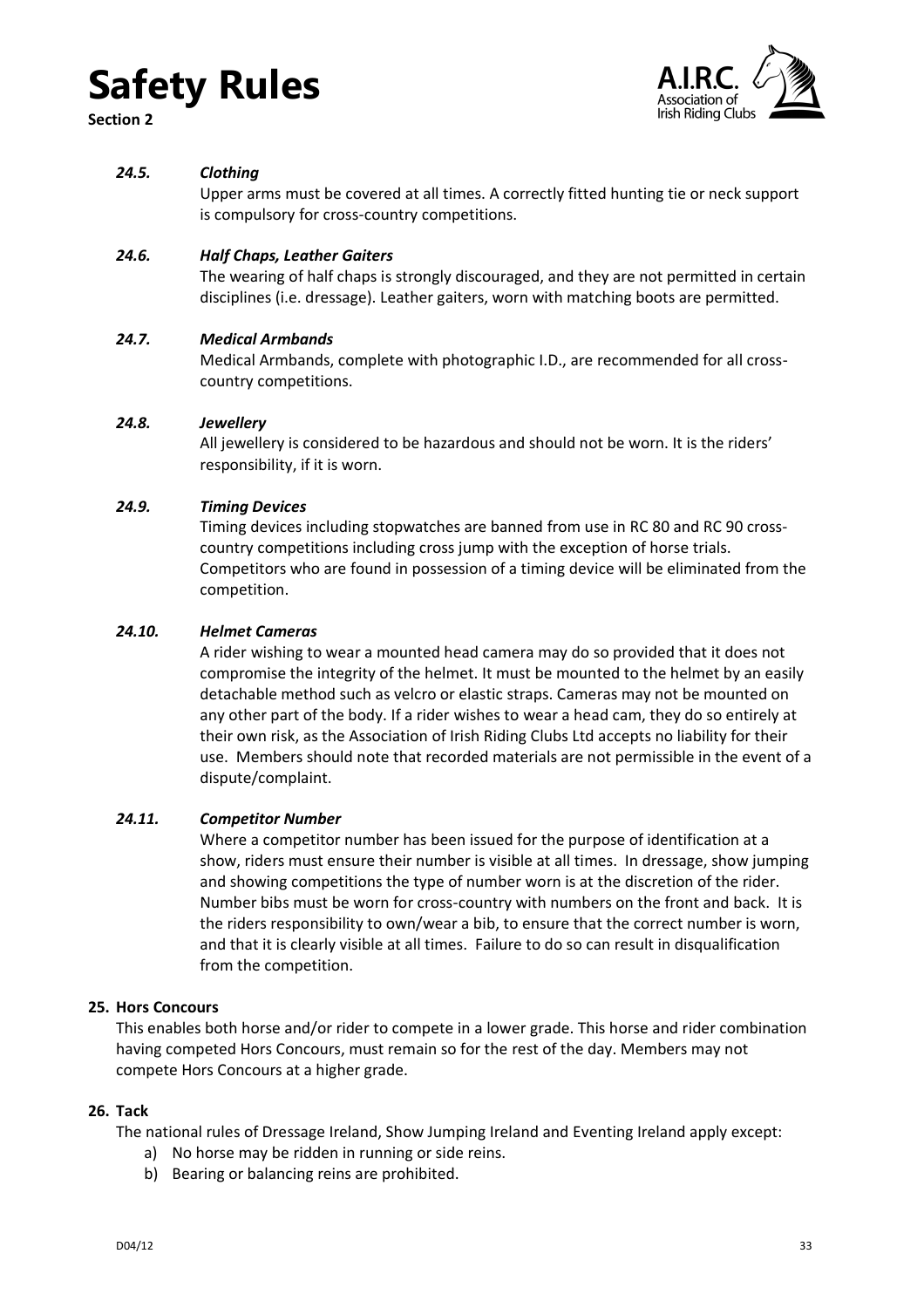**Section 2**



- c) Running martingales must be fitted correctly so as not to act on the reins when the horse's head is within a normal range of positions.
- d) In certain grades, standing martingales, correctly fitted, are permitted for show jumping only. (See equipment guides)
- e) An english type saddle is only permitted for all AIRC activities.
- f) The use of side-saddles is only permitted in side-saddle specific classes. A RC P1 / RC 70 rider may only use a side-saddle in a specific side-saddle class for RC P1 / RC 70 riders only.

There are a number of prohibited bits under Dressage Ireland, Eventing Ireland and Show Jumping Ireland rules and the same will apply within to AIRC competitions.

### <span id="page-33-0"></span>**27. Horse Welfare**

All members are bound by the FEI code of conduct for the welfare of horses. This states the following:

- $\rightarrow$  The Fédération Equestre Internationale (FEI) requires all those involved in equestrian sport to adhere to the FEI's Code of Conduct and to acknowledge and accept that at all times the welfare of the horse must be paramount and must never be subordinated to competitive or commercial influences.
- $\rightarrow$  At all stages during the preparation and training of competition horses, welfare must take precedence over all other demands. This includes good horse management, training methods, farriery and tack, and transportation.
- $\rightarrow$  Horses and competitors must be fit, competent and in good health before they are allowed to compete. This encompasses medication use, surgical procedures that threaten welfare or safety, pregnancy in mares and the misuse of aids.
- $\rightarrow$  Events must not prejudice horse welfare. This involves paying careful attention to the competition areas, ground surfaces, weather conditions, stabling, site safety and fitness of the horse for onward travel after the event.
- $\rightarrow$  Every effort must be made to ensure that horses receive proper attention after they have competed and that they are treated humanely when their competition careers are over. This covers proper veterinary care, competition injuries, euthanasia, and retirement.

### <span id="page-33-1"></span>**28. Unattended Horses**

It is prohibited to leave any horse unattended when tied in an unconfined area under penalty of elimination and or a fine. Temporary enclosures are not permitted, save with express permission of the organiser.

### <span id="page-33-2"></span>**29. Horse Registrations**

All horses competing at national championships must be registered with the Association of Irish Riding Clubs. Horses may only be recorded as its registered name. To register a horse, the animal must have an equine passport, issued by a recognised PIO, in which the animal is named. AIRC reserves the right to refuse to register a horse without providing an explanation.

### <span id="page-33-3"></span>**30. Equine Passports**

Members must present their equine passport, if requested, at the secretary's office on the day of the competition. Competitors are responsible to have the correct identification at all AIRC events as required under current legislation. Failure to produce this document when requested may result in a fine of up to €1,000.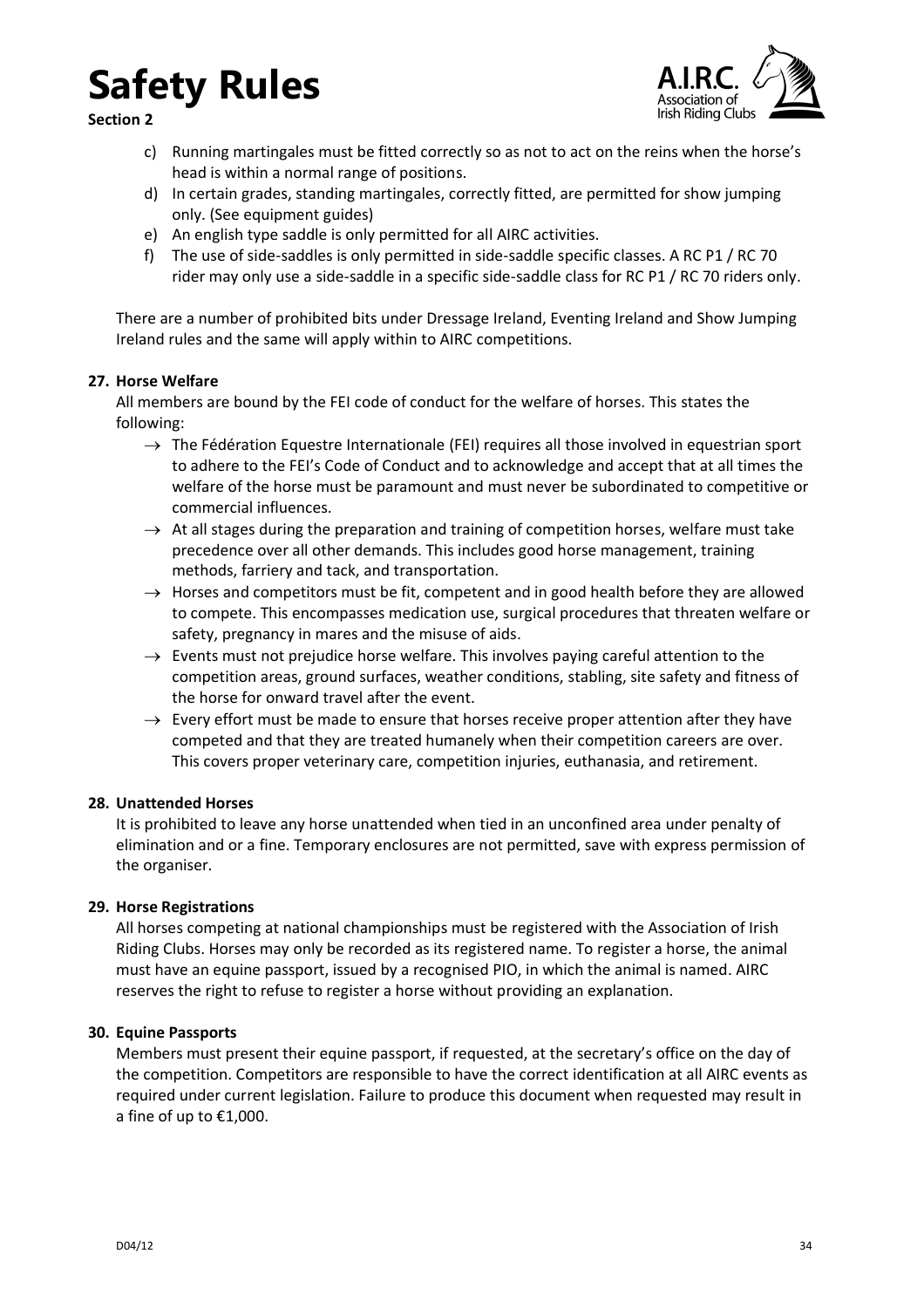**Section 2**



### <span id="page-34-0"></span>**31. Equine Influenza**

All horses competing at AIRC events must be inoculated against equine influenza. The primary vaccination course must consist of two vaccinations against equine influenza given between 21 and 92 days apart.

Booster given between one-hundred-and-fifty days (5 months) and two-hundred-and-fifteen days (7 months) after the primary vaccination. The annual booster dose must be administered within twelve months of the previous inoculation. None of these injections must have been given within the preceding 7 days including the day of the competition or of entry into the competition stables. This must be properly documented on the animal's passport.

### <span id="page-34-1"></span>**32. Falls**

Dressage (Dressage Ireland Rules) Fall of horse and/or rider: Elimination

| Show Jumping (SJI rules) First fall of rider:    | Elimination                                                                                  |
|--------------------------------------------------|----------------------------------------------------------------------------------------------|
| First fall of horse:                             | Elimination                                                                                  |
| Horse Trials (Eventing Ireland rules)            |                                                                                              |
| Dressage phase, fall of horse and/or rider:      | Elimination                                                                                  |
| Show Jumping phase, fall of horse and/or rider:  | Elimination                                                                                  |
| Cross-country phase, fall of horse and/or rider: | Elimination & leave course at walk. The<br>rider must leave on foot and must not<br>remount. |
|                                                  |                                                                                              |

A competitor is considered to have fallen, anywhere on the course, when he is separated from his horse in such a way as to necessitate remounting or vaulting into the saddle.

A horse is considered to have fallen when at the same time both its shoulder and quarters have touched either the ground or the obstacle and the ground or when it is trapped in a fence in such a way that it is unable to proceed without assistance or is liable to injure itself.

All falls and injuries incurred during the competition either directly or indirectly must be reported to the medical personnel on duty who will have the absolute discretion as to whether that competitor is fit to continue on that day.

### <span id="page-34-2"></span>**33. Photographers & Trade Exhibitors**

Only Official photographers/traders shall be permitted at AIRC national events with full prior permission from the event organiser. Official photographers/traders shall be in possession of valid public liability insurance, a copy of which must be given to the event organiser in addition to other information requested.

Any unofficial photographer/trader who has not been given permission to attend the event shall be asked to cease their activity immediately and leave the premises. Unofficial photographs of the event used for commercial gain shall not be published. If they are available on any website or social media pages, the publisher shall be asked to remove them immediately.

If the unofficial photographer/trader is a member of the Association, they may be prevented from entering AIRC national events, and/or have their membership suspended or revoked. It will be a matter for the Board to decide the outcome.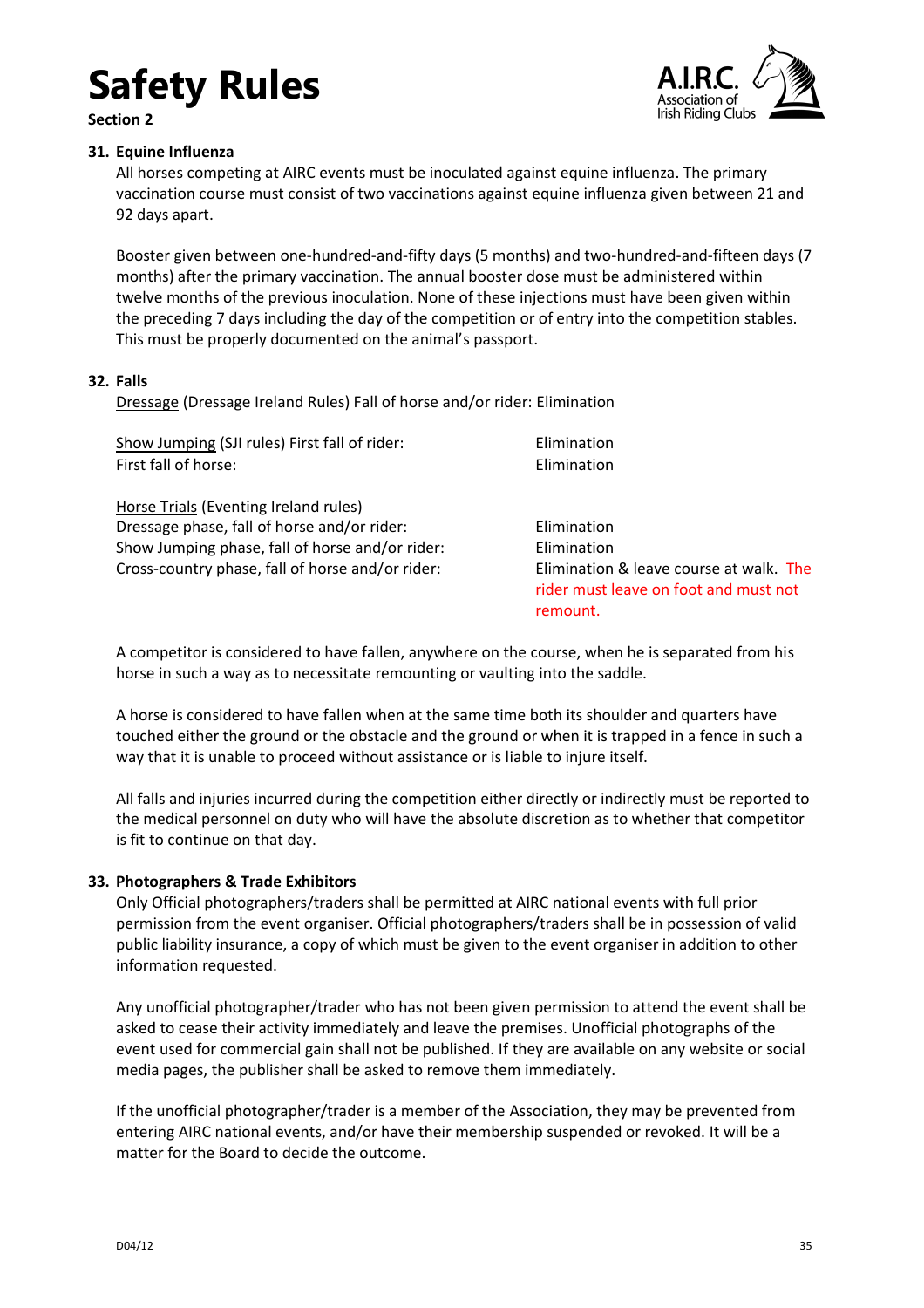

**Section 2**



AIRC national events are run on private property and therefore the landowner and event organiser can impose these restrictions on all persons entering the event.

#### <span id="page-35-0"></span>**34. Sanctions**

The Board of Directors reserve the right to sanction a club should they fail to adhere to the rules, regulations, and policies of the Association of Irish Riding Clubs CLG.

### <span id="page-35-1"></span>**35. Grants / Funding**

Clubs applying for grants or funding in excess of €2,500 must notify National Office of their application prior to them submitting it to the relevant authority and they must provide a copy of their application upon request.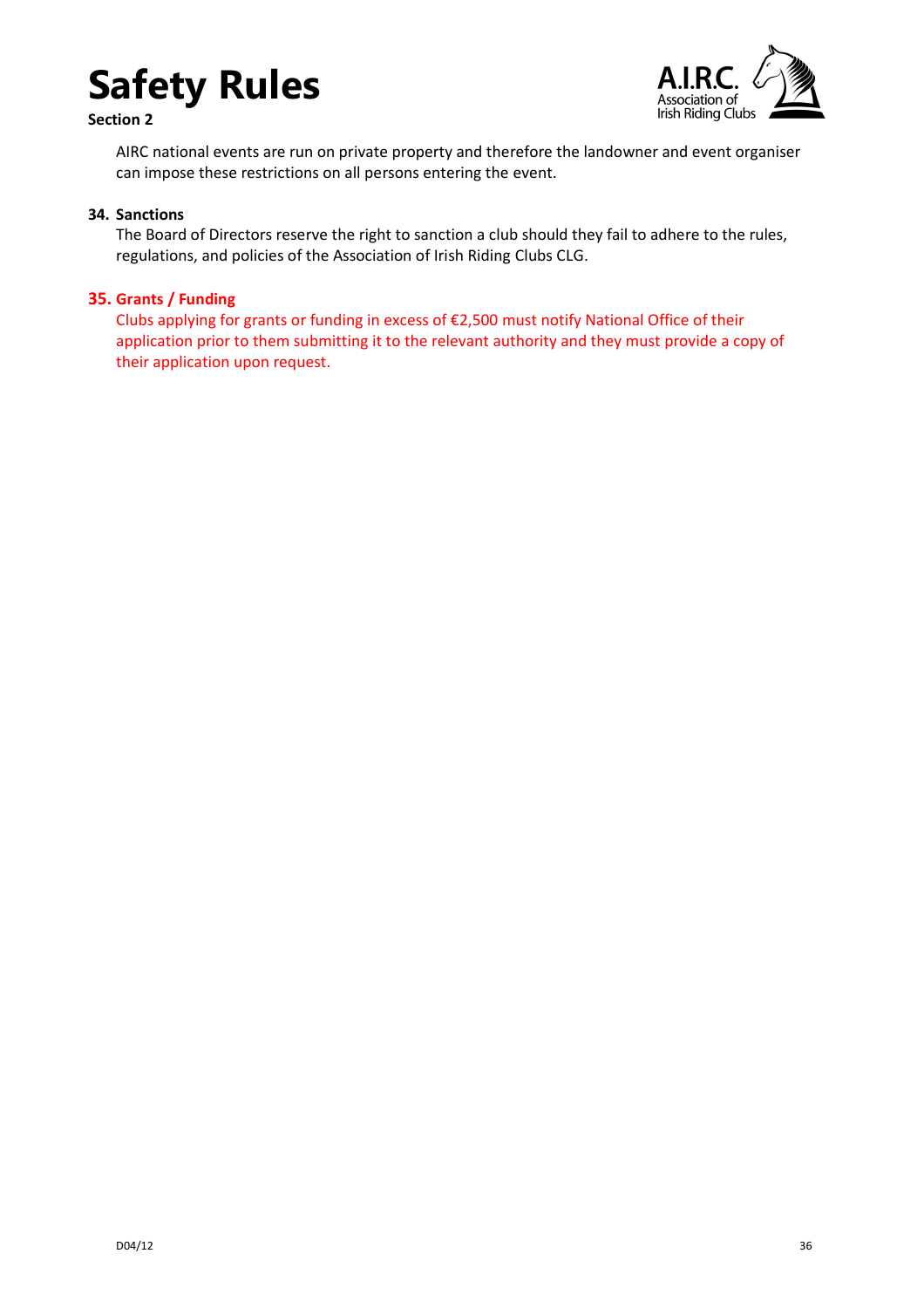**Section 2**



### <span id="page-36-0"></span>**Section 2 – Safety Rules**

### <span id="page-36-1"></span>**1. Club Safety Officer**

Each club must register a Club Safety Officer when registering their club each year.

### <span id="page-36-2"></span>**2. Activities**

At all activities, there should be a Safety Officer on duty and they should be accompanied by a number of Safety Stewards as determined by the Risk Assessment for that activity. Safety officers should not have any function or duties at a show other than those of a safety officer.

### <span id="page-36-3"></span>**3. Headgear**

Proper headgear conforming to the latest recognised standard must be worn and strapped on at all times when mounted.

### <span id="page-36-4"></span>**4. Footwear**

Proper footwear must be worn when mounted (only footwear with heels)

### <span id="page-36-5"></span>**5. Preparations Before a show**

Before the show commences the safety officer should:

- 1. Conduct a risk assessment.
- 2. Patrol the grounds to ensure that all dangerous objects, holes, ditches, etc. are removed or cordoned off.
- 3. Ensure that areas to be used in the unloading, practice and warming up of horses are roped off from public access, and that the approaches from these areas to the arena are separated from the public access.
- 4. Ensure that a steward is in position and responsible for each practice arena.
- 5. Ensure that fences in the practice arena are flagged (and maximum heights are marked with tape on the wings of the fences)
- 6. Ensure that public car parking is kept back from the side of the arena.
- 7. Ensure that First Aid personnel are on hand and a Medical Officer is on call.

### **Dressage**

Hats must be strapped on when mounted. The warm-up arena should be big enough to enable as many competitors as necessary to warm up as some horses take longer than others. This area must be supervised at all times and normal school rules apply.

### Show Jumping

At show jumping competitions, the warm-up area must be in a roped off area and must be supervised at all times, normal school rules should apply, i.e., left hand to left hand, walk on inner track etc. The practice fences provided by the show are the only ones the competitors may jump in practice. Tape should be placed on wings of jumps at max height for each class so that the steward can see competitors are not jumping over their height. There should be no more than 2 practice jumps in the warm-up area and, depending on size of the area, the safety steward should decide how many riders and horses to let in at any one time. However, there should never be more than 10. In the case of someone monopolising the practice jump or jumps, priority should be given to the earliest competitor. If the practice area and show jumping area are not adjacent, proper channels should be provided to the jumping arena. (Safety stewards are not there to rebuild practise fences)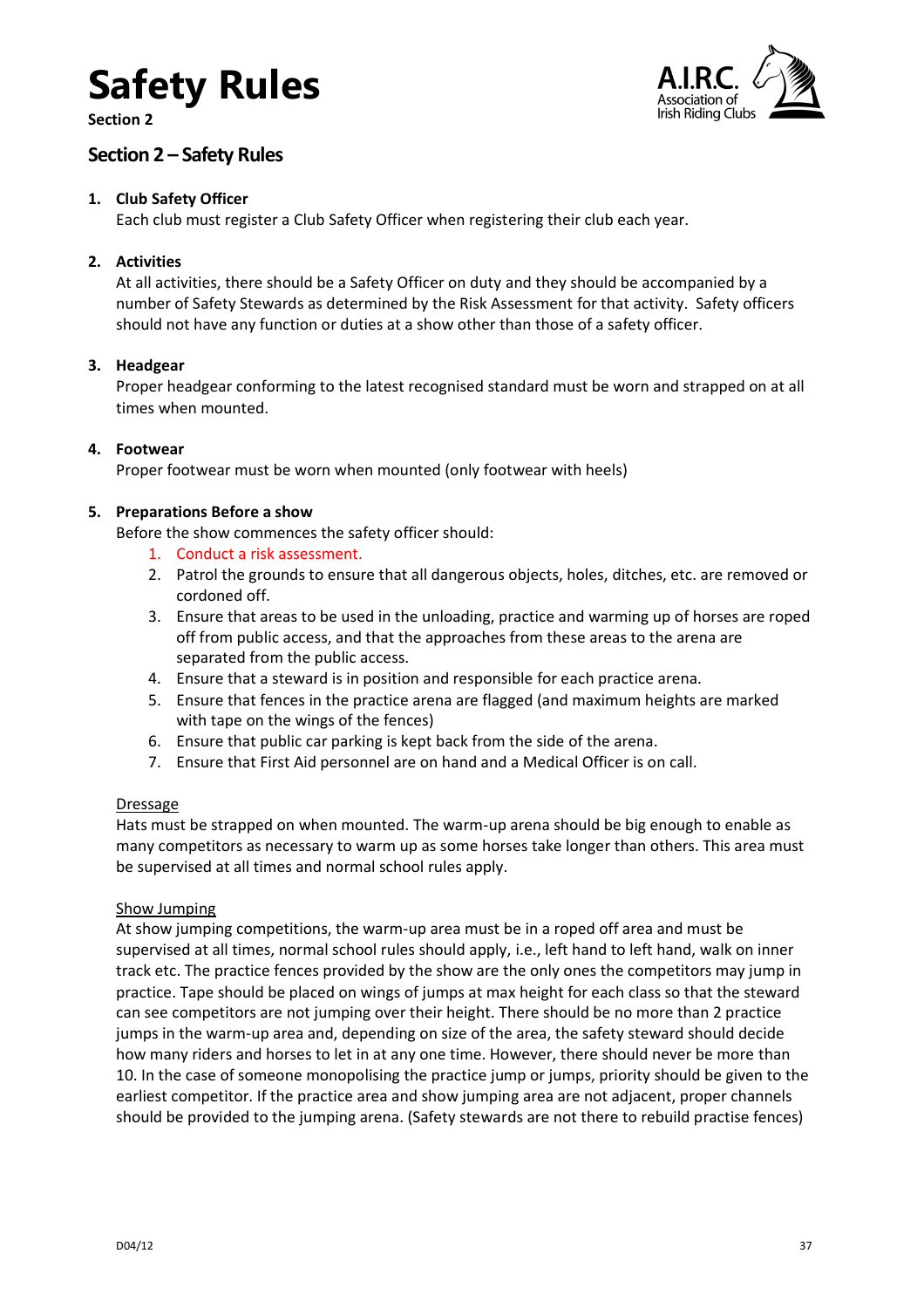**Section 2**



### Cross-Country

Back protectors must be worn for cross-country. A skullcap conforming to the latest AIRC standards must be worn. Practice fences should be flagged as outlined in the show jumping section above and tape should be placed on wings at the maximum height for each class. It is the safety officer or safety steward's responsibility to check for back or body protectors. Separate Practice Areas and Monitoring at Competitions

For multi-disciplined competitions i.e., Combined Training, One Day Events etc., a separate practice area must be provided for each section of the competition, and a Safety Steward appointed to look after each area. There should be Safety Stewards in attendance throughout the whole of the competition and not just in the practice areas. The Safety Officer should check that the person taking entries is checking that each competitor has a current AIRC card and is competing in their correct grade.

Any forms of cruelty, rapping, use of illegal bits, etc. will incur immediate disqualification from the competition and will become the subject of disciplinary action. Cruelty will not be tolerated. Safety officers and safety stewards are there for the protection of the Association and members who act as safety officers give up their time freely, so please show consideration and obey their instructions at all times.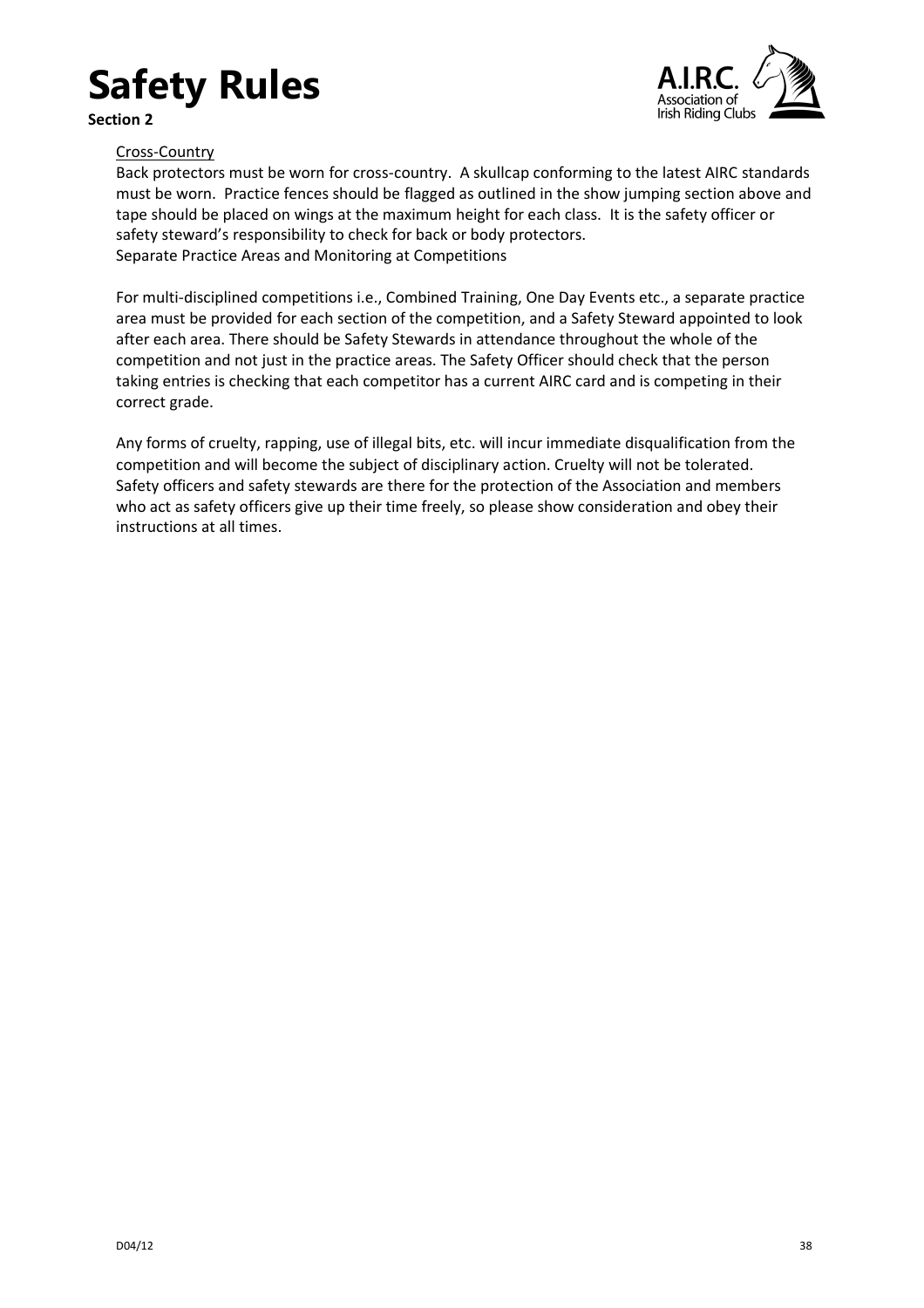**Section 3**



### <span id="page-38-0"></span>**Section 3 Disciplinary Procedures**

The following procedures are divided into three sections:

- 1) Disciplinary and Appeals Procedure
- 2) Procedure for notification of matters to the Referrals and Discipline Committee
- 3) Appeals Committee

### <span id="page-38-2"></span><span id="page-38-1"></span>**1. Disciplinary and Appeals Procedure**

### *1.1. Club Discipline*

Internal club discipline and disputes, whether discipline issues and disputes arising at a club show or otherwise, will be dealt with by the committee of the individual club or any subcommittee or officer they choose to appoint to deal with same. It is suggested that each individual club adopt a format similar to that hereunder and that same be included in the individual club constitution.

No Member of the AIRC shall conduct him/herself in a manner or be guilty of behaviour which is derogatory to the character or prejudicial to the interests of the AIRC and in particular (but without prejudice to the generality of the foregoing) no Member shall behave in an offensive or abusive or unpleasant manner to any person at any competition, event or gathering.

### <span id="page-38-3"></span>*1.2. Warnings*

Every Steward/Official at an AIRC event or competition from inter-club level up is empowered to administer a verbal warning which may result in the issuing of a warning card, (or in the case of a third verbal warning within two years of the first warning card having issued, a referral warning card), and/or disqualify a horse or rider from a competition for any offences including but not limited to:

- $\rightarrow$  Blatant abuse or breach of these rules
- $\rightarrow$  Failure to adhere to the code of conduct
- $\rightarrow$  Excessive or abusive language
- $\rightarrow$  The taking by a member of prohibited substances (See appendix 1 and 2). Failure to produce their grading card at all riding club events.
- $\rightarrow$  Abuse of the safety rules or safety officer or any other Steward or Officer.
- $\rightarrow$  For failing to wear the correct hat or skull cap, with the chin strap correctly fastened, while mounted at a riding club event, and for not wearing a back protector for crosscountry. Failure to adhere to the code of ethics.
- $\rightarrow$  Failure to adhere to the welfare of horses including but not limited to; misuse of whip or spur, or ill treatment of the horse
- $\rightarrow$  Dangerous riding
- $\rightarrow$  Any incident deemed to warrant the issuing of a warning card.

### <span id="page-38-5"></span><span id="page-38-4"></span>*1.3. Warning Cards*

### 1.3.1.First Warning

The administration of a first verbal warning by a steward/official to a member shall result in a first warning card being issued in writing to the member by National Office upon said office being notified by the Steward/Official in question of the administration of such a verbal warning. The first warning card will be removed from a member's record after two years, (730 days) have elapsed from the date of its issuing.

### <span id="page-38-6"></span>1.3.2.Second Warning

A second warning card will issue to a member upon them receiving a second verbal warning from a Steward/Official within two years, (730 days) from the date of receiving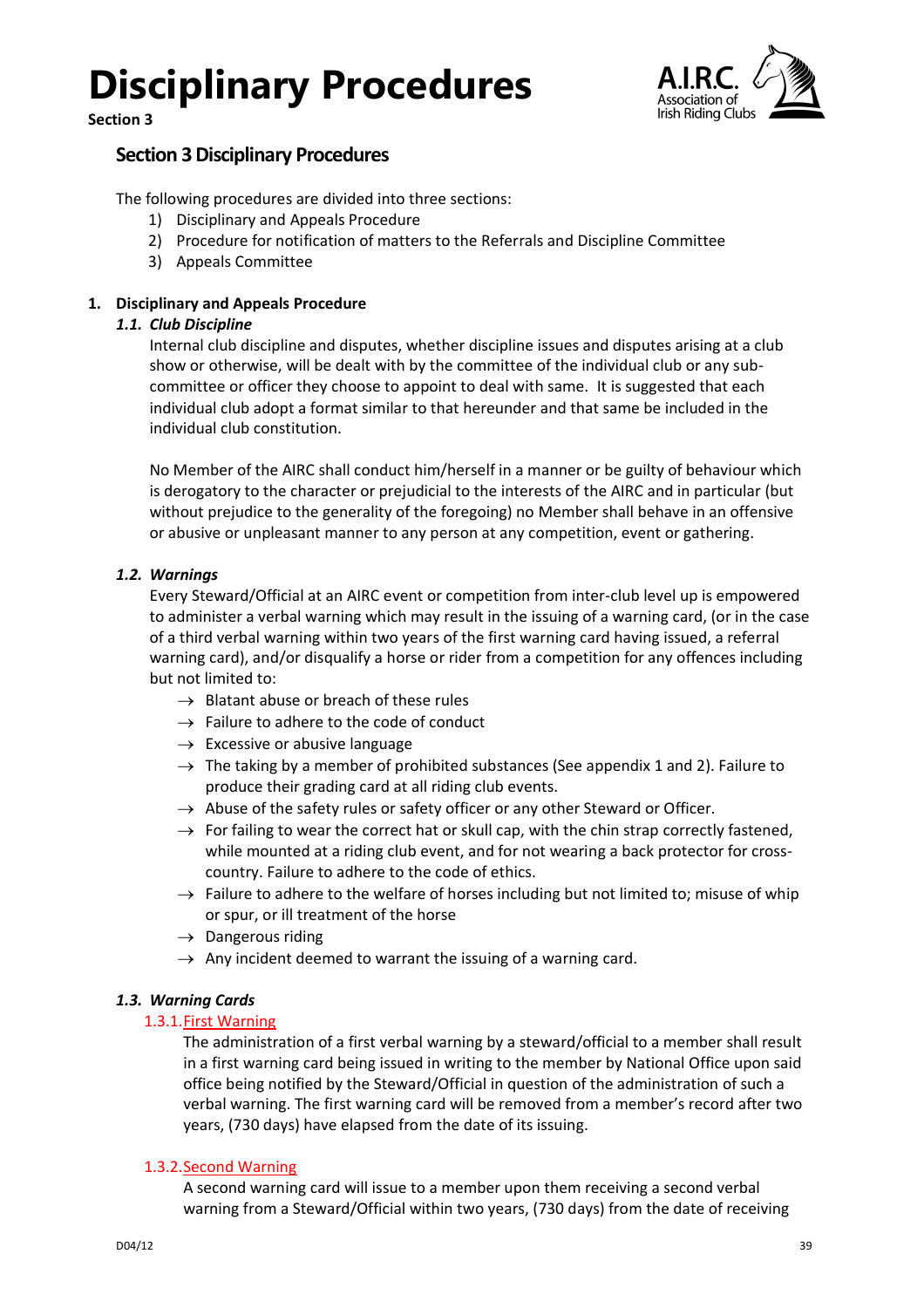### **Section 3**



the first. The procedure for issuing same will be as a. above. The second warning card will be removed from a member's record after two years, (730 days) have elapsed from the date of its issuing.

### <span id="page-39-0"></span>1.3.3.Third Warning

Where a third verbal warning is administered to a member within two years (730 days) of their receiving their first warning card, a referral warning card will issue to that member in a like manner to a. and b. above. Where a member receives a referral warning card the matter will be looked into and dealt with by the Referrals and Discipline committee, (as defined in the amended Articles of Association). The member in question will be alerted to this fact at the same time as the referral warning card is issued to him in writing by National Office. The referral warning card will be removed from a member's record after two years, (730 days), have elapsed from the date of its issuing.

If a referral warning card is issued the offending party may be summonsed by the Referrals and Discipline Committee to a disciplinary hearing.

*(NOTE: where any member receives a third verbal warning as outlined above but this falls outside the two year period from their receipt of their first warning card, this will not constitute a referral warning card but will be a second warning card, or in the case where the members receipt of a third verbal warning is outside the two year period since their receipt of the second warning card their third verbal warning shall result in a new first warning card, the member's prior warning cards having been struck from their record after the prescribed time.)*

### <span id="page-39-1"></span>1.3.4.Blatant Misconduct / Breach of Rules

Where a member is guilty of such blatant misconduct and/or breach of the rules the Steward/Official can chose to refer the matter directly in writing to the Referrals and Discipline committee through the National Office. The member in question will be notified of such a decision by National Office and will also be forwarded a copy of the steward/official's written referral. At this point the Referrals and Discipline committee may investigate the matter and if the matter so warrants, they may summon the member in question to attend a hearing where they will have an opportunity to make their submissions on the matter. After this hearing the committee may choose to issue a referral warning card to the member in question irrespective of whether they have no previous warning cards or received no previous warnings and/or may issue one of the penalties within their jurisdiction to the member, (see B.2 below).

### <span id="page-39-2"></span>*1.4. Record of Incident*

National Office will record the issuing of a warning card to any member in the disciplinary database and will make a note of same on the member's personal record to include the date that any card was issued. Any cards received by a member will be removed from that member's record by National Office after the prescribed time, as outlined above, for their removal has been reached.

### <span id="page-39-3"></span>*1.5. Hearings and Quorum for the Referrals and Discipline Committee*

The quorum for a hearing conducted by the Referrals and Discipline Committee shall be three. As per Article 52 of the Articles of Association of the Association, where a Referrals and Discipline hearing is to be convened, the Board of Directors shall select three members from the eight-member panel to sit at the hearing. At least one of the members selected to sit at the hearing will be a committee member who is also a member or associate member of the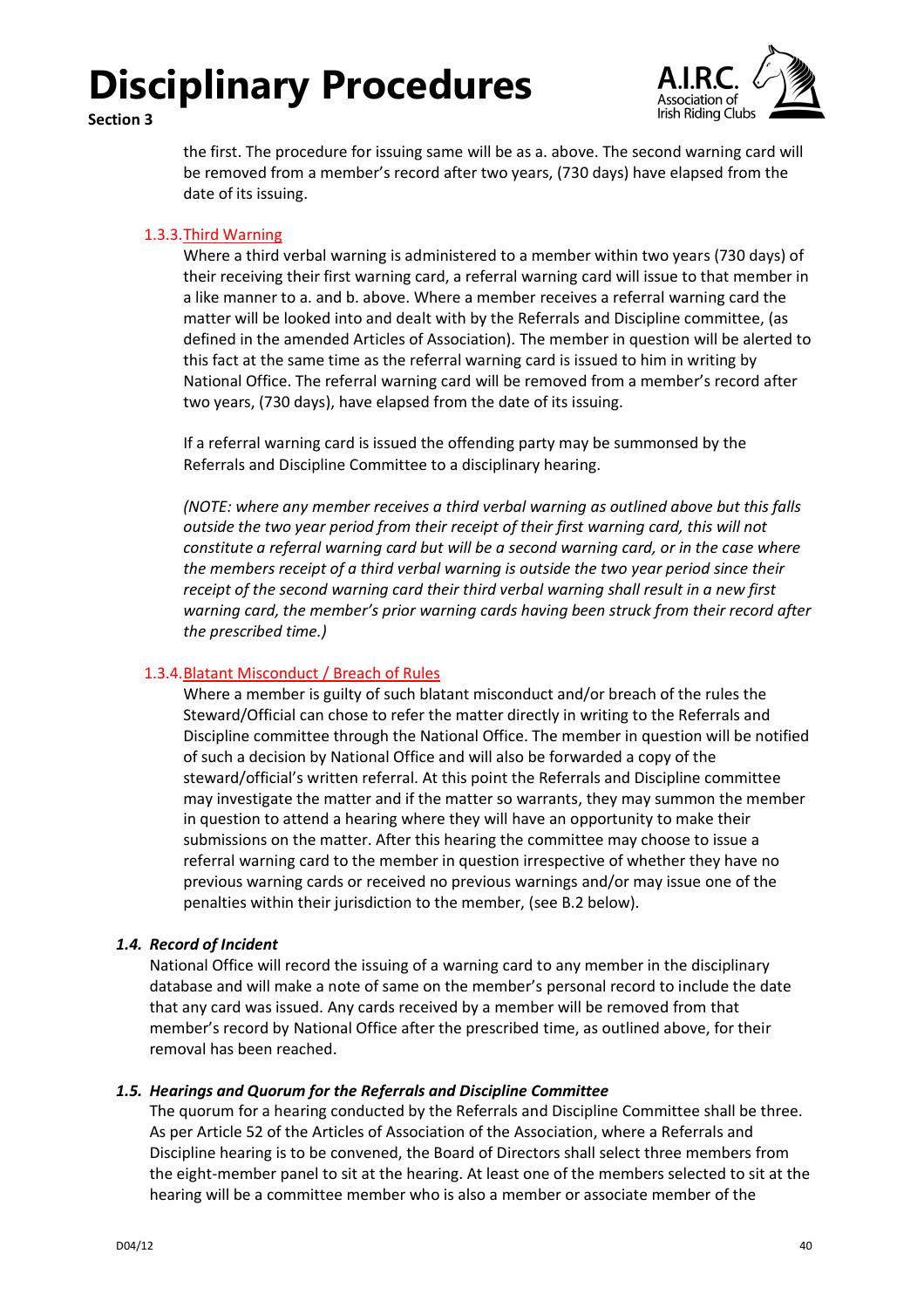



Association and at least one of the panel members selected shall be an independent member of the committee, i.e. those committee members who are either a member of the legal profession or a mediator and who are completely independent of the Association. The Board of Directors shall appoint the chairperson of the hearing from amongst these three individuals.

### <span id="page-40-1"></span><span id="page-40-0"></span>**2. Procedure for notification of matters to the Referrals and Discipline Committee**

### *2.1. Notifying Referrals and Discipline Committee*

Where any AIRC member has been issued with a Referral Warning Card, the National Office will have issued same to the member in question and will in turn notify the Referrals and Discipline committee of the card being issued. The Referrals and Discipline Committee may meet to discuss the situation and where they deem that the Referral Warning card issued represents a serious matter and warrants a hearing they may summon the member in question to such a hearing providing said member with reasons in writing for their being summonsed, (in the event that they feel that the Referral Warning card does not represent a serious matter, no further action will be taken.). The member in question will be given notice of the date time and place of the hearing. The member in question will be given an opportunity to put forward any submissions they may wish to make at the hearing.

Alternatively, where a member has been issued with any warning card and wishes to appeal the decision of the steward, he/she may appeal the matter to a hearing of the Referrals and Discipline Committee as per the procedure laid out in B6 below and they will be notified of the details of the hearing of the Committee as per the manner laid out in B7

### <span id="page-40-2"></span>*2.2. Sanctions*

The Referrals and Discipline Committee will have the power to Question the Member before them and may call any witnesses they feel they wish to hear, for instance any steward or official who issued the member with warning card. The Referrals and Discipline committee shall have the jurisdiction to penalise the member in any of the following ways:

- $\rightarrow$  To admonish the member for their behaviour:
- $\rightarrow$  Suspend the member from the Association and/or their local club and all activities of both for a period of up to three months;
- $\rightarrow$  To uphold or overturn the issuing of a card by an official/ steward to any member;
- $\rightarrow$  Disqualify a member/horse from the competition at which these rules were breached and/or a repugnant incident occurred;
- $\rightarrow$  Issue the member with a fine of up to  $\epsilon$ 200; time limit also appealing
- $\rightarrow$  Suspend a member from all competitive AIRC riding events until such a time as they familiarise themselves fully with this rule book, which time is to be determined by the committee;
- $\rightarrow$  In the case of very grievous wrong-doing, misconduct or breaches of the rules such as blatant and wilful cruelty to horses or an assault upon another member, the committee may recommend the expulsion of the member from the AIRC and his local riding club to the national committee. The procedure for the expulsion of a member of the Association as laid out in the Articles of Association shall be followed. Any member who is expelled from the Association will not be permitted to re-join the AIRC, his own riding club or join any other AIRC affiliated riding club in the future unless there are very compelling reasons for such a member to be allowed to do so.

### <span id="page-40-3"></span>*2.3. Decisions of the Committee*

The Committee shall not give their decision on the matter on the day of the hearing but will forward their report including their decision as soon as may be after the hearing to National Office who will in turn forward a copy of the decision and report to the club secretary of the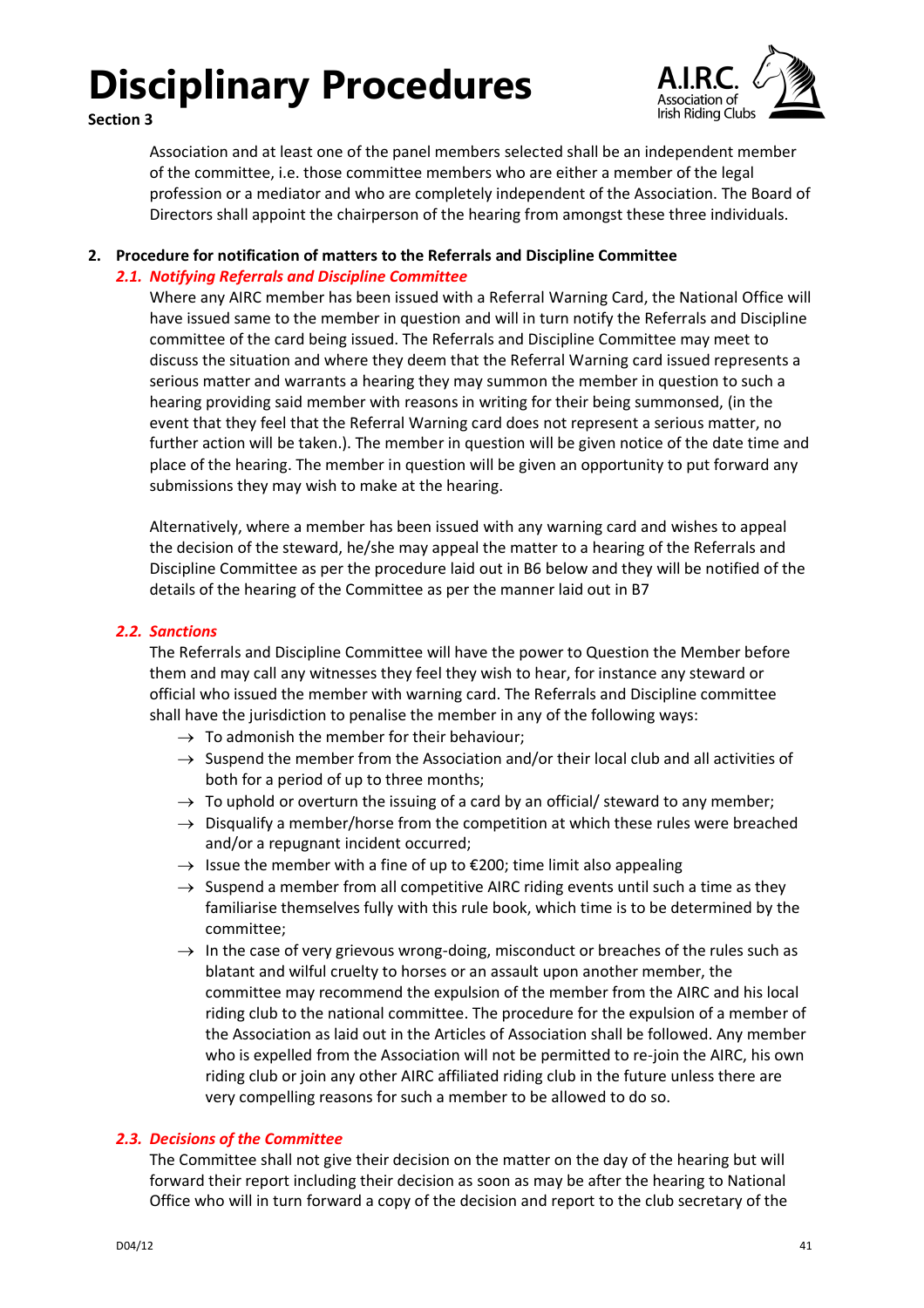



member in question. The result of the hearing will be recorded in the disciplinary record book or database.

### <span id="page-41-0"></span>*2.4. Appeals Committee*

Where a member who has been penalised by the Referrals and Discipline committee is dissatisfied with the result of his hearing or the penalty handed down he/she may appeal the matter to the Appeals Committee as per the procedure laid out in section C. below, (save in the case of a referral of an internal matter from a club where the hearing of the Referrals and Discipline Committee is the final right of appeal). A stay will be placed on any fine or suspension received by such a member until such a time as their appeal has been heard.

### <span id="page-41-1"></span>*2.5. Inter-Club Disputes*

The Referrals and Discipline Committee will have jurisdiction to hear disputes arising between different clubs at inter-club, regional or national level that occur either at competitions or otherwise with the exception of disputes regarding grading. Grading disputes are dealt with at section 2 of these rules. The Referrals and Discipline Committee will also have jurisdiction to hear complaints from clubs relating to matters involving the National Committee, the Board of Directors and/or the Association as an organisation, including but not limited to complaints regarding qualification and the disqualification of a horse or rider from a competition.

Where one club has a complaint about another club or one of the club's members, or there is a dispute between two, (or more), clubs or their members, or a club wishes to make a complaint relating to matters involving the National Committee, the Executive, the Association as an organisation and/or the decision of a steward/official to disqualify one of their members at a competition/event, any such club may refer the matter to a hearing of the Referrals and Discipline Committee upon the submission by the complainant club secretary of a short statement outlining the grounds for the complaint and a fee of €200 to National Office. The €200 may be refunded should the complaint be upheld. Where the complaint/dispute is regarding an occurrence at a particular AIRC competition or event, the complaint must be lodged within seven days of the date of said competition or event.

### <span id="page-41-2"></span>*2.6. Hearings*

Upon receipt of the submission from the complainant club in national office, it will as soon as may be provide the complainant club with a date, time and place for the hearing of the matter. The Respondent Club(s)/member(s)/body will be notified of the hearing in like manner and will also be provided with a copy of the complainant club's statement of grounds. All parties will be given notice of the date of the hearing.

All parties will be given an opportunity to put forward their oral submissions to the committee. The Referrals and Discipline committee will have the power to Question the Member before them and may call any witnesses they feel they wish to hear.

### <span id="page-41-3"></span>*2.7. Sanctions*

The Referrals and Discipline Committee will have Jurisdiction to penalise any club member or club in the following manner:

- $\rightarrow$  Admonish a member or club for their behaviour; Suspend the club/Club member from the Association and all its activities for a period of up to three months;
- $\rightarrow$  Disqualify a member/horse from the competition at which these rules were breached and/or a repugnant incident occurred;
- $\rightarrow$  Issue the club/club member with a fine of up to  $\epsilon$ 1,000;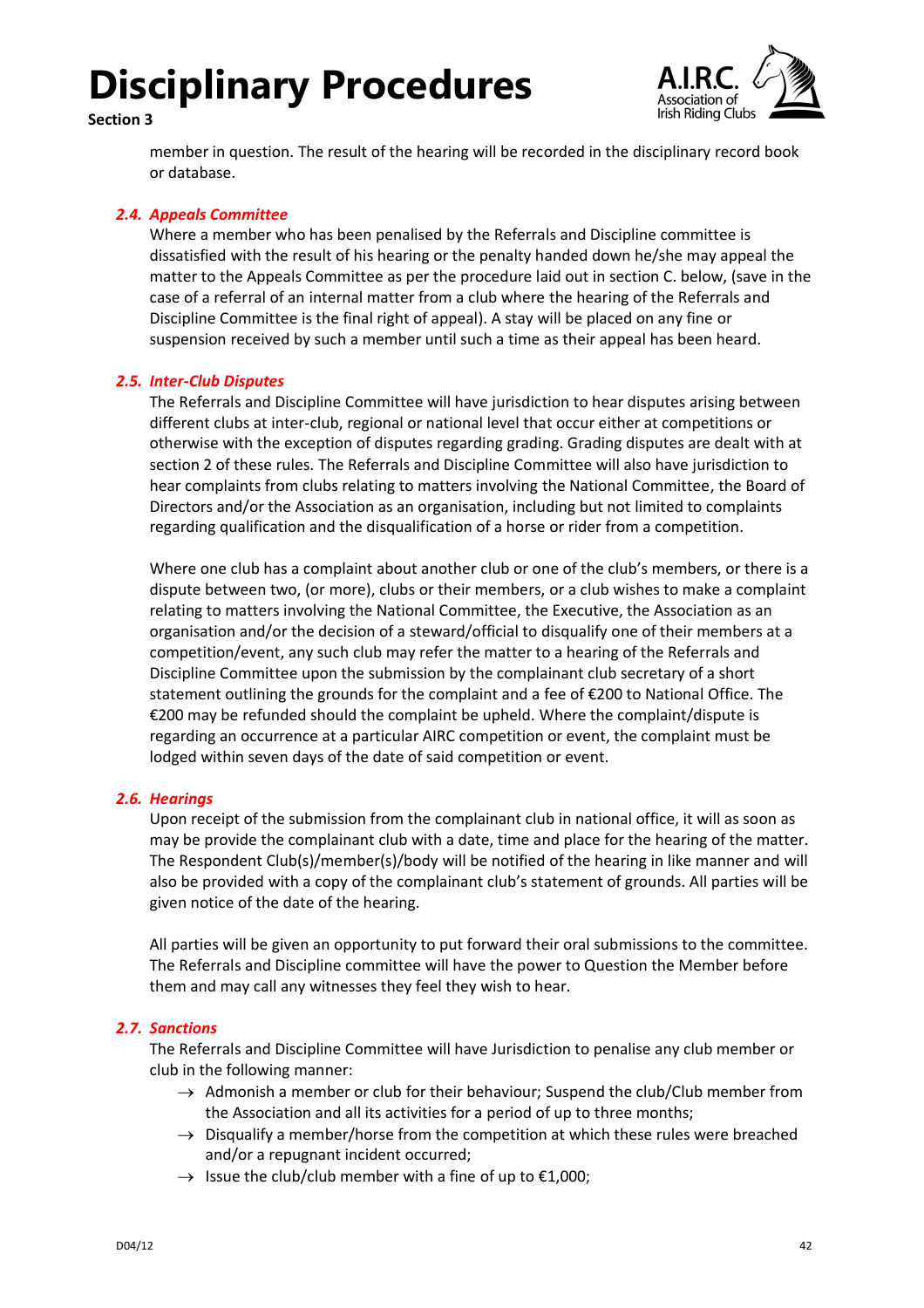



- $\rightarrow$  Suspend a Club/ club member from all competition until such a time as they/the club member familiarise themselves fully with this rule book, which time is to be determined by the committee;
- $\rightarrow$  In the case of very grievous wrong-doing, misconduct or breaches of the rules such as blatant and wilful cruelty to horses or an assault upon another member, the committee may recommend the expulsion of any member(s) from the AIRC and his local riding club to the National committee. The procedure for the expulsion of a member of the Association as laid out in the Articles of Association shall be followed. Any member who is expelled from the Association will not be permitted to re-join the AIRC in the future unless there are very compelling reasons for such a member to be allowed to do so.

### <span id="page-42-0"></span>*2.8. Committee Recommendations*

The Committee will also have the power to make recommendations to the complainant and respondent as to methods that they could adopt in order to settle their differences.

### <span id="page-42-1"></span>*2.9. Overturn Decisions*

The Committee shall have jurisdiction to overturn any decision of the National Committee or the Board of Directors or a Steward/Official or any other committee within the AIRC save for the Appeals Committee where they feel it is just and equitable and in the interest of fair sport to do so.

### <span id="page-42-2"></span>*2.10. Committee Decisions*

The Committee shall not give their decision on the matter on the day of the hearing but will forward their report including their decision as soon as may be after the date of the hearing to National Office who will in turn forward a copy of the decision and report to the club secretary of the complainant and respondent club/member/body in question. The result of the hearing will be recorded in the disciplinary record book/ database.

### <span id="page-42-3"></span>*2.11. Appeals Committee*

Where any club who has referred a matter to the Referrals and Appeals Committee, or any club or member who has received a penalty as a result of such a referral is dissatisfied with the outcome of the hearing of the matter or the penalty handed down, such club will have a final right of appeal to the Appeals Committee who will convene a hearing as per the terms of section C. below. The National and Board of Directors shall not have such a right of appeal. A stay will be placed on any fine or suspension received by any member or club until such a time as the appeal has been heard.

### <span id="page-42-4"></span>*2.12. Hearing Attendance*

In any instance where any member/club is given notice to attend a hearing of the Referrals and Complaints Committee such member/club must attend the hearing unless they can give good reasons for not being in a position to attend. Should a member/Club who have been given notice to attend a hearing not attend at said hearing without attempting to tender a valid reason for their non-attendance, the hearing will commence in their absence and the committee will proceed to make their decision.

### <span id="page-42-5"></span>*2.13. Conflict of Interest – Committee Members*

In the event that a member of the Referrals and Discipline Committee should find themselves a party to any complaint or dispute or otherwise that is being investigated or adjudicated upon by that committee, that committee member will, for the duration that the matter is being dealt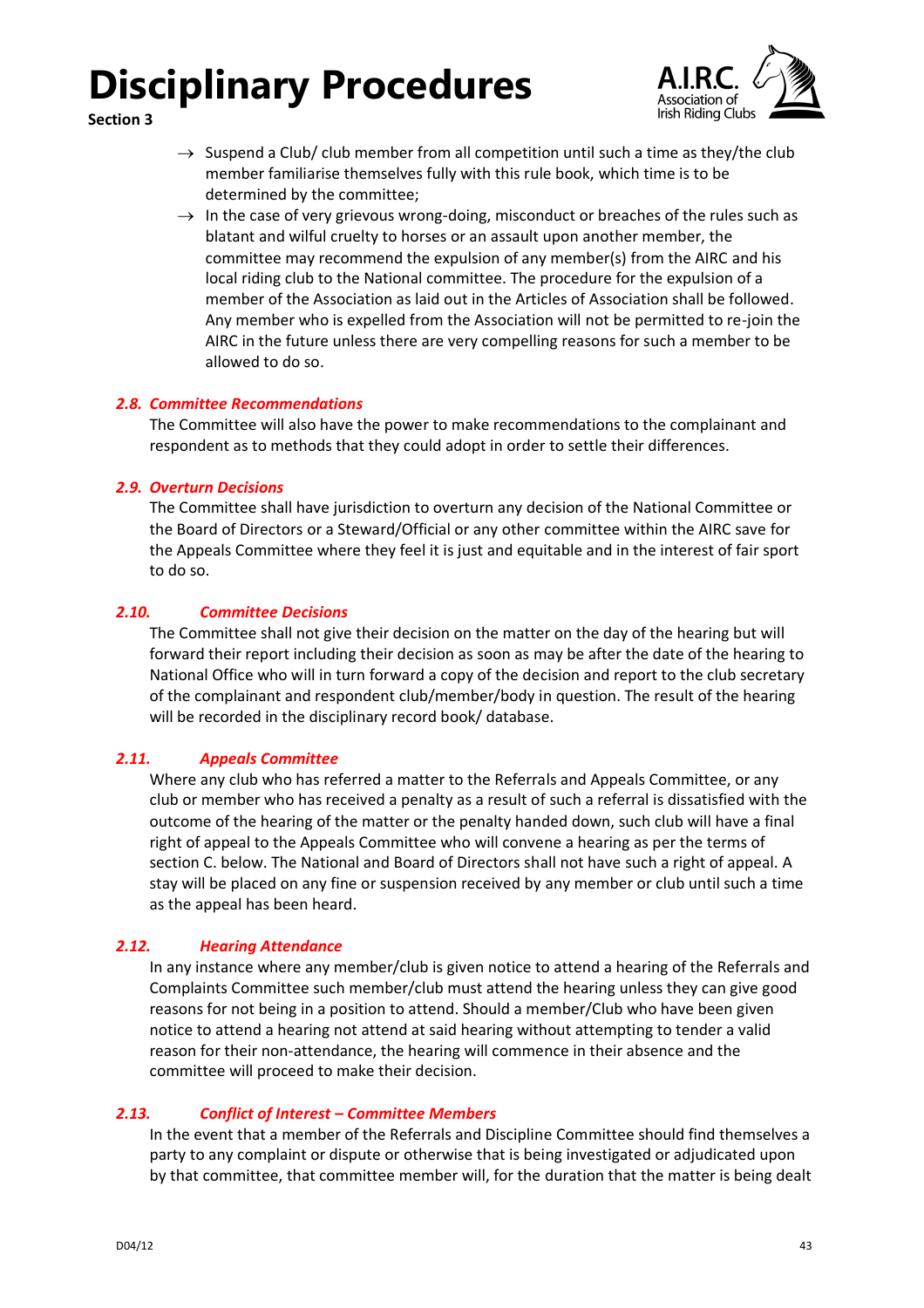### **Section 3**



with, step down from that committee and have no part in the investigation, adjudication or otherwise of that matter.

### <span id="page-43-1"></span><span id="page-43-0"></span>**3. Appeals Committee**

### *3.1. Meetings and Quorum for the Appeals Committee*

- 1) The Quorum for any hearings of the Appeals Committee shall be three. The three panel members of the Appeals committee to sit at such a hearing will be selected by the Board of Directors who will also appoint a chairperson from amongst these three.
- 2) Where any Club or member is dissatisfied with the outcome of the hearing of the Referrals and Discipline committee, said club or member will have a final right of appeal to the Appeals committee, (as defined in the Articles of Association of the AIRC)
- 3) In order to lodge a valid appeal, the club secretary of the club/ member in question must forward a brief outline of the grounds of appeal together with a fee of €200, which may be refunded should the appeal be upheld, to National Office within fourteen days of the receipt of the decision of the Referrals and Discipline Committee by the club secretary.
- 4) Upon receipt of appeal documents in National Office, a date, time and place will be arranged by National Office with the Appeals Committee for an Appeal hearing and the club secretary of the member/club in question and any other clubs/members involved or who the appeals commission wish to attend will be notified of same. The secretary of the respondent club will be provided with a copy of the Appellant Club/member's grounds of appeal. The club secretaries in question will be given notice of the details of the appeal hearing.
- 5) The appellant member/club and the Respondent member/club will be given an opportunity to make oral submissions in relation to their appeal. The Appeals committee will have the power to Question the Member/Club Representative before them and may call any witnesses they feel they wish to hear.
- 6) The Appeals Committee may: a.) uphold the decision of the Referrals and Discipline Committee, b.) overturn the decision of the Referrals and Discipline Committee, c.) increase the amount of a fine handed down by the Referrals and Discipline Committee up to a maximum of €1,500, d.) increase the length of a suspension handed down by the Referrals and Discipline Committee up to a maximum of 18 months, e.) make any other decision or recommendation that they feel is necessary and equitable and in the interest of sport within the scope of these rules.
- 7) The Decision of the Appeals Committee is final.
- 8) The Committee shall not give their decision on the matter on the day of the hearing but will forward their report including their decision as soon as may be after the date of the hearing to National office who will in turn forward a copy of the decision and report to the club secretary of the appellant and respondent member/club. The result of the hearing will be recorded in the disciplinary record book and/or the Association's database.
- 9) In any instance where any member/club is given notice to attend a hearing of the Appeals Committee such member/club must attend the hearing unless they can give good reasons for not being in a position to attend. Should a member/Club who have been given notice to attend a hearing not attend at said hearing without attempting to tender a valid reason for their non-attendance, the hearing will commence in their absence and the committee will proceed to make their decision.
- 10) In the unlikely event that a member of the Appeals Committee should find themselves a party to any appeal that is being investigated or adjudicated upon by that committee, that committee member will, for the duration that the matter is being dealt with, step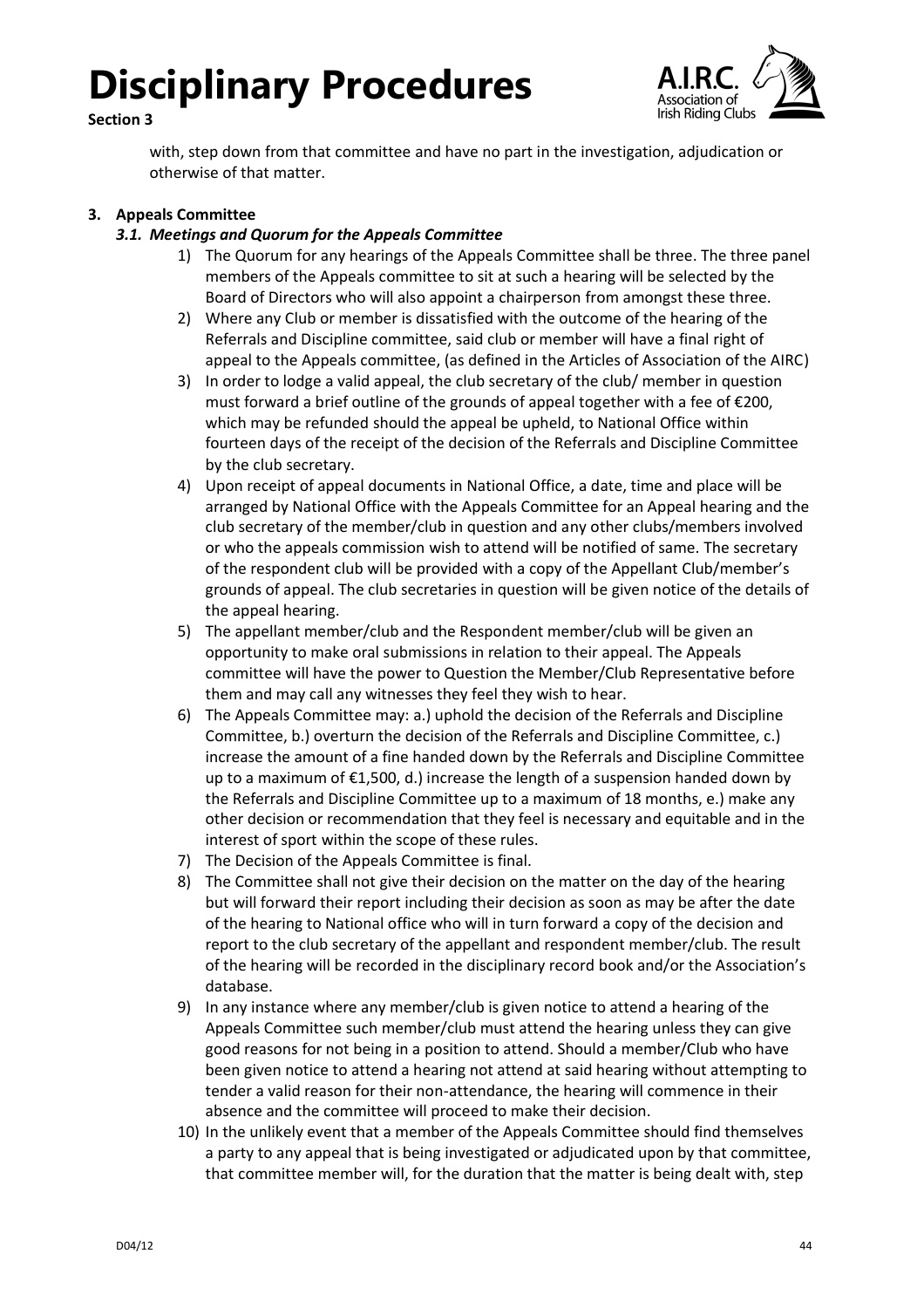

**Section 3**

down from that committee and have no part in the investigation, adjudication or otherwise of that matter.

- 11) National Office will record the outcome of a hearing of the Referrals and Discipline Committee or a hearing of the Appeals Committee in the Association's database and will make a note on the outcome of same on the penalised member/club's personal/club record to include the date of the hearing.
- 12) Where a member of the Association who has not yet reached their 18th birthday is called to/or is party to the hearing of the Referrals and Discipline Committee, the Appeals Committee or called before a Steward or Official of the Association that member must be accompanied by a parent/guardian or appropriate adult acting in loco parentis.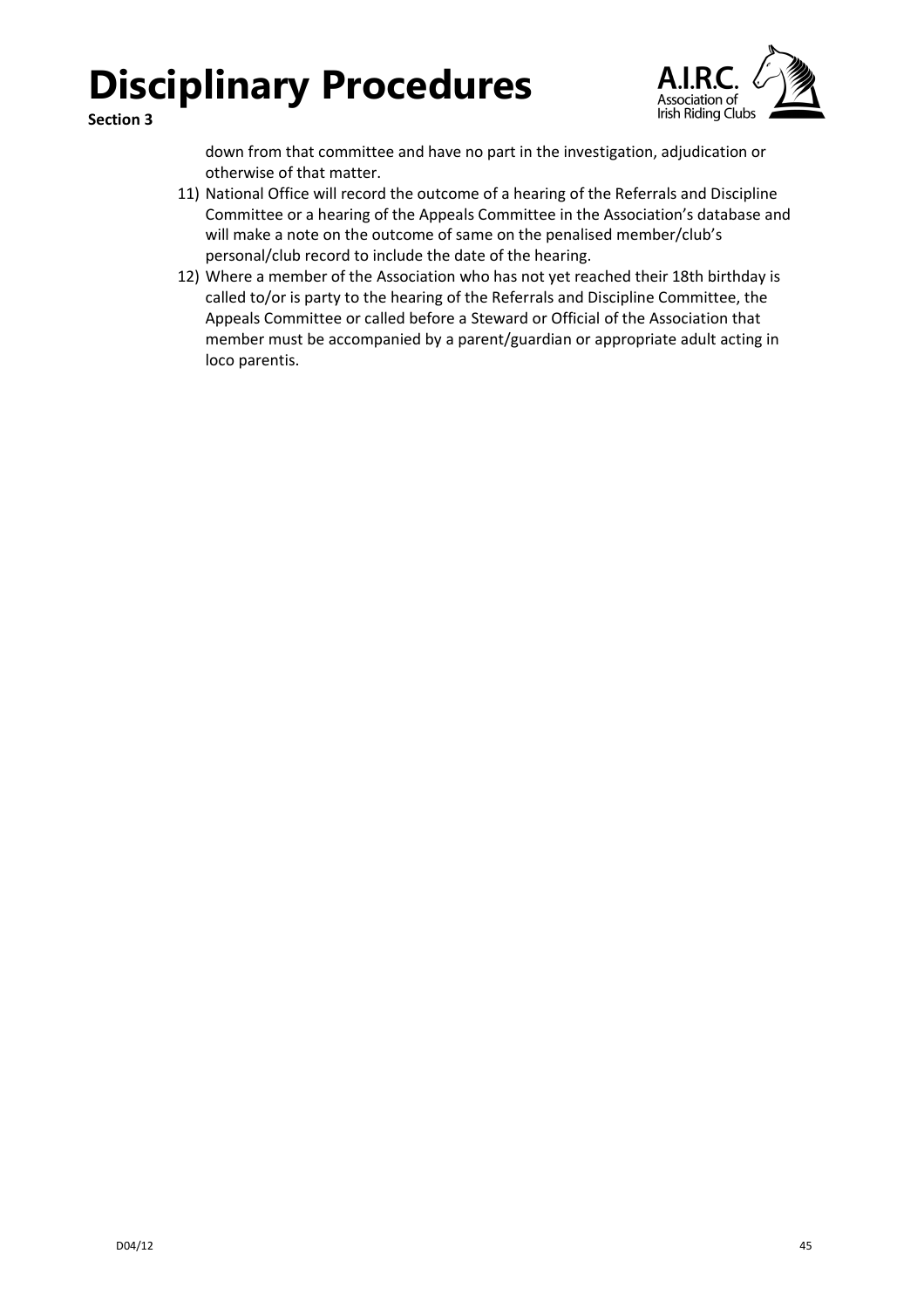**Section 4**



### <span id="page-45-0"></span>**Section 4 National Championships**

### <span id="page-45-1"></span>**1. Team Show Jumping Championship**

### <span id="page-45-2"></span>*1.1. Qualifiers*

Each region of the Association will hold a qualifier to determine which club will qualify for the wildcard qualifier and the Championship final.

### <span id="page-45-3"></span>*1.2. Eligible Riders*

Only affiliated member clubs are permitted to enter the championship and any team member(s) must be registered as a member on or before the 30<sup>th</sup> April in order to be eligible to compete.

### <span id="page-45-4"></span>*1.3. Number of Teams & Balloting*

Clubs may only submit a maximum of four teams to their respective regional qualifier. However, should the qualifier be oversubscribed, entries may be balloted as follows:

- a) Clubs with 4 or more teams shall be balloted out first.
- b) Clubs with 3 or more teams shall then be balloted out.

Balloting is at the sole discretion of the regional committee whether for timetabling or for any other reason. A club may choose which of their teams are to be balloted out if they are required to do so. Each club is entitled to send at least two teams, irrespective of balloting.

### <span id="page-45-5"></span>*1.4. Teams*

The teams shall consist of three or four members, made up of two riders who will jump a 0.90m course (these could be made up of two RC 90 or one RC 90 and one RC 100) and two riders who will jump a course not exceeding 1.00m (these could be made up of any of the following grades: RC 100, RC 110 or RC 120 with a maximum of one RC 120. A team with four riders must consist of a minimum of one RC 90 rider.

A rider and horse combination may only compete once in a qualifier. A club may share up to a maximum of one rider on another team but they must ride a different horse. They may not act as captain on more than one team.

A horse may be shared on another team under a different rider and may only start twice on the day of a qualifier. The horse cannot be ridden by two team captains.

### <span id="page-45-6"></span>*1.5. Substitutions*

Clubs may make a maximum of one change to their team, prior to their respective qualifier taking place, from when the entry was submitted. The alteration must be notified to National Office no later than midday on the Friday before the qualifier takes place. The only changes permitted are as follows:

- a) A change of rider.
- b) A change of horse.
- c) A change of rider and horse combination.
- d) The addition of a rider and horse combination to a three-member team.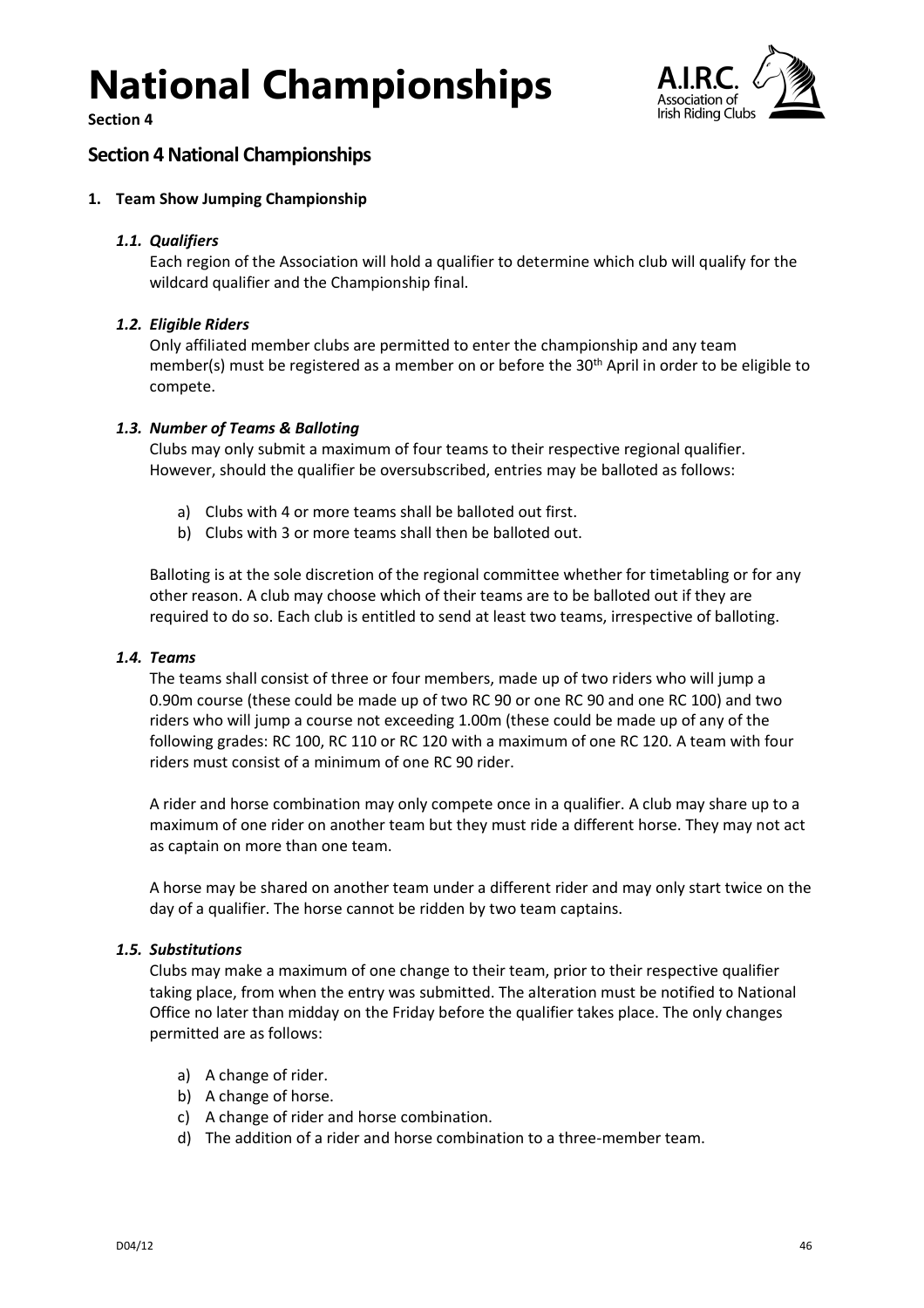

**Section 4**

If a substitution is made to a team and they subsequently qualify to a later stage of the championship, the team that competed at the qualifier is the team that will compete in the next round of the championship.

A further change to a team that qualifies for the wild card qualifier is permitted, as outlined above, but must be notified to National Office no later than midday on the Friday before the qualifier takes place.

A further change to a team that qualifies for the final is permitted, as outlined above, but must be notified to National Office by the pre-determined date as notified to the qualified teams.

### <span id="page-46-0"></span>*1.6. Horses*

Horses must be registered with National Office prior to the entries closing for their respective qualifier and entered under their registered name, as described on their passport, at any championship qualifier and at the final. Consult rule 6 for eligibility for riding club activities.

If using a substitute horse, this must have been registered with National Office no later than 31st May.

### <span id="page-46-1"></span>*1.7. Competition Format*

The two 0.90m course riders will be numbers one and two on the team. Once all the 0.90m course riders have jumped their first round, the fences will be raised and the 1.00m course riders, numbers three and four on the team, will jump. This format will then be repeated for the second round.

The course shall be of at least eight fences, one of which should be a double. The competition must be judged by an SJI Judge in accordance with the FEI rules for Nations Cups. An electronic timing clock must be used.

Should a jump-off be necessary to determine the winner, the team captain who must come from the 1.00m section (RC 100, RC 110 or RC 120 grade) will be required to jump a shortened course against the clock. Teams not involved in the jump-off will be placed according to Article 238.22.

### <span id="page-46-2"></span>*1.8. Qualification*

The team that wins the regional qualifier goes forward to the final. The second placed team from each qualifier will go forward to the wild card qualifier at the AIRC Riding Club Festival. The winner of this competition will go forward to the final. Should a qualified team be unable to attend the wild card qualifier or the championship final, the place will not be re- allocated.

Only one team per club will qualify at a regional championship qualifier (i.e. if the second placed team represents the same club as the winning team, the wild card place will be allocated to the next highest placed club.)

### <span id="page-46-3"></span>*1.9. Entries*

Entry to the regional qualifier must be submitted by the Club Secretary via their Membership Online account. Team captains must be nominated on the team entry. Entries must close a minimum of 7 days prior to the qualifier taking place or earlier if required by National Office.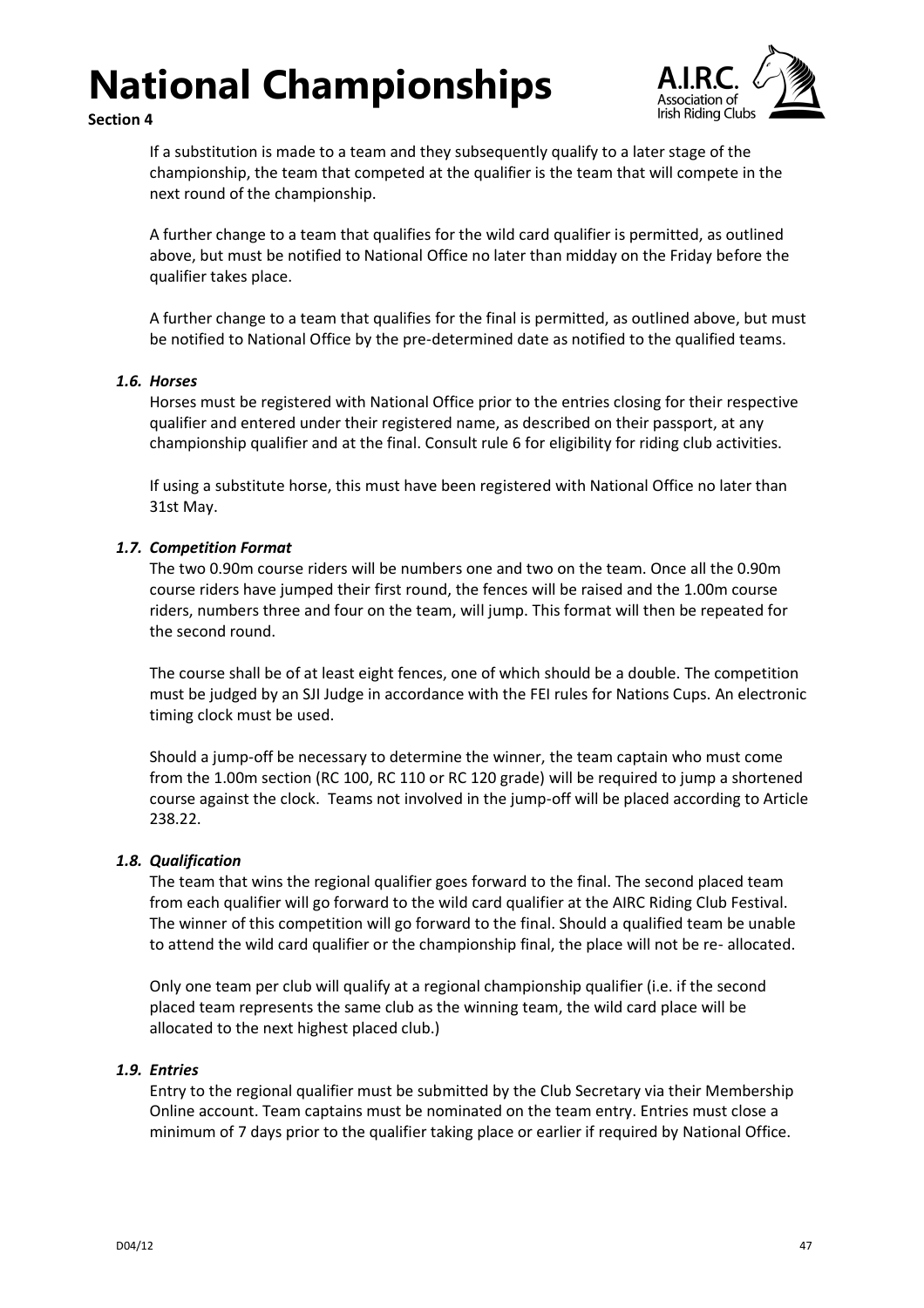



### <span id="page-47-0"></span>*1.10. Officials*

Two judges must officiate at each regional qualifier, one of which must be of judge status or higher. The other judge may be unlisted but must be approved by the Regional Committee.

### <span id="page-47-1"></span>*1.11. Organisers Guidelines*

All qualifiers must be run in conjunction with the guidelines issued by AIRC. These will be issued directly to the host club / region.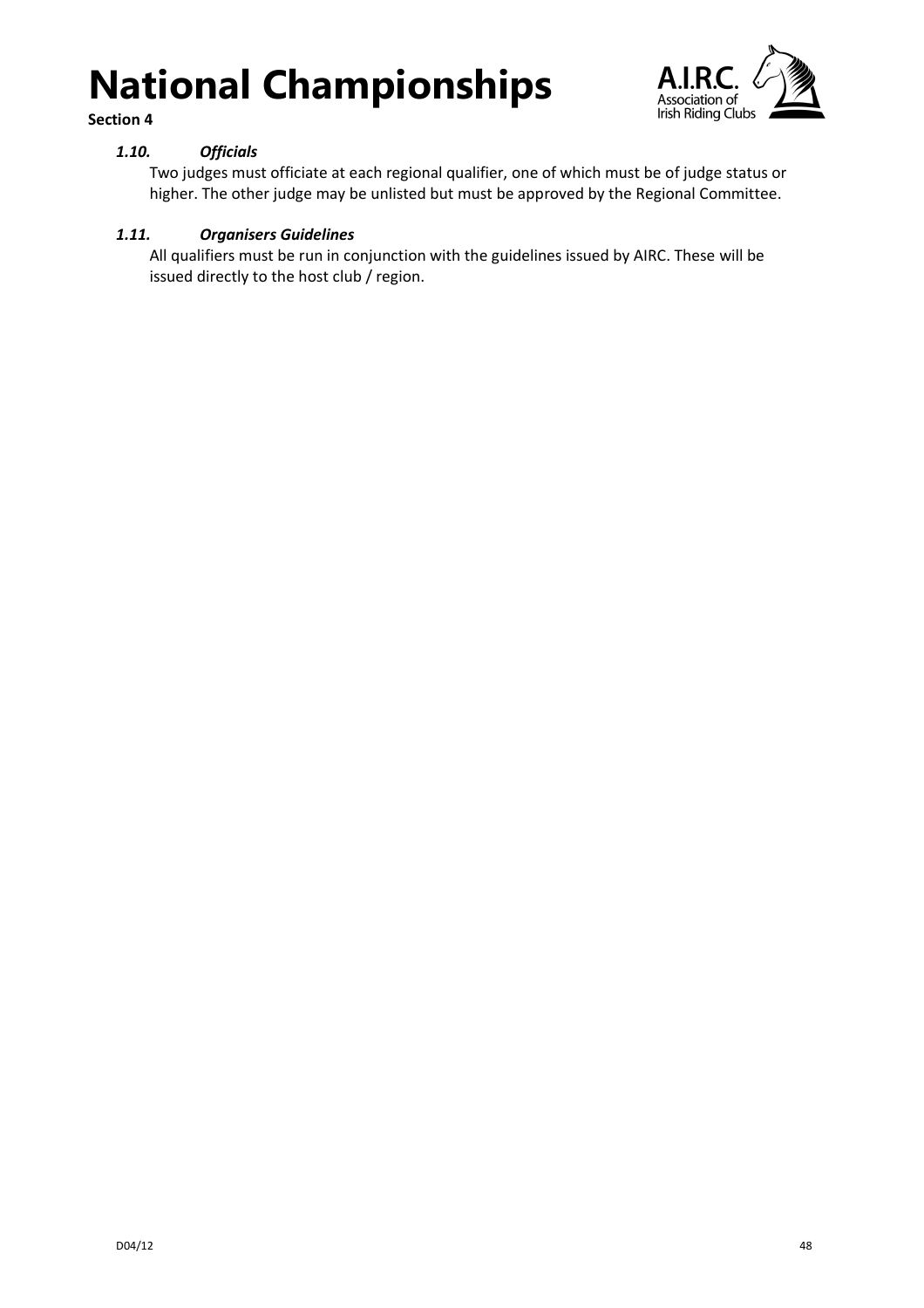

**Section 4**

### <span id="page-48-0"></span>**2. Dressage Championships**

### <span id="page-48-1"></span>*2.1. Qualifiers*

Each region of the Association will hold a qualifier to determine what teams and individuals will qualify for the Championships.

### <span id="page-48-2"></span>*2.2. Eligible Riders*

Open to registered members of the Association of Irish Riding Clubs. Any team member(s) must be registered as a member on or before the 30th April in order to be eligible to compete.

### <span id="page-48-3"></span>*2.3. Number of Teams & Balloting*

Clubs may only submit a maximum of 4 teams to their respective regional qualifier. However, should the qualifier be oversubscribed, the entries may be balloted as follows:

- a) Clubs with 4 or more teams shall be balloted out first
- b) Clubs with 3 teams shall then be balloted out

Balloting is at the sole discretion of the regional committee whether for timetabling or for any other reason. A club may choose which of their teams are to be balloted out if they are required to do so. Each club is entitled to send at least two teams, irrespective of balloting.

### <span id="page-48-4"></span>*2.4. Teams*

A team shall consist of three or four members with no more than two riders from any one grade representing no less than two grades. Teams may, however, only have a maximum of one RC M rider.

A rider and horse combination may only compete once in a qualifier. A club may share up to a maximum of one rider on another team but they must ride a different horse.

A horse may be shared on another team under a different rider and may only start twice on the day of the qualifier.

### <span id="page-48-5"></span>*2.5. Team Substitutions*

Clubs may make a maximum of one change to their team, prior to their respective qualifier taking place, from when the entry was submitted. The alteration must be notified to National Office no later than midday on the Friday before the qualifier takes place. The only changes permitted are as follows:

- a) A change of rider.
- b) A change of horse.
- c) A change of rider and horse combination.
- d) The addition of a rider and horse combination to a three-member team.

If a substitution is made to a team and they subsequently qualify for the championship final, the team that competed at the qualifier is the team that will compete at the championship final.

A further change to a team that qualifies for the final is permitted but this must be notified to National Office no later than the close of entries for the Championship final. No changes are permitted thereafter.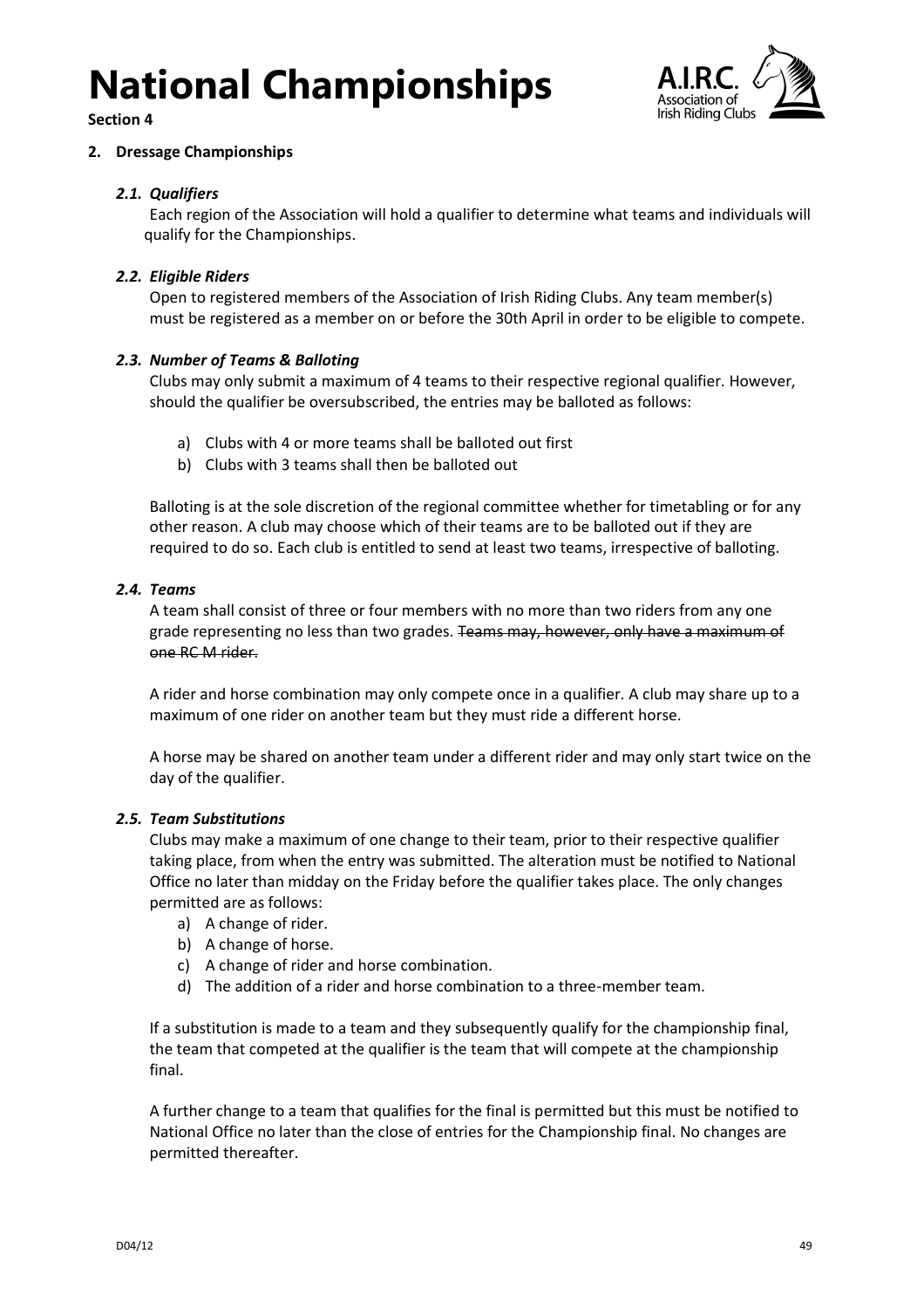

**Section 4**

### <span id="page-49-0"></span>*2.6. Horses*

Horses must be registered with National Office prior to the entries closing for their respective qualifier and entered under their registered name, as described on their passport, at any championship qualifier and at the final. Consult rule [7](#page-18-0) for eligibility for riding club activities.

If using a substitute horse, they must be registered with National Office no later than 31st May.

### <span id="page-49-1"></span>*2.7. Qualification*

One team will qualify for every four teams, or part thereof, which start on the day of the qualifier. The top three rider and horse combinations from the RC P2, RC P3 and RC N individual championship classes at each qualifier will go forward to the championship final.

If a rider & horse combination has already qualified at a previous qualifier, the next best placed rider will go forward to the final. Qualification is not sought for the RC P1, RC E or RC M championships.

Should a qualified team or individual be unable to attend the championship final, the place will not be re-allocated.

A rider and horse combination must have qualified in the grade they are competing at, at the championship final.

Non-qualified riders may compete in national classes, subject to availability of classes.

### <span id="page-49-2"></span>*2.8. Format*

In the team championship, each member will perform a test appropriate for their grade. In the final, competitors will perform two tests on the day, with the best three scores counting from first test being added to the best three scores from the second test to determine the result of the team championship. Individuals will ride two tests with their combined score determining the result.

### <span id="page-49-3"></span>*2.9. Entries*

The team entry to the regional qualifier and championship final must be submitted by the Club Secretary via their Membership Online account. Entries must close a minimum of 7 days prior to the qualifier taking place or earlier if required by National Office.

### <span id="page-49-4"></span>*2.10. Officials*

The judge must be on the Dressage Ireland judges list, the AIRC approved list, or may be unlisted but approved by the Regional Committee.

### <span id="page-49-5"></span>*2.11. Organisers Guidelines*

All qualifiers must be run in conjunction with the guidelines issued by AIRC. These will be issued directly to the host club / region.

### <span id="page-49-6"></span>*2.12. Commanding of Tests*

Tests cannot be commanded at the championships final

**Please note:** AIRC rule [24.4](#page-31-5) permits the use of whips by RC P1 riders at all times in dressage competitions. RC P2 riders may use a whip and/or wear spurs at the qualifiers or at the finals as per rule [24.3](#page-31-4) and [24.4.](#page-31-5)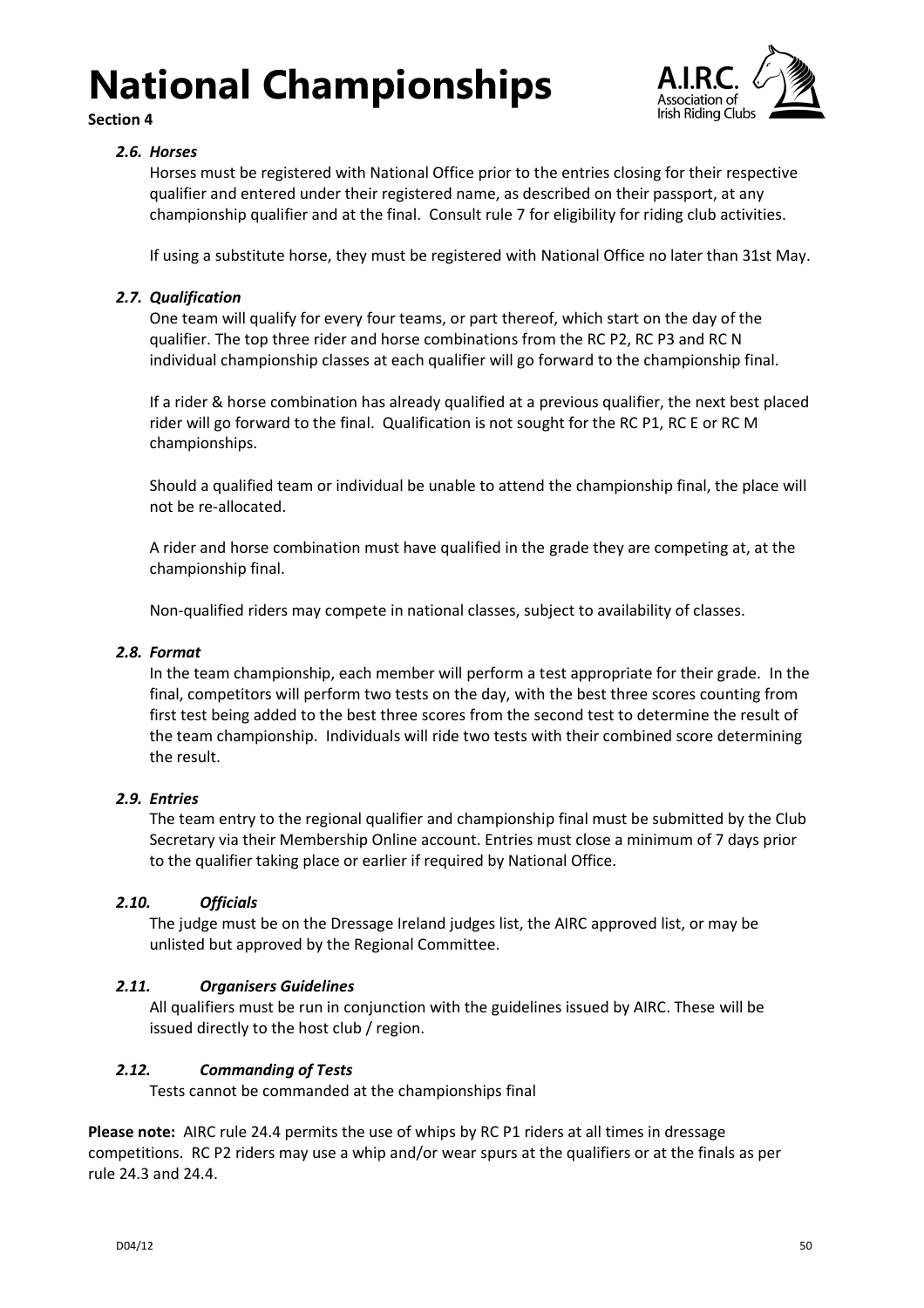

**Section 4**

### <span id="page-50-0"></span>**3. Show Jumping Championships**

- 1) Open to registered members of the Association of Irish Riding Clubs
- 2) Qualification: There is no specific qualification criteria for this event.
- 3) Format: The championship classes will take form of a three-round competition. Competitors will jump two rounds and penalties are cumulative. Those competitors who are level on equality of penalties for first place after the two rounds will jump-off against the clock (Optimum time for PC 70 and RC 80).

Minor placings will be decided by their cumulative score from the two rounds with their time taken from the second round.

Competitors who are disqualified, eliminated or retire in the first round of the competition will not go forward to the second round.

4) Horses: Horses must be entered under their registered name, as described on their passport. Consult rule 6 for eligibility for riding club activities.

### <span id="page-50-1"></span>**4. Eventing Championships**

- 1) Open to registered members of the Association of Irish Riding Clubs.
- 2) Horses: Horses must be entered under their registered name as described on their passport, at any championship qualifier and at the final. Consult rule 6 for eligibility criteria for riding club activities.
- 3) The club team championship is open to teams of 3 or 4 riders from one club competing in any class. Teams must consist of 3 or 4 riders with no more than 2 riders from any one grade. A rider may only compete once on a team.
- 4) The best three scores will count towards the team's overall score. A club may only enter one team for the championship and this must be submitted by the club secretary before the close of entries.
- 5) It is recommended that all competitors have completed a minimum of one, AIRC one-day event between the 1st of April and the close of entries for the championships.
- 6) Please consult Appendix 1 in [D71/12 Scoring Horse Trials Competitions](https://airc.ie/app/uploads/D71_12-Scoring-Horse-Trials-Competitions.pdf) for further information on the scoring format for these championships.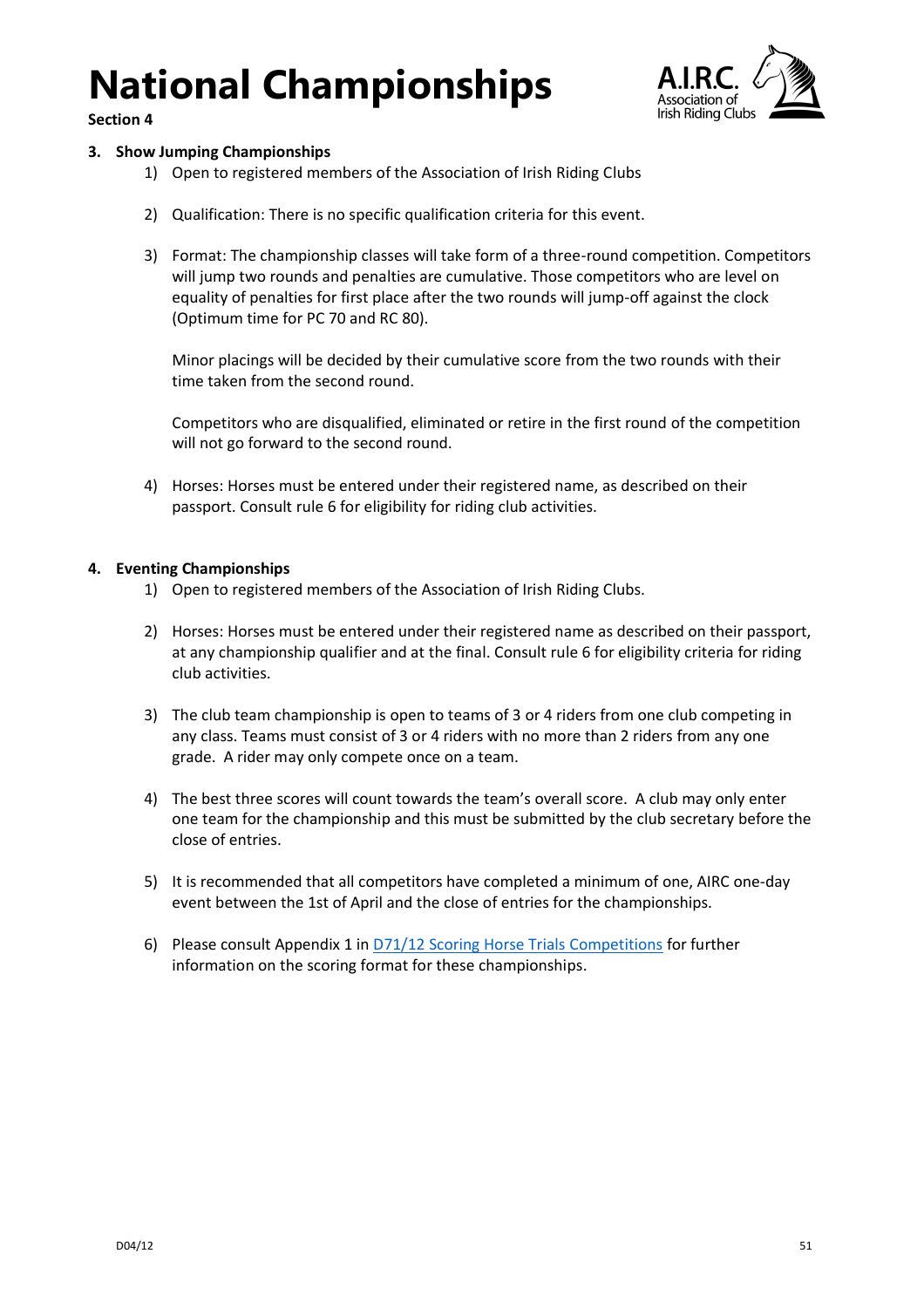# **Show Officials**

**Section 5**



### <span id="page-51-0"></span>**Section 5 Show Officials**

### <span id="page-51-1"></span>**1. AIRC Officials**

A list of show jumping judges and course designers approved by the AIRC is available to download from our website. A copy of this may be obtained on [www.airc.ie/showofficials/.](https://airc.ie/showofficials/)

### <span id="page-51-2"></span>**2. Dressage**

All members are asked to familiarise themselves with Dressage Ireland rules, as all AIRC dressage competitions are run under those rules. A copy of these may be obtained on [www.dressageireland.ie](https://www.dressageireland.ie/)

### Dressage Judges:

For an up-to-date list of dressage judges, please visit Dressage Irelands website by clicking on "Judges" and then select "Judges List."

### <span id="page-51-3"></span>**3. Horse Trials / Eventing**

All members are asked to familiarise themselves with Eventing Ireland rules, as all AIRC horse trials competitions are run under those rules. A copy of these may be obtained on [www.eventingireland.com](https://www.eventingireland.com/)

### Technical Delegates / Society Stewards:

For an up-to-date list of technical delegates / society stewards, please consult Eventing Irelands rule book.

### <span id="page-51-4"></span>**4. Show Jumping**

All members are asked to familiarise themselves with Show Jumping Ireland rules, as all AIRC show jumping competitions are run under those rules. A copy of these may be obtained on [www.sji.ie/Shows/Rules](http://www.sji.ie/Shows/Rules)

### Show Jumping Judges / Course Designers:

For an up-to-date list of show jumping judges and course designers, please visit www.sji.ie:

- $\rightarrow$  Judges click on "Shows" and then "Judges".
- $\rightarrow$  Course Designers click on "Shows" and then "Course Designers."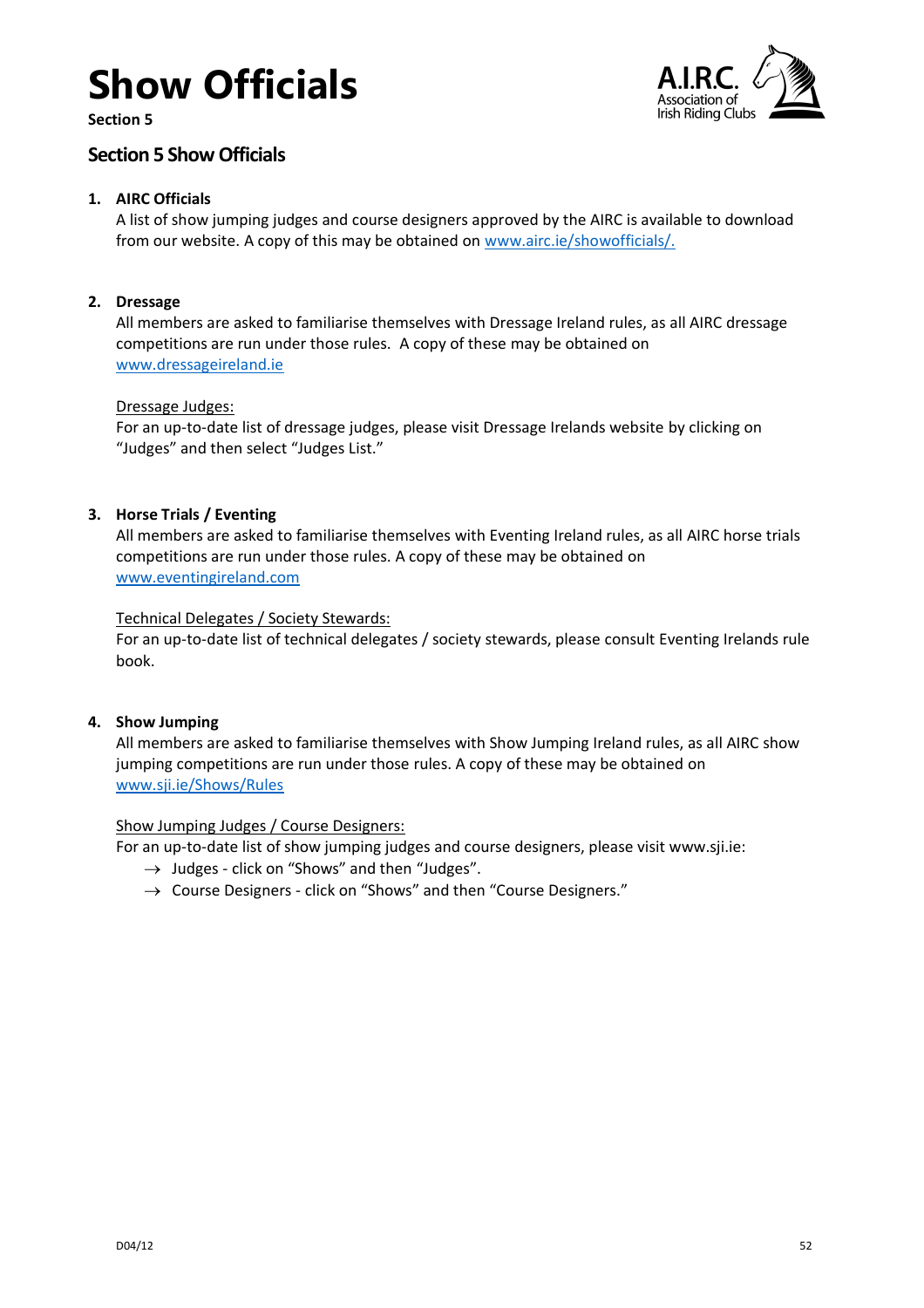**Section 6**



### <span id="page-52-0"></span>**Section 6 Rider Equipment Guides**

### **Please note:**

- These guidelines must be read in conjunction with the AIRC rule book.
- Spurs must be made entirely of metal and point downwards. See rule [24.3.](#page-31-4)
- Riders with long hair should wear a hairnet or tie their hair back.
- Riders should always wear a shirt/tie or stock. Ladies may wear a high collared shirt.

### **RC P1 / RC 70 Rider Equipment Guide** *(formerly Primary)*

|                                       | Pure            | Show           |                 | <b>Combined Training</b> | <b>Cross</b> |                | Perform.<br>Hunter /            |
|---------------------------------------|-----------------|----------------|-----------------|--------------------------|--------------|----------------|---------------------------------|
| Equipment                             | <b>Dressage</b> | <b>Jumping</b> | <b>Dressage</b> | Jumping                  | Jump         | Showing        | <b>Working</b><br><b>Hunter</b> |
| Riding Hat to current standards       | C               | $\mathsf{C}$   | $\mathsf{C}$    | $\mathsf{C}$             | $\mathsf{C}$ | $\mathsf{C}$   | $\mathsf{C}$                    |
| <b>Body Protector</b>                 | R               | $\mathsf{R}$   | $\mathsf{R}$    | R                        | $\mathsf{C}$ | P              | R                               |
| Whip                                  | P               | 75cm max       | P               | 75cm max                 | P            | P              | P                               |
| Gloves                                | C               | $\mathsf{R}$   | $\mathsf{C}$    | R                        | $\mathsf{R}$ | $\mathsf{R}$   | R                               |
| Spurs                                 | X               | X              | X               | X                        | X            | X              | X                               |
| <b>Correct Neck Wear</b>              | C               | $\mathsf C$    | $\mathsf{C}$    | $\mathsf{C}$             | $\mathsf{C}$ | C              | $\mathsf{C}$                    |
| <b>Timing Device</b>                  | P               | P              | P               | P                        | X            | X              | $\overline{\phantom{a}}$        |
| Snaffle Bridle                        | C               | P              | $\mathsf C$     | P                        | P            | P              | P                               |
| Pelham Bridle (Roundings with 1 rein) | X               | P              | $\mathsf{X}$    | P                        | P            | P              | P                               |
| Double Bridle                         | X               | X              | X               | X                        | X            | X              | X                               |
| <b>Running Martingale</b>             | X               | P              | X               | P                        | P            | $\blacksquare$ | P                               |
| <b>Standing Martingale</b>            | X               | X              | X               | X                        | X            | X              | X                               |
| Boots / Bandages                      | X               | P              | X               | P                        | P            | X              | P                               |
| <b>Running Reins</b>                  | X               | X              | X               | X                        | X            | X              | X                               |
| Saddle Cloth                          | P               | P              | P               | P                        | P            | P              | P                               |
| <b>Fly Fringe</b>                     | P               | P              | P               | P                        | P            | X              | X                               |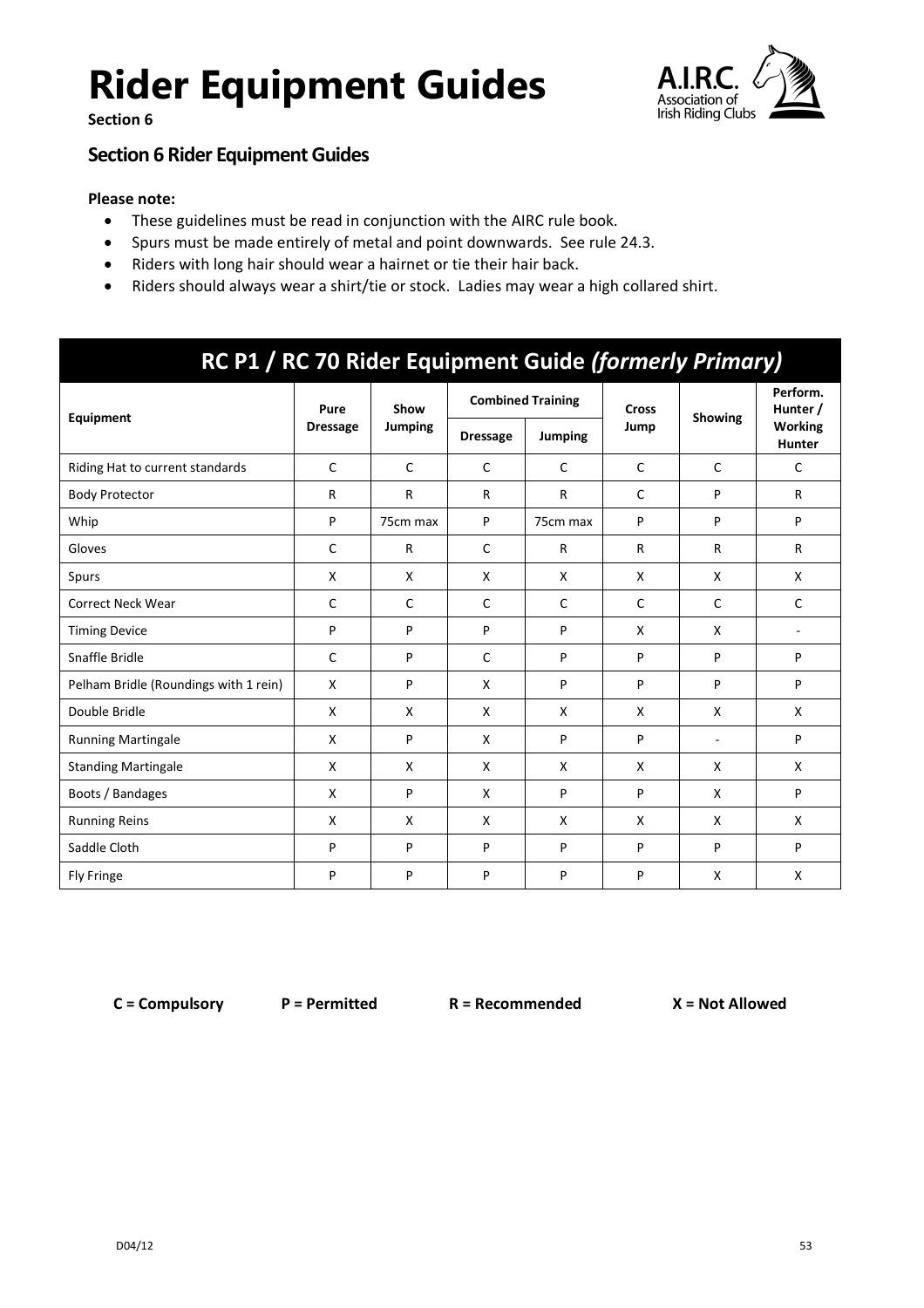

**Section 6**

| RC P2 / RC 80 Rider Equipment Guide (formerly Advanced Primary) |                          |                          |                          |                     |              |                          |                          |               |                          |                          |
|-----------------------------------------------------------------|--------------------------|--------------------------|--------------------------|---------------------|--------------|--------------------------|--------------------------|---------------|--------------------------|--------------------------|
|                                                                 | Pure                     | Show                     |                          | <b>Horse Trials</b> |              |                          | <b>Combined Training</b> | <b>Hunter</b> | Showing                  | Perform.<br>Hunter /     |
| Equipment                                                       | <b>Dressage</b>          | <b>Jumping</b>           | D                        | <b>SJ</b>           | XC           | D                        | SJ                       | <b>Trials</b> |                          | <b>Working</b><br>Hunter |
| Riding Hat to current standards                                 | $\mathsf{C}$             | $\mathsf{C}$             | C                        | C                   | $\mathsf{C}$ | C                        | C                        | $\mathsf{C}$  | C                        | C                        |
| <b>Body Protector</b>                                           | R                        | $\mathsf R$              | R                        | R                   | $\mathsf{C}$ | R                        | R                        | $\mathsf{C}$  | P                        | P                        |
| Medical Armband (with photographic ID)                          | $\overline{\phantom{a}}$ | $\overline{\phantom{a}}$ | $\overline{\phantom{a}}$ | $\sim$              | $\mathsf{R}$ | $\overline{\phantom{a}}$ | $\sim$                   | $\mathsf R$   | $\sim$                   | $\overline{\phantom{a}}$ |
| Whip                                                            | P                        | 75cms max                | P                        | 75cms max           | 75cms max    | P                        | 75cms max                | 75cms max     | P                        | P                        |
| Gloves                                                          | $\mathsf{C}$             | $\mathsf{R}$             | $\mathsf C$              | R                   | $\mathsf{R}$ | $\mathsf C$              | R                        | R             | R                        | R                        |
| Spurs                                                           | P                        | X                        | X                        | X                   | X            | X                        | X                        | x             | P                        | X                        |
| <b>Correct Neck Wear</b>                                        | C                        | $\mathsf{C}$             | $\mathsf C$              | C                   | $\mathsf C$  | $\mathsf{C}$             | C                        | $\mathsf{C}$  | C                        | C                        |
| <b>Timing Device</b>                                            | $\sim$                   | $\overline{\phantom{a}}$ | $\overline{\phantom{a}}$ | $\sim$              | P            | $\overline{\phantom{a}}$ | $\sim$                   | X             | $\overline{\phantom{a}}$ | $\overline{a}$           |
| Snaffle Bridle                                                  | $\mathsf{C}$             | P                        | C                        | P                   | P            | C                        | P                        | P             | P                        | P                        |
| Pelham Bridle                                                   | X                        | P                        | X                        | P                   | P            | X                        | P                        | P             | P                        | P                        |
| Double Bridle                                                   | X                        | X                        | X                        | X                   | X            | X                        | X                        | X             | P                        | P                        |
| <b>Running Martingale</b>                                       | X                        | P                        | X                        | P                   | P            | X                        | P                        | P             | $\overline{\phantom{a}}$ | P                        |
| <b>Standing Martingale</b>                                      | X                        | Χ                        | X                        | X                   | X            | X                        | X                        | X             | X                        | X                        |
| Boots / Bandages                                                | X                        | P                        | X                        | P                   | $\mathsf{R}$ | X                        | P                        | $\mathsf R$   | X                        | P                        |
| <b>Running Reins</b>                                            | X                        | X                        | X                        | X                   | X            | X                        | X                        | X             | x                        | X                        |
| Saddle Cloth                                                    | P                        | P                        | P                        | P                   | P            | P                        | P                        | P             | P                        | P                        |
| Fly Fringe                                                      | P                        | P                        | P                        | P                   | P            | P                        | P                        | P             | x                        | X                        |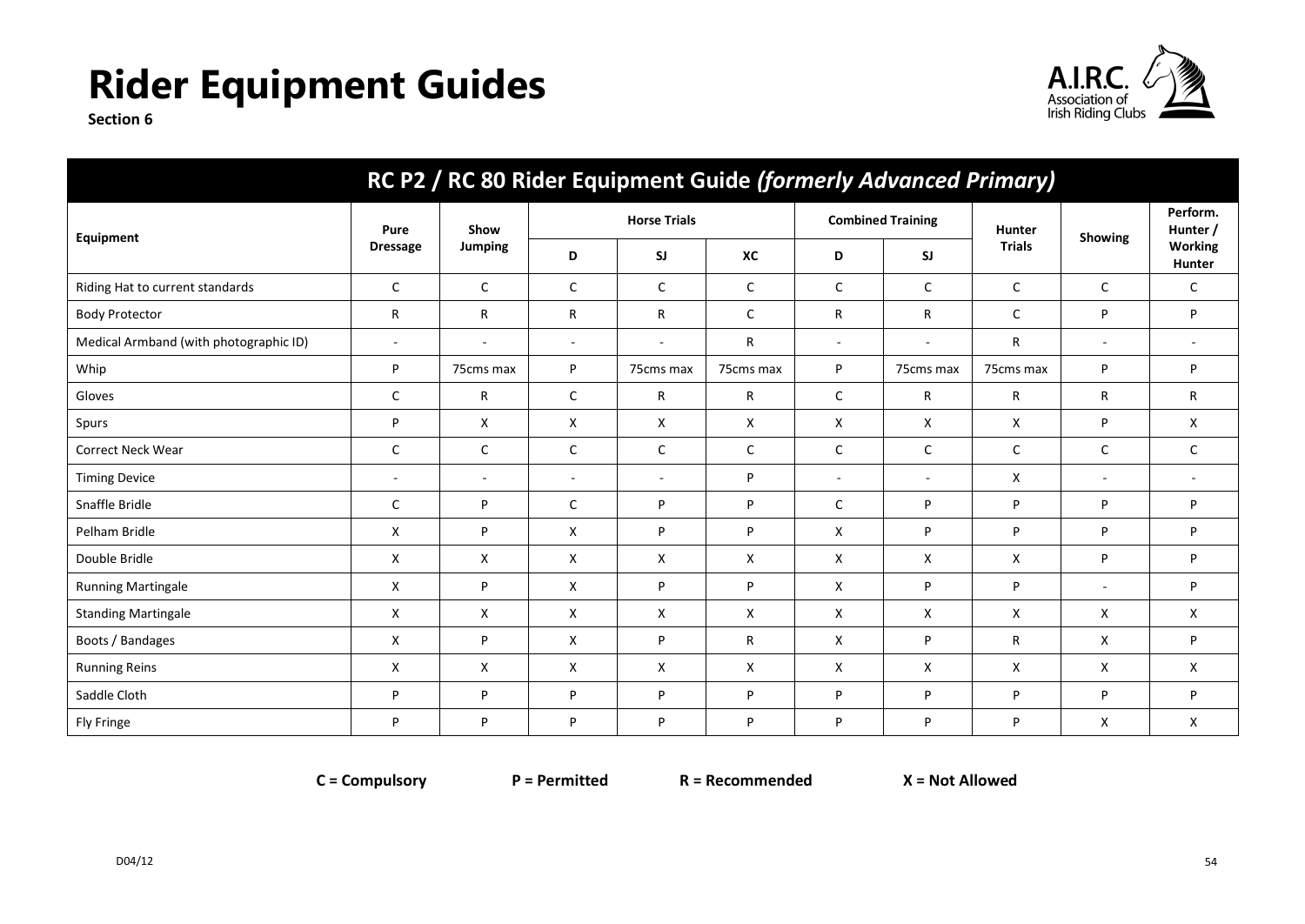

**Section 6**

| RC P3 / RC 90 Rider Equipment Guide (formerly Intermediate) |                          |                          |                          |                          |              |                |                          |               |              |                      |
|-------------------------------------------------------------|--------------------------|--------------------------|--------------------------|--------------------------|--------------|----------------|--------------------------|---------------|--------------|----------------------|
|                                                             | Pure                     | Show                     |                          | <b>Horse Trials</b>      |              |                | <b>Combined Training</b> | Hunter        | Showing      | Perform.<br>Hunter / |
| Equipment                                                   | <b>Dressage</b>          | Jumping                  | D                        | <b>SJ</b>                | XC           | D              | SI                       | <b>Trials</b> |              | Working<br>Hunter    |
| Riding Hat to current standards                             | C                        | $\mathsf{C}$             | C                        | C                        | $\mathsf{C}$ | C              | C                        | $\mathsf{C}$  | C            | C                    |
| <b>Body Protector</b>                                       | R                        | R                        | R                        | R                        | $\mathsf{C}$ | R              | R                        | $\mathsf{C}$  | P            | P                    |
| Medical Armband (with photographic ID)                      | $\overline{\phantom{a}}$ | $\overline{\phantom{a}}$ | $\sim$                   | $\overline{\phantom{a}}$ | R            | $\sim$         | $\sim$                   | R             | $\sim$       | $\sim$               |
| Whip                                                        | P                        | 75cms max                | P                        | 75cms max                | 75cms max    | P              | 75cms max                | 75cms max     | P            | P                    |
| Gloves                                                      | C                        | R                        | $\mathsf{C}$             | R                        | $\mathsf{R}$ | C              | R                        | $\mathsf{R}$  | R            | R.                   |
| Spurs                                                       | P                        | P                        | P                        | P                        | P            | P              | P                        | P             | P            | P                    |
| Correct Neck Wear                                           | $\mathsf{C}$             | $\mathsf{C}$             | $\mathsf{C}$             | C                        | $\mathsf{C}$ | C              | C                        | $\mathsf{C}$  | $\mathsf{C}$ | C                    |
| <b>Timing Device</b>                                        | $\overline{\phantom{a}}$ | $\overline{\phantom{a}}$ | $\overline{\phantom{a}}$ | $\overline{\phantom{a}}$ | <b>p</b>     | $\blacksquare$ | $\sim$                   | X             | $\sim$       | $\sim$               |
| Snaffle Bridle                                              | C                        | P                        | $\mathsf{C}$             | P                        | P            | C              | P                        | P             | P            | P                    |
| Pelham Bridle                                               | X                        | P                        | X                        | P                        | P            | X              | P                        | P             | P            | P                    |
| Double Bridle                                               | X                        | P                        | X                        | P                        | P            | X              | P                        | P             | P            | P                    |
| <b>Running Martingale</b>                                   | X                        | P                        | X                        | P                        | P            | X              | P                        | P             | $\sim$       | P                    |
| <b>Standing Martingale</b>                                  | X                        | P                        | X                        | P                        | X            | X              | P                        | X             |              | P                    |
| Boots / Bandages                                            | X                        | P                        | X                        | P                        | $\mathsf{R}$ | X              | P                        | $\mathsf{R}$  | X            | P                    |
| <b>Running Reins</b>                                        | X                        | X                        | X                        | X                        | X            | X              | X                        | X             | X            | X                    |
| Saddle Cloth                                                | P                        | P                        | P                        | P                        | <b>p</b>     | P              | P                        | P             | P            | P                    |
| Fly Fringe                                                  | P                        | P                        | P                        | P                        | P            | P              | P                        | P             | X            | X                    |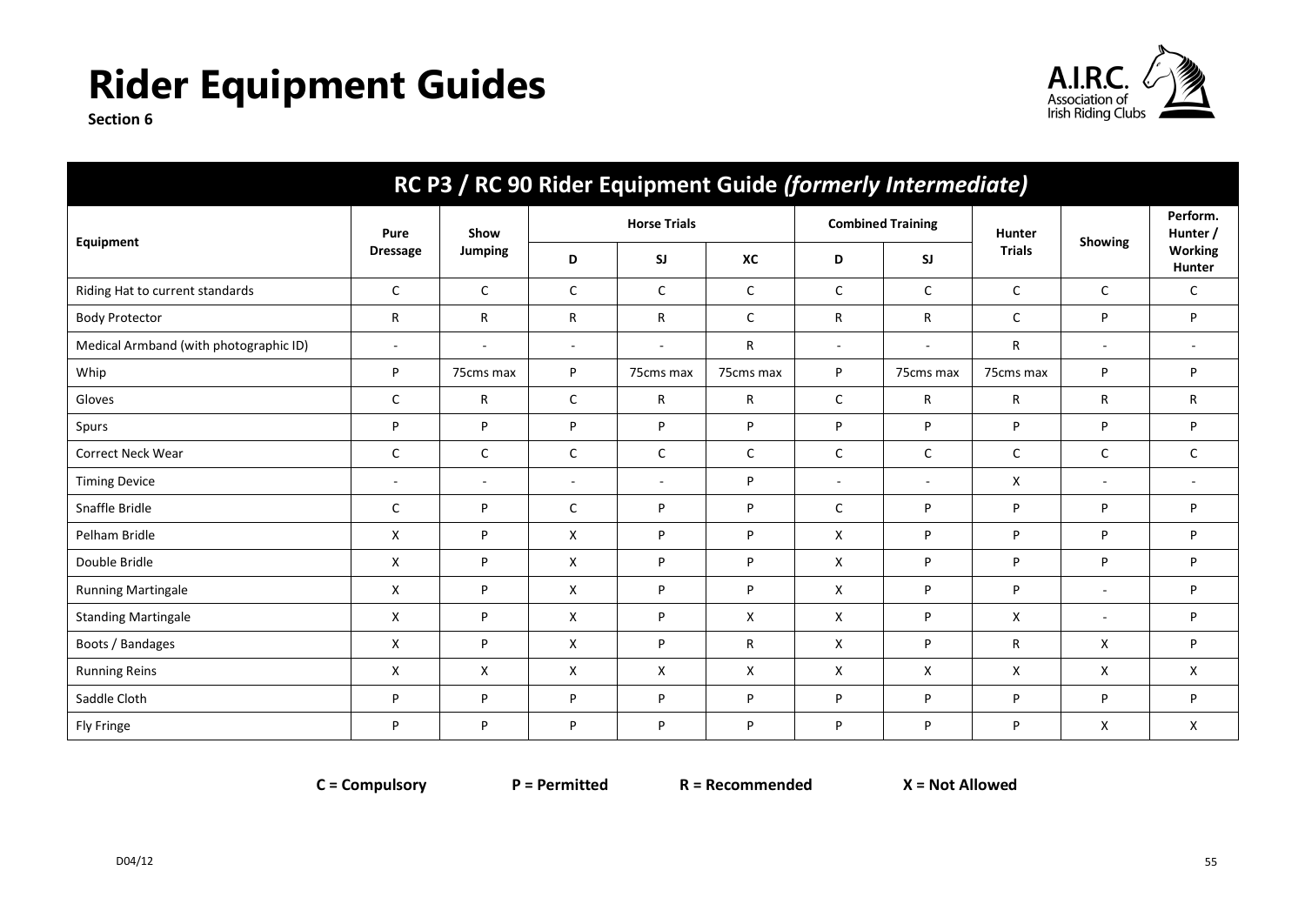

**Section 6**

| RC N / RC 100 Rider Equipment Guide (formerly Advanced Intermediate) |                          |                |                          |                     |              |                          |                          |               |                          |                          |
|----------------------------------------------------------------------|--------------------------|----------------|--------------------------|---------------------|--------------|--------------------------|--------------------------|---------------|--------------------------|--------------------------|
|                                                                      | Pure                     | Show           |                          | <b>Horse Trials</b> |              |                          | <b>Combined Training</b> | Hunter        | Showing                  | Perform.<br>Hunter /     |
| Equipment                                                            | <b>Dressage</b>          | <b>Jumping</b> | D                        | <b>SJ</b>           | XC           | D                        | SJ                       | <b>Trials</b> |                          | <b>Working</b><br>Hunter |
| Riding Hat to current standards                                      | C                        | $\mathsf{C}$   | C                        | $\mathsf{C}$        | $\mathsf{C}$ | C                        | $\mathsf{C}$             | $\mathsf{C}$  | C                        | $\mathsf{C}$             |
| <b>Body Protector</b>                                                | R                        | $\mathsf{R}$   | R                        | $\mathsf{R}$        | $\mathsf C$  | R                        | $\mathsf{R}$             | $\mathsf{C}$  | P                        | P                        |
| Medical Armband (with photographic ID)                               | $\sim$                   | $\sim$         | $\overline{\phantom{a}}$ | ÷.                  | R            | $\overline{\phantom{a}}$ | ä,                       | R             | $\overline{\phantom{a}}$ | $\sim$                   |
| Whip                                                                 | P                        | 75cms max      | P                        | 75cms max           | 75cms max    | P                        | 75cms max                | 75cms max     | P                        | P                        |
| Gloves                                                               | C                        | R              | C                        | R                   | R            | C                        | R                        | R             | R                        | R                        |
| Spurs                                                                | P                        | P              | P                        | P                   | P            | P                        | P                        | P             | P                        | P                        |
| Correct Neck Wear                                                    | C                        | C              | C                        | C                   | $\mathsf{C}$ | C                        | C                        | C             | C                        | C                        |
| <b>Timing Device</b>                                                 | $\overline{\phantom{a}}$ | $\overline{a}$ | $\overline{a}$           | $\sim$              | P            | $\sim$                   | ÷                        | P             | $\overline{a}$           | $\sim$                   |
| Snaffle Bridle                                                       | C                        | P              | $\mathsf{C}$             | P                   | P            | C                        | P                        | P             | P                        | P                        |
| Pelham Bridle                                                        | X                        | P              | X                        | P                   | P            | X                        | Þ                        | P             | P                        | P                        |
| Double Bridle                                                        | X                        | P              | X                        | P                   | P            | X                        | P                        | P             | P                        | P                        |
| <b>Running Martingale</b>                                            | X                        | P              | X                        | P                   | P            | X                        | P                        | P             | $\sim$                   | P                        |
| <b>Standing Martingale</b>                                           | X                        | P              | X                        | P                   | X            | X                        | P                        | X             | ٠                        | P                        |
| Boots / Bandages                                                     | X                        | P              | X                        | P                   | R            | X                        | P                        | R             | X                        | P                        |
| <b>Running Reins</b>                                                 | X                        | X              | X                        | X                   | X            | X                        | X                        | X             | X                        | X                        |
| Saddle Cloth                                                         | P                        | P              | P                        | P                   | P            | P                        | P                        | P             | P                        | P                        |
| Fly Fringe                                                           | P                        | P              | P                        | P                   | P            | P                        | P                        | P             | X                        | X                        |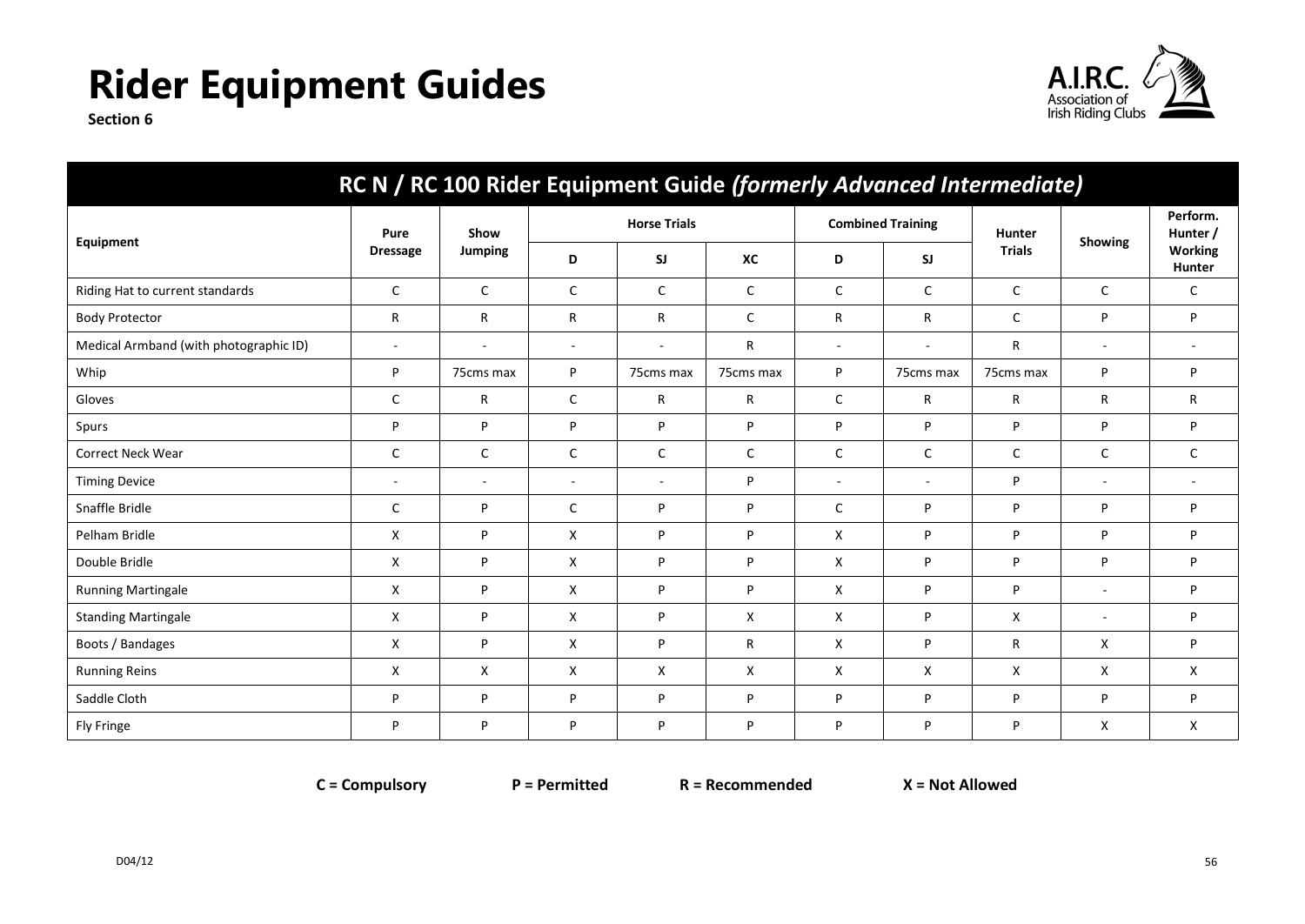

**Section 6**

| RC E / RC 110 & RC N / RC 120 Rider Equipment Guide (formerly Open & Advanced Open) |                 |                          |                     |           |              |                          |              |               |                          |                          |
|-------------------------------------------------------------------------------------|-----------------|--------------------------|---------------------|-----------|--------------|--------------------------|--------------|---------------|--------------------------|--------------------------|
|                                                                                     | Pure            | Show                     | <b>Horse Trials</b> |           |              | <b>Combined Training</b> |              | Hunter        |                          | Perform.<br>Hunter /     |
| Equipment                                                                           | <b>Dressage</b> | <b>Jumping</b>           | D                   | <b>SJ</b> | XC           | D                        | <b>SJ</b>    | <b>Trials</b> | <b>Showing</b>           | Working<br>Hunter        |
| Riding Hat to current standards                                                     | $\mathsf{C}$    | $\mathsf{C}$             | C                   | C         | $\mathsf{C}$ | $\mathsf{C}$             | $\mathsf{C}$ | $\mathsf{C}$  | $\mathsf{C}$             | C                        |
| <b>Body Protector</b>                                                               | R               | R                        | R                   | R         | $\mathsf C$  | R                        | R            | $\mathsf{C}$  | P                        | P                        |
| Medical Armband (with photographic ID)                                              | ٠               | $\overline{\phantom{a}}$ | $\sim$              | ٠         | R            | $\overline{\phantom{a}}$ |              | R             | $\sim$                   | $\overline{\phantom{a}}$ |
| Whip                                                                                | P               | 75cms max                | P                   | 75cms max | 75cms max    | P                        | 75cms max    | 75cms max     | P                        | P                        |
| Gloves                                                                              | C               | R                        | C                   | R         | R            | $\mathsf{C}$             | R            | R             | R                        | R                        |
| Spurs                                                                               | P               | P                        | P                   | P         | P            | P                        | P            | P             | P                        | P                        |
| Correct Neck Wear                                                                   | C               | C                        | C                   | C         | C            | C                        | C            | C             | C                        | C                        |
| <b>Timing Device</b>                                                                | $\overline{a}$  | $\sim$                   | $\sim$              | $\sim$    | P            | $\blacksquare$           |              | P             | $\sim$                   | $\overline{a}$           |
| Snaffle Bridle                                                                      | C               | P                        | C                   | P         | P            | C                        | P            | P             | P                        | P                        |
| Pelham Bridle                                                                       | X               | P                        | X                   | P         | P            | X                        | P            | P             | P                        | P                        |
| Double Bridle                                                                       | $P*$            | P                        | X                   | P         | P            | X                        | P            | P             | P                        | P                        |
| <b>Running Martingale</b>                                                           | X               | P                        | X                   | P         | P            | X                        | P            | P             | $\sim$                   | P                        |
| <b>Standing Martingale</b>                                                          | X               | P                        | X                   | P         | X            | X                        | P            | X             | $\overline{\phantom{a}}$ | P                        |
| Boots / Bandages                                                                    | X               | P                        | X                   | P         | R            | X                        | P            | R             | X                        | P                        |
| <b>Running Reins</b>                                                                | X               | X                        | X                   | X         | X            | X                        | X            | X             | X                        | Χ                        |
| Saddle Cloth                                                                        | P               | P                        | P                   | P         | P            | P                        | P            | P             | P                        | P                        |
| Fly Fringe                                                                          | P               | P                        | P                   | P         | P            | P                        | P            | P             | X                        | Χ                        |

### *(\* see Dressage Ireland rules)*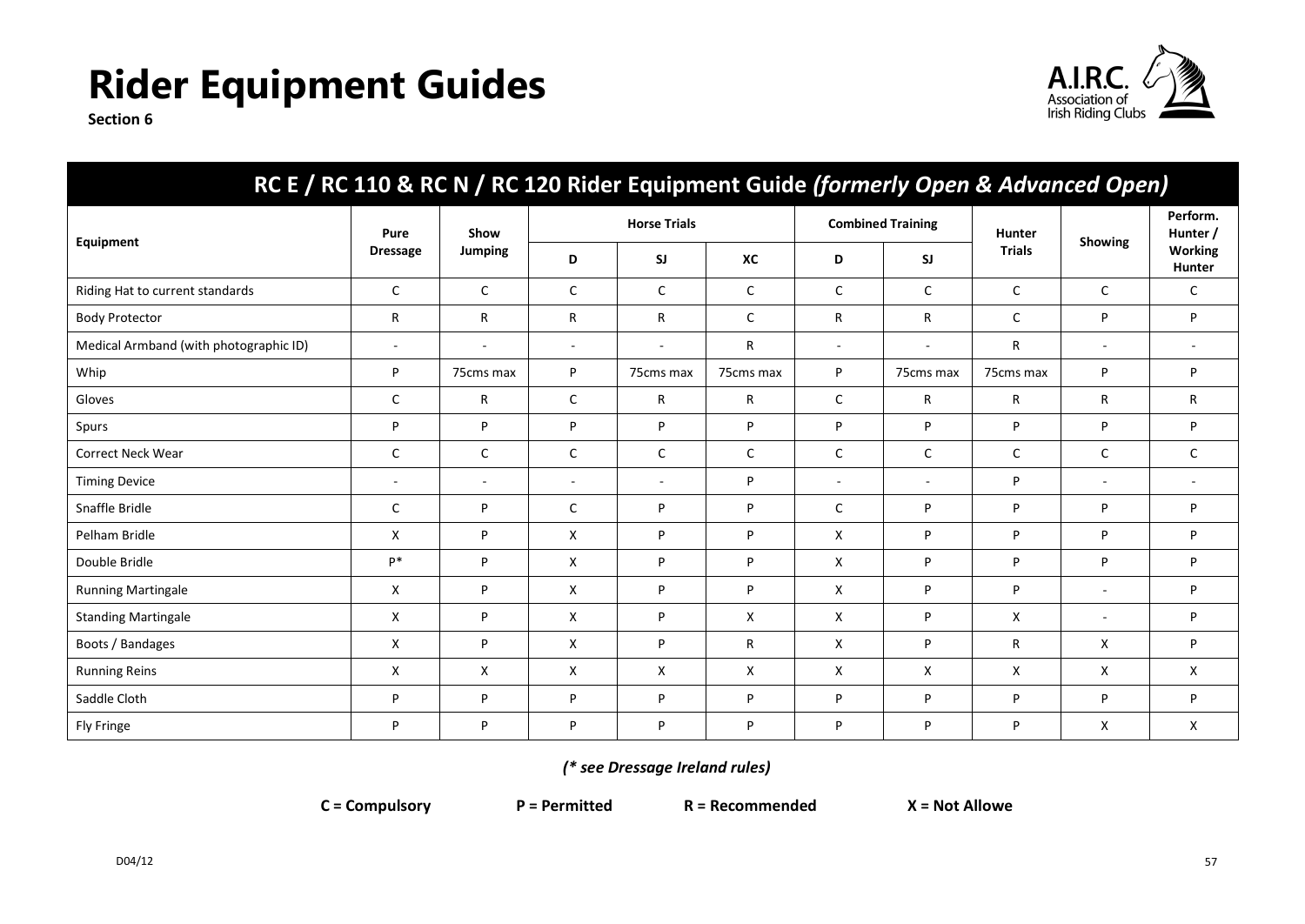# **Prohibited Substances**

**Appendix 1 & 2**



### <span id="page-57-0"></span>**Appendix 1 - Code of Ethics and Good Practice for Youths and Vulnerable Adults**

The Association has adopted Horse Sport Ireland's Code of Ethics and Good Practice for Youths and Vulnerable Adults in our Sport ("HSI Code of Ethics"), as may be amended from time to time, and the HSI Code of Ethics shall have effect and be binding upon all persons required to be vetted under the National Vetting Bureau Act 2012 and all persons referred to in the HSI Code of Ethics, and all such persons shall be deemed to have agreed to be bound by and to comply strictly with the HSI Code of Ethics."

### <span id="page-57-1"></span>**Appendix 2 - Prohibited Substances / Anti-Doping**

### <span id="page-57-2"></span>**1. Prohibited Substances – Competitors**

The Association of Irish Riding Clubs anti-doping rules are the Irish anti-doping rules as adopted by the Irish Sports Council, as amended from time to time. The rules contained in the said Irish anti-doping rules shall have effect and be construed as rules of the Association of Irish Riding Clubs.

Further information is available on the Irish Sports Council website, www.irishsportscouncil.ie/Anti-Doping

### <span id="page-57-3"></span>**2. Prohibited Substances – Horses**

Based on the welfare of the animal an application may be made to the Association to permit the use of non-steroidal anti-inflammatory medicines in aged ponies and horses competing in AIRC competitions.

The application must be accompanied by a report from the owner's Veterinary Surgeon verifying that the administration of Bute will enable the named animal to continue its 'sporting life'.

The Association reserves the right to seek a second opinion, if deemed necessary. If such an application is granted the name of the animal will be entered in a 'Register to Compete', which will be maintained at National Office. This will be reviewed on an annual basis.

The Association strongly urges all competitors to seek veterinary advice before using any medication during and before competition.

Further information is available from the FEI website, [www.fei.org.](http://www.fei.org/)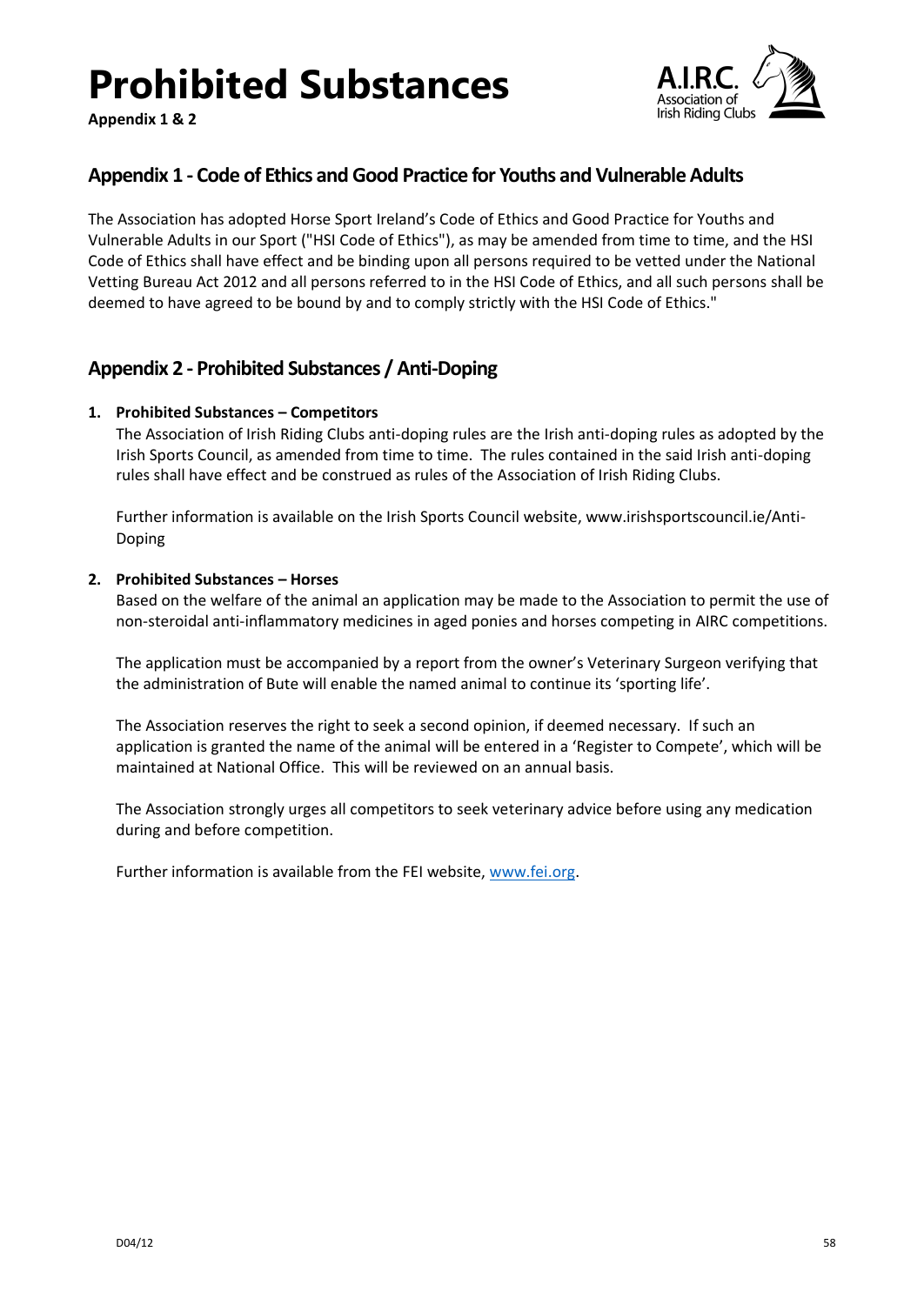| AIRC-logo-Linear-png |
|----------------------|
|                      |

### **Appendix 3**

### <span id="page-58-0"></span>**Appendix 3 – Eligibility for Competitions**

The following tables outline what grades are eligible for various competitions.

### **Dressage**

| <b>Competition</b>            | <b>Who's Eligible</b>                 |
|-------------------------------|---------------------------------------|
| <b>RC P1 (Preliminary 1)</b>  | <b>RC P1</b>                          |
| RC P1 (Preliminary 1) Open    | RC P1, RC P2, RC P3, RC N, RC E, RC M |
| <b>RC P2 (Preliminary 2)</b>  | <b>RC P1, RC P2</b>                   |
| RC P2 (Preliminary 2) Open    | RC P2, RC P3, RC N, RC E, RC M        |
| <b>RC P3 (Preliminary 3)</b>  | <b>RC P2, RC P3</b>                   |
| RC P3 (Preliminary 3) Open    | RC P3, RC N, RC E, RC M               |
| <b>RC N (Novice)</b>          | RC P3, RC N                           |
| <b>RC N (Novice) Open</b>     | RC N, RC E, RC M                      |
| <b>RC E (Elementary)</b>      | RC N, RC E                            |
| <b>RC E (Elementary) Open</b> | RC E, RC M                            |
| <b>RC M (Medium)</b>          | RC E, RC M                            |

### **Show Jumping**

| <b>Competition</b> | <b>Who's Eligible</b>                       |
|--------------------|---------------------------------------------|
| <b>Newcomers</b>   | <b>RC 70, RC 80</b>                         |
| <b>RC 70</b>       | <b>RC 70</b>                                |
| RC 70 Open         | RC 70, RC 80, RC 90, RC 100, RC 110, RC 120 |
| <b>RC 80</b>       | <b>RC 70, RC 80</b>                         |
| RC 80 Open         | RC 80, RC 90, RC 100, RC 110, RC 120        |
| <b>RC 90</b>       | <b>RC 80, RC 90</b>                         |
| RC 90 Open         | RC 90, RC 100, RC 110, RC 120               |
| <b>RC 100</b>      | <b>RC 90, RC 100</b>                        |
| RC 100 Open        | <b>RC 100, RC 110, RC 120</b>               |
| <b>RC 110</b>      | <b>RC 100, RC 110</b>                       |
| RC 110 Open        | <b>RC 110, RC 120</b>                       |
| <b>RC 120</b>      | <b>RC 110, RC 120</b>                       |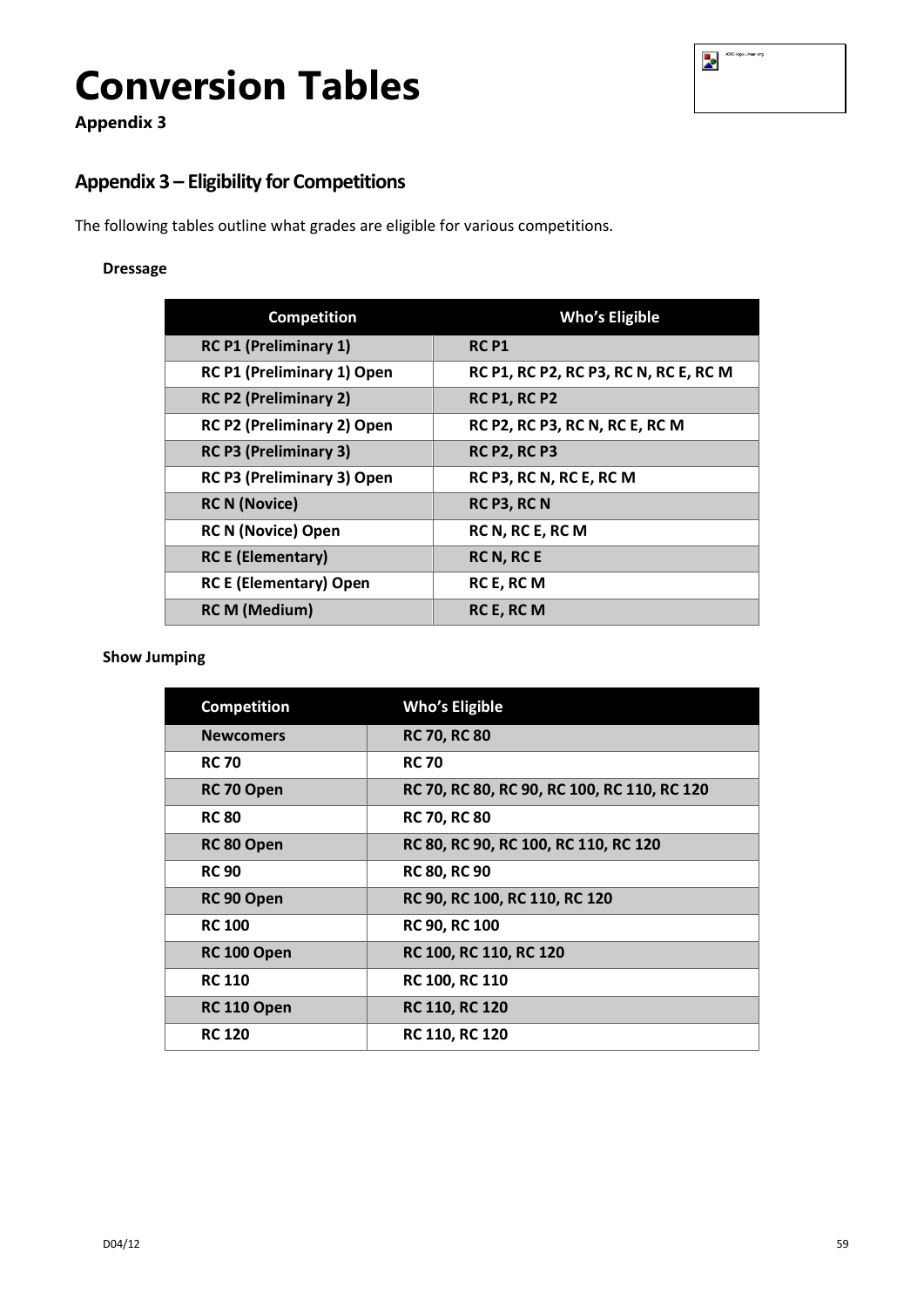

### **Appendix 3**

**Eventing / Hunter Trials**

| <b>Competition</b> | <b>Who's Eligible</b>                |
|--------------------|--------------------------------------|
| <b>RC 80</b>       | <b>RC 80</b>                         |
| RC 80 Open         | RC 80, RC 90, RC 100, RC 110, RC 120 |
| <b>RC 90</b>       | <b>RC 80, RC 90</b>                  |
| RC 90 Open         | RC 90, RC 100, RC 110, RC 120        |
| <b>RC 100</b>      | <b>RC 90, RC 100</b>                 |
| RC 100 Open        | RC 100, RC 110, RC 120               |
| <b>RC 110</b>      | RC 100, RC 110                       |
| RC 110 Open        | <b>RC 110, RC 120</b>                |
| <b>RC 120</b>      | <b>RC 110, RC 120</b>                |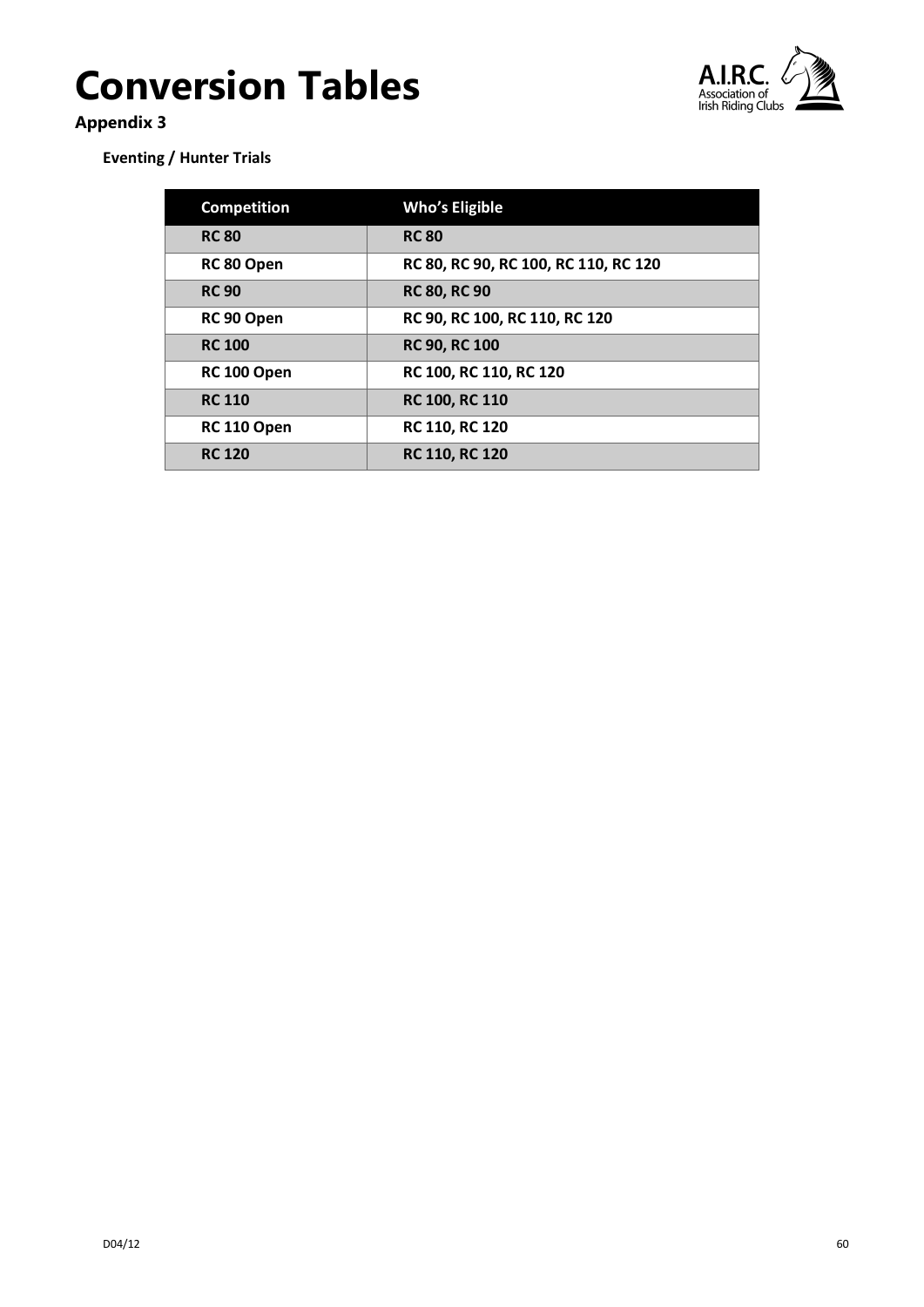### **Appendix 4**

### <span id="page-60-0"></span>**Appendix 4 - Conversion Table of Yards and Feet to Metres**

| 1 inch           | $\equiv$          | 0.025m            | 1.00m   | $\equiv$          | 3'3''       |
|------------------|-------------------|-------------------|---------|-------------------|-------------|
| 1 foot           | $=$               | 0.30 <sub>m</sub> | 1.10m   | $\equiv$          | 3'7''       |
| 2 ft             | Ξ                 | 0.61m             | 1.20m   | $=$               | 3' 11''     |
| 1 yard           | $\equiv$          | 0.91m             | 1.30m   | $\equiv$          | 4'3''       |
| 4 ft             | $\equiv$          | 1.22m             | 1.40m   | $\equiv$          | 4'7''       |
| 4'3''            | $\equiv$          | 1.30m             | 1.50m   | $\equiv$          | 4' 11''     |
| $4' 6''$         | $\equiv$          | 1.37m             | 1.60m   | $=$               | $5'3''$     |
| 4'9''            | $\equiv$          | 1.45m             | 1.70m   | $=$               | $5'$ 7"     |
| 5 ft             | $\qquad \qquad =$ | 1.52m             | 1.80m   | $\qquad \qquad =$ | 5' 11''     |
| $5'3''$          | $=$               | 1.60m             | 1.90m   | $\equiv$          | 6'3''       |
| $5'6''$          | $=$               | 1.68m             | 2.00m   | $\equiv$          | 6'7''       |
| 6ft              | $=$               | 1.83m             | 3.00m   | $=$               | 9' 10''     |
| $6' 6''$         | $=$               | 1.91m             | 4.00m   | $=$               | 13' 1''     |
| 7 ft             | $=$               | 2.13m             | 5.00m   | $\equiv$          | 16' 5"      |
| 8ft              | $=$               | 2.44m             | 6.00m   | $\equiv$          | 19' 8"      |
| 9ft              | $=$               | 2.74m             | 7.00m   | $=$               | 22' 11"     |
| 10 <sub>ft</sub> | $=$               | 3.05m             | 8.00m   | $=$               | 26'3''      |
| 15 <sub>ft</sub> | $\equiv$          | 4.57m             | 9.00m   | $=$               | 29' 6"      |
| 20 ft            | $\equiv$          | 6.10m             | 10.00m  | $\equiv$          | 32' 10"     |
| 10 yards         | $\equiv$          | 9.14m             | 25.00m  | $\equiv$          | 82 ft       |
| 25 yards         | $=$               | 22.86m            | 100.00m | $=$               | 109 yards   |
| 50 yards         | $=$               | 45.72m            | 300.00m | $\equiv$          | 327 yards   |
| 100 yards        | $=$               | 91.44m            | 325.00m | $\equiv$          | 382 yards   |
| 1000 yards       | $=$               | 914.40m           | 375.00m | $\equiv$          | 409.25 yard |
|                  |                   |                   | 400.00m | $\equiv$          | 436 yards   |
|                  |                   |                   |         |                   |             |

| 1 inch           | $=$      | 0.025m            | 1.00m   | $=$      | 3'3''        |
|------------------|----------|-------------------|---------|----------|--------------|
| 1 foot           | $=$      | 0.30m             | 1.10m   | $=$      | 3'7''        |
| 2 <sub>ft</sub>  | $\equiv$ | 0.61m             | 1.20m   | $\equiv$ | 3' 11''      |
| 1 yard           | $\equiv$ | 0.91 <sub>m</sub> | 1.30m   | $=$      | 4'3''        |
| 4 ft             | $=$      | 1.22m             | 1.40m   | $=$      | 4'7''        |
| 4'3''            | $=$      | 1.30m             | 1.50m   | $=$      | 4' 11''      |
| $4'6''$          | $=$      | 1.37m             | 1.60m   | $\equiv$ | $5'3''$      |
| 4'9''            | $=$      | 1.45m             | 1.70m   | $=$      | $5'$ 7"      |
| 5 ft             | $=$      | 1.52m             | 1.80m   | $=$      | $5'$ $11''$  |
| $5'3''$          | $=$      | 1.60m             | 1.90m   | $=$      | $6'3''$      |
| $5'6''$          | $\equiv$ | 1.68m             | 2.00m   | $\equiv$ | 6'7''        |
| 6 ft             | $=$      | 1.83m             | 3.00m   | $=$      | 9' 10''      |
| $6' 6''$         | $=$      | 1.91m             | 4.00m   | $=$      | 13'1''       |
| 7 ft             | $=$      | 2.13m             | 5.00m   | $=$      | 16' 5''      |
| 8 ft             | $=$      | 2.44m             | 6.00m   | $=$      | 19' 8"       |
| 9ft              | $=$      | 2.74m             | 7.00m   | $=$      | 22' 11"      |
| 10 <sub>ft</sub> | $\equiv$ | 3.05m             | 8.00m   | $\equiv$ | 26'3''       |
| 15 <sub>ft</sub> | $=$      | 4.57m             | 9.00m   | $=$      | 29' 6''      |
| 20 ft            | $=$      | 6.10m             | 10.00m  | $\equiv$ | 32' 10"      |
| 10 yards         | $=$      | 9.14m             | 25.00m  | Ξ.       | 82 ft        |
| 25 yards         | $=$      | 22.86m            | 100.00m | $=$      | 109 yards    |
| 50 yards         | $=$      | 45.72m            | 300.00m | $=$      | 327 yards    |
| 100 yards        | $=$      | 91.44m            | 325.00m | $=$      | 382 yards    |
| 1000 yards       | $=$      | 914.40m           | 375.00m | $=$      | 409.25 yards |
|                  |          |                   | 400.00m | $=$      | 436 yards    |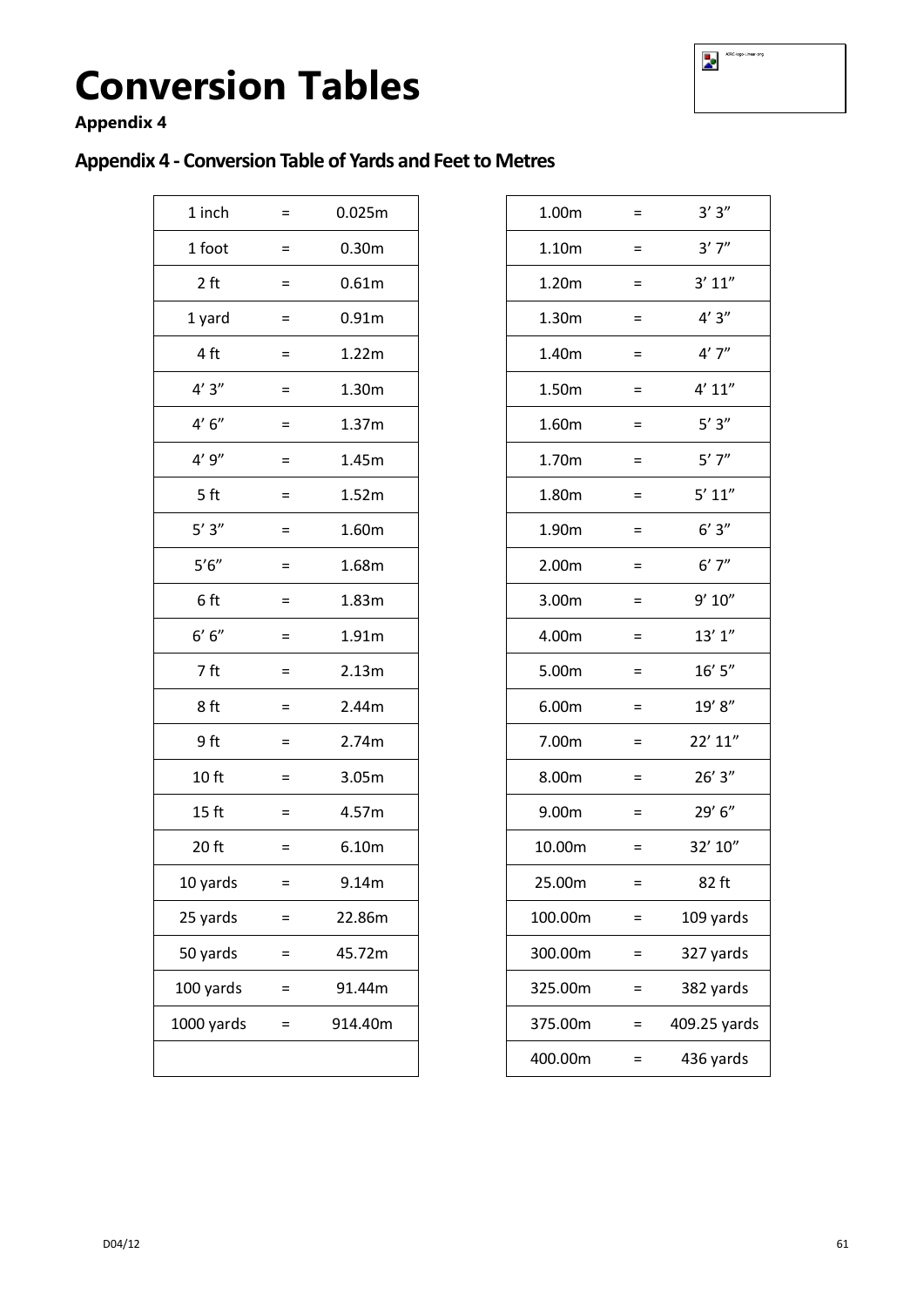

**Appendix 4**

### <span id="page-61-0"></span>**Appendix 4 - Calculation of Time Allowed**

### **300 metres per minute**

| M              | 00   | 10    | 20    | 30   | 40   | 50   | 60    | 70   | 80   | 90   |
|----------------|------|-------|-------|------|------|------|-------|------|------|------|
| 1              | 20'' | 22"   | 24''  | 26'' | 28"  | 30'' | 32''  | 34"  | 36'' | 38'' |
| $\overline{2}$ | 40"  | 42''  | 44"   | 46"  | 48"  | 50'' | 52"   | 54"  | 56'' | 58'' |
| 3              | 60"  | 62"   | 64''  | 66"  | 68"  | 70"  | 72"   | 74'' | 76"  | 78"  |
| 4              | 80'' | 82"   | 84"   | 86'' | 88"  | 90'' | 92"   | 94"  | 96"  | 98'' |
| 5              | 100" | 102"  | 104"  | 106" | 108" | 110" | 112"  | 114" | 116" | 118" |
| 6              | 120" | 122"  | 124'' | 126" | 128" | 130" | 132"  | 134" | 136" | 138" |
| $\overline{ }$ | 140" | 142"  | 144"  | 146" | 148" | 150" | 152'' | 154" | 156" | 158" |
| 8              | 160" | 162'' | 164"  | 166" | 168" | 170" | 172"  | 174" | 176" | 178" |
| 9              | 180" | 182"  | 184"  | 186" | 188" | 190" | 192"  | 194" | 196" | 198" |

### **325 metres per minute**

| M                       | 00    | 10    | 20    | 30    | 40    | 50   | 60    | 70    | 80    | 90    |
|-------------------------|-------|-------|-------|-------|-------|------|-------|-------|-------|-------|
| 1                       | 19''  | 21"   | 23''  | 24''  | 26''  | 28'' | 30''  | 32"   | 34''  | 36''  |
| $\overline{2}$          | 37''  | 39''  | 41"   | 43''  | 45"   | 47'' | 48"   | 50''  | 52"   | 54''  |
| 3                       | 56''  | 58"   | 60''  | 61''  | 63''  | 65'' | 67''  | 69"   | 71''  | 72"   |
| 4                       | 74''  | 76''  | 78''  | 80''  | 82"   | 84"  | 85''  | 87''  | 89"   | 91"   |
| 5                       | 93''  | 95"   | 96"   | 98"   | 100"  | 102" | 104"  | 106"  | 108"  | 109"  |
| 6                       | 111'' | 112"  | 115'' | 117'' | 119'' | 120" | 122"  | 124"  | 126"  | 128"  |
| $\overline{\mathbf{z}}$ | 130"  | 132"  | 133"  | 135"  | 137"  | 139" | 141'' | 143"  | 144"  | 146"  |
| 8                       | 148"  | 150'' | 152'' | 154"  | 156"  | 157" | 159'' | 161'' | 163'' | 165'' |
| 9                       | 167"  | 168"  | 170"  | 172"  | 174"  | 176" | 178"  | 180"  | 181"  | 183"  |